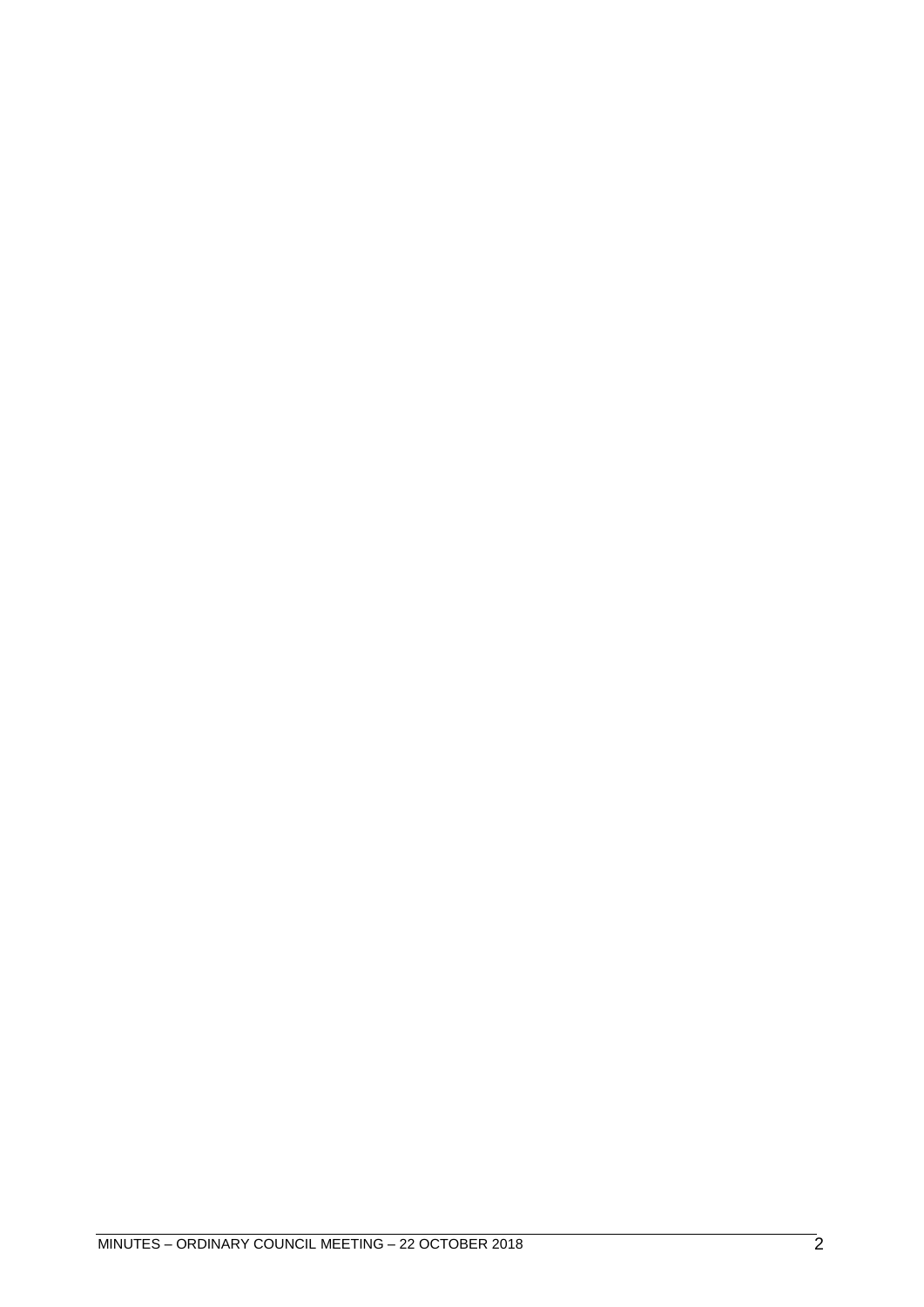# **Table of Contents**

|              | 1.1<br>1.2<br>1.3                                                                 |  |
|--------------|-----------------------------------------------------------------------------------|--|
|              |                                                                                   |  |
|              |                                                                                   |  |
|              |                                                                                   |  |
|              | 1.4                                                                               |  |
|              | 1.5                                                                               |  |
|              | 1.6                                                                               |  |
|              | 1.7                                                                               |  |
| 2.           |                                                                                   |  |
|              | 2.1                                                                               |  |
|              | 2.2                                                                               |  |
|              | 2.3                                                                               |  |
|              | 2.4                                                                               |  |
|              | 2.5                                                                               |  |
| 3.           |                                                                                   |  |
|              | 3.1                                                                               |  |
|              | 3.2                                                                               |  |
|              |                                                                                   |  |
| $\mathbf{A}$ | 4.1                                                                               |  |
|              | 4.2                                                                               |  |
|              |                                                                                   |  |
| 5.           |                                                                                   |  |
| 6.           |                                                                                   |  |
|              | 6.1                                                                               |  |
|              | 6.2                                                                               |  |
|              | 6.3                                                                               |  |
|              | 6.4                                                                               |  |
|              |                                                                                   |  |
|              |                                                                                   |  |
| 7.           |                                                                                   |  |
| 8.           | ANNOUNCEMENTS BY PRESIDING MEMBER WITHOUT DISCUSSION 10                           |  |
|              |                                                                                   |  |
| 9.           |                                                                                   |  |
|              | SY137-10/18 - Gooder Judda Aboriginal Corporation Request for Event Sponsorship17 |  |
|              | SY138-10/18 - Proposal to Make Shire of York Local Government Property            |  |
|              |                                                                                   |  |
|              | SY139-10/18 - Archaeological Excavation at York Residency Museum in               |  |
|              |                                                                                   |  |
|              |                                                                                   |  |
|              | SY141-10/18 - Request to Reside in Caravan on Property while Building -           |  |
|              |                                                                                   |  |
|              |                                                                                   |  |
|              | SY143-10/18 - Request for Support of Seniors Appreciation Day 201845              |  |
|              | SY144-10/18 - Outstanding Rates and Sundry Debtors - Debt Recovery 49             |  |
|              | SY145-10/18 - Outstanding Rates and Charges and Sundry Debts -                    |  |
|              |                                                                                   |  |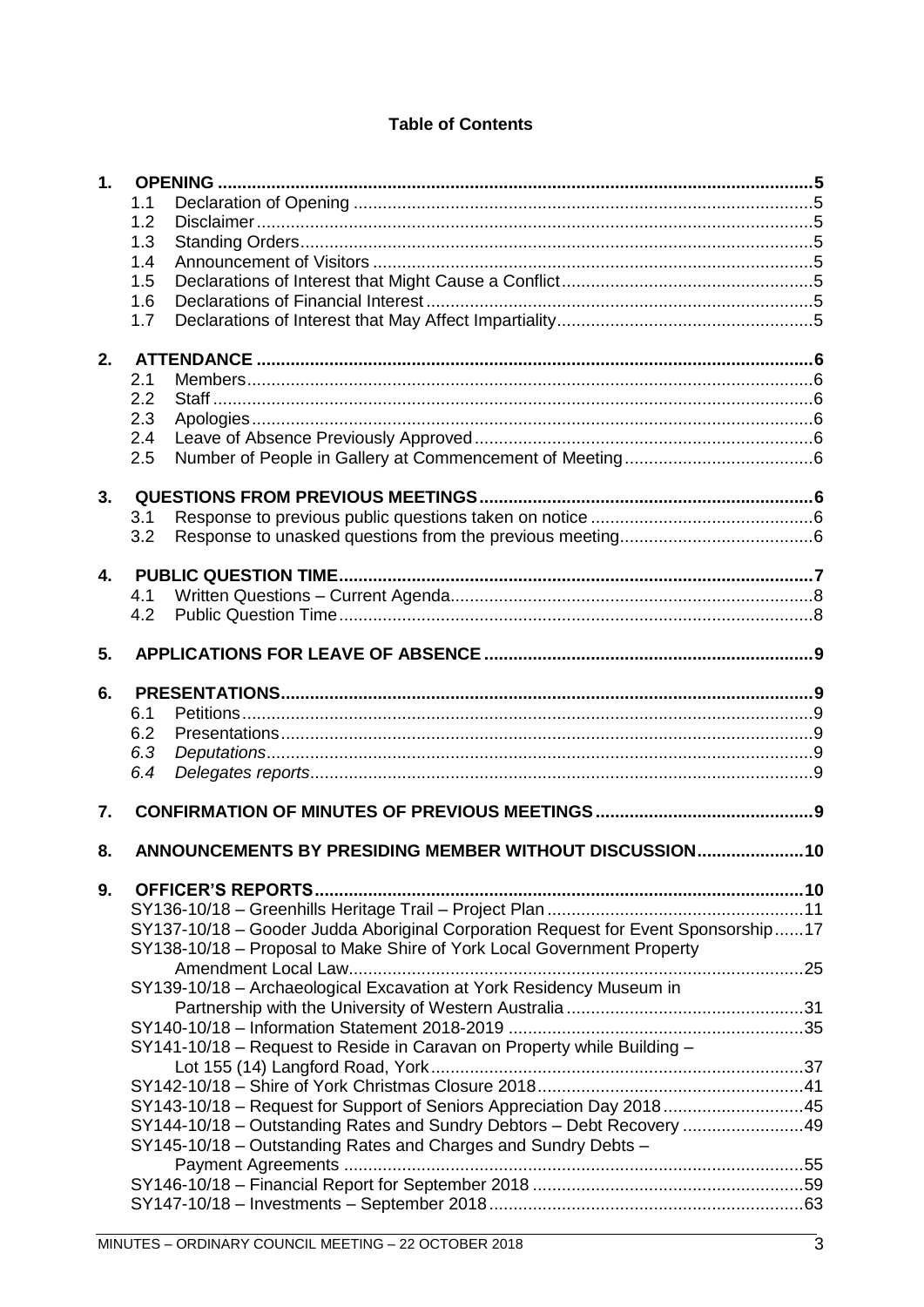| 12. BUINESS OF AN URGENT NATURE INTRODUCED BY                                                                                                                                                                                                                                                                                                                                                                                                                        |  |
|----------------------------------------------------------------------------------------------------------------------------------------------------------------------------------------------------------------------------------------------------------------------------------------------------------------------------------------------------------------------------------------------------------------------------------------------------------------------|--|
|                                                                                                                                                                                                                                                                                                                                                                                                                                                                      |  |
| SY148-10/18 - Confidential - Outstanding Rates - Sale of Land - A6340 67<br>SY149-10/18 - Confidential - Outstanding Rates - Sale of Land - A50007 69<br>SY150-10/18 - Confidential - Outstanding Rates - Sale of Land - Various 71<br>SY151-10/18 – Confidential – Outstanding Rates and Charges – A6560<br>SY152-10/18 - Shire of York Outside Staff Collective Enterprise Agreement 201875<br>SY153-10/18 - Chief Executive Officer Annual Performance Review and |  |
|                                                                                                                                                                                                                                                                                                                                                                                                                                                                      |  |
|                                                                                                                                                                                                                                                                                                                                                                                                                                                                      |  |
|                                                                                                                                                                                                                                                                                                                                                                                                                                                                      |  |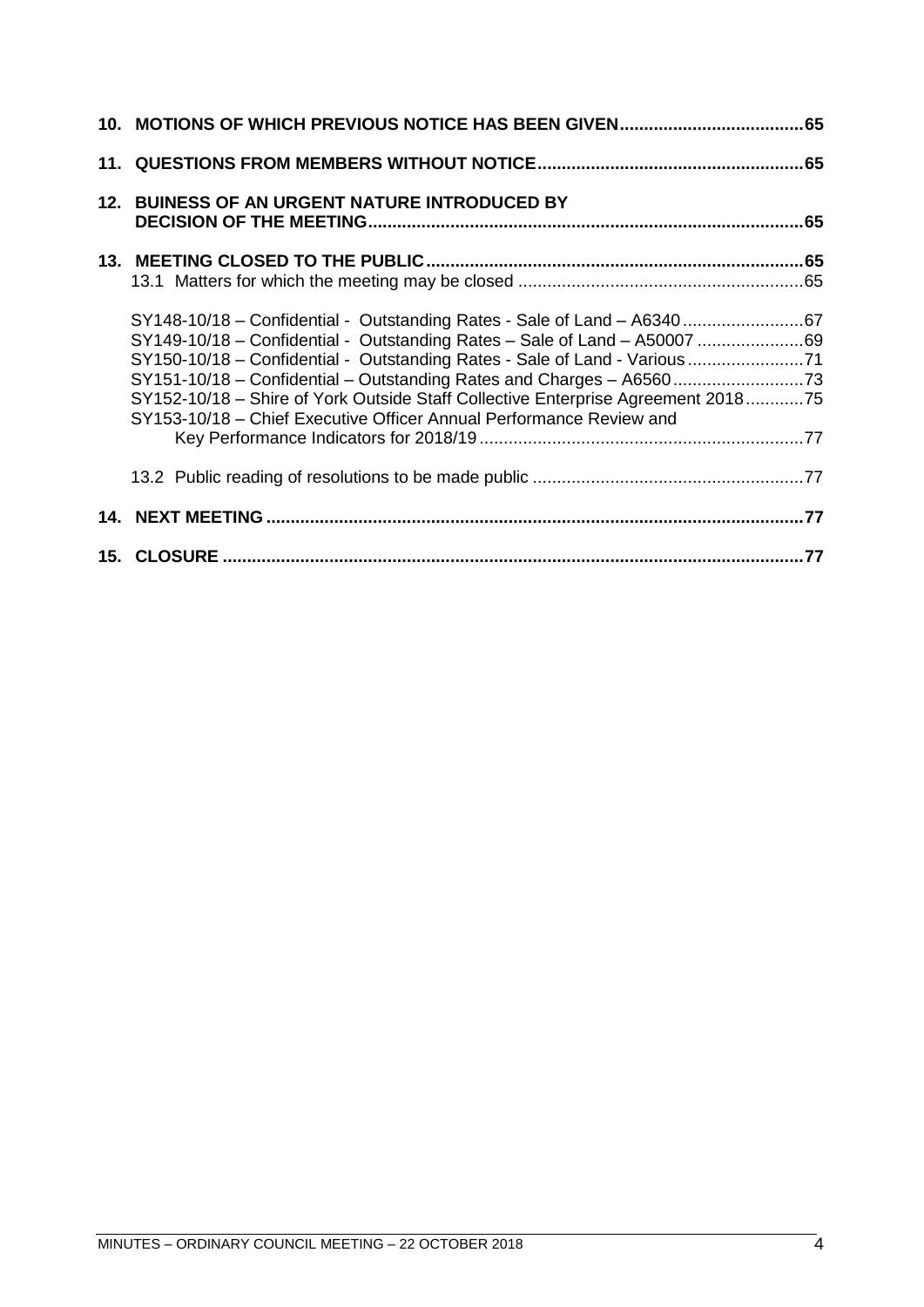

#### SHIRE OF YORK

#### THE ORDINARY MEETING OF THE COUNCIL HELD ON MONDAY, 22 OCTOBER 2018, COMMENCING AT 5.00PM IN THE GREENHILLS HALL, GREENHILLS

The York Shire Council acknowledges the traditional owners of the land on which this meeting will be held.

#### <span id="page-4-0"></span>**1. OPENING**

<span id="page-4-1"></span>1.1 Declaration of Opening *Cr David Wallace, Shire President, declared the meeting open at 5.00pm*

#### <span id="page-4-2"></span>1.2 Disclaimer

The Shire President advised the following:

*"I wish to draw attention to the Disclaimer Notice contained within the agenda document and advise members of the public that any decisions made at the meeting today, can be revoked, pursuant to the Local Government Act 1995.* 

*Therefore members of the public should not rely on any decisions until formal notification in writing by Council has been received. Any plans or documents in agendas and minutes may be subject to copyright. The express permission of the copyright owner must be obtained before copying any copyright material."*

- <span id="page-4-3"></span>1.3 Standing Orders *Nil*
- <span id="page-4-4"></span>1.4 Announcement of Visitors *Nil*
- <span id="page-4-5"></span>1.5 Declarations of Interest that Might Cause a Conflict *Nil*
- <span id="page-4-6"></span>1.6 Declarations of Financial Interest *Mr Paul Martin, Chief Executive Officer – SY153-10/18 – Chief Executive Officer Annual Performance Review and KPI's 2018/19*
- <span id="page-4-7"></span>1.7 Declarations of Interest that May Affect Impartiality *Ms Katie Benfield, York Residency Museum Curator – SY139-10/18 – Archaeological Excavation at York Residency Museum in Partnership with the University of Western Australia*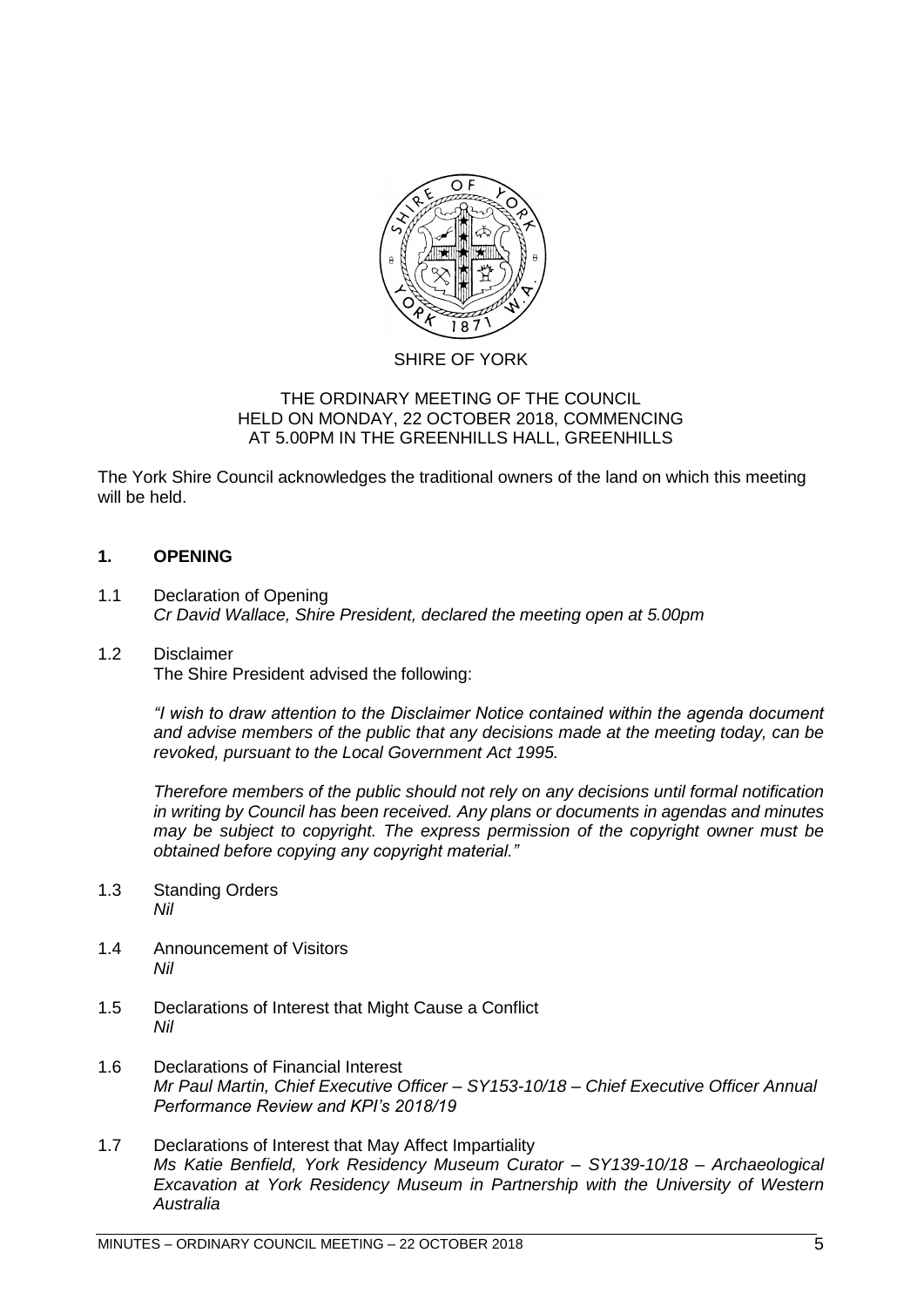#### <span id="page-5-0"></span>**2. ATTENDANCE**

#### <span id="page-5-1"></span>2.1 Members

*Cr David Wallace, Shire President; Cr Kevin Trent, Deputy Shire President; Cr Denese Smythe; Cr Jane Ferro; Cr Denis Warnick*

#### <span id="page-5-2"></span>2.2 Staff

*Paul Martin, Chief Executive Officer; Suzie Haslehurst, Executive Manager Corporate & Community Services; Darren Wallace, Executive Manager Infrastructure & Development Services; Helen D'Arcy-Walker, Council and Executive Support Officer*

- <span id="page-5-3"></span>2.3 Apologies *Nil*
- <span id="page-5-4"></span>2.4 Leave of Absence Previously Approved *Cr Heather Saint – 17 September to 29 October 2018 Inclusive Cr Pam Heaton – 22 October to 26 October 2018 Inclusive*
- <span id="page-5-5"></span>2.5 Number of People in Gallery at Commencement of Meeting *There were 10 people in the Gallery at the commencement of the meeting*

#### <span id="page-5-6"></span>**3. QUESTIONS FROM PREVIOUS MEETINGS**

- <span id="page-5-7"></span>3.1 Response to previous public questions taken on notice *Nil*
- <span id="page-5-8"></span>3.2 Response to unasked questions from the previous meeting

#### **Ms Frances Kennedy**

#### **Question 1:**

How do I get a copy of video footage on the main road (Avon Terrace) from 20 September 2018 (time line 13.00 to 14.00) and 23 September 2018 (time line 13.10 to 14.30).

#### **Response provided by the Executive Manager Corporate & Community Services:**

I have reviewed the case law regarding release of CCTV footage and our current position is as follows:

- 1. The Shire would not generally release CCTV footage to an individual unless subpoenaed by the court.
- 2. The Shire releases footage to the WA Police to assist in the investigation of criminal or unlawful activity.
- 3. Should an individual wish to access footage, a request for information should be submitted under the *Freedom of Information Act 1992* with the matter considered under the provisions of that Act and a decision made which can be subjected to both an internal and external review if the applicant is unhappy with the decision.

#### **Question 2:**

Rules/Laws about signs being on the footpath from businesses on main road (Avon Terrace).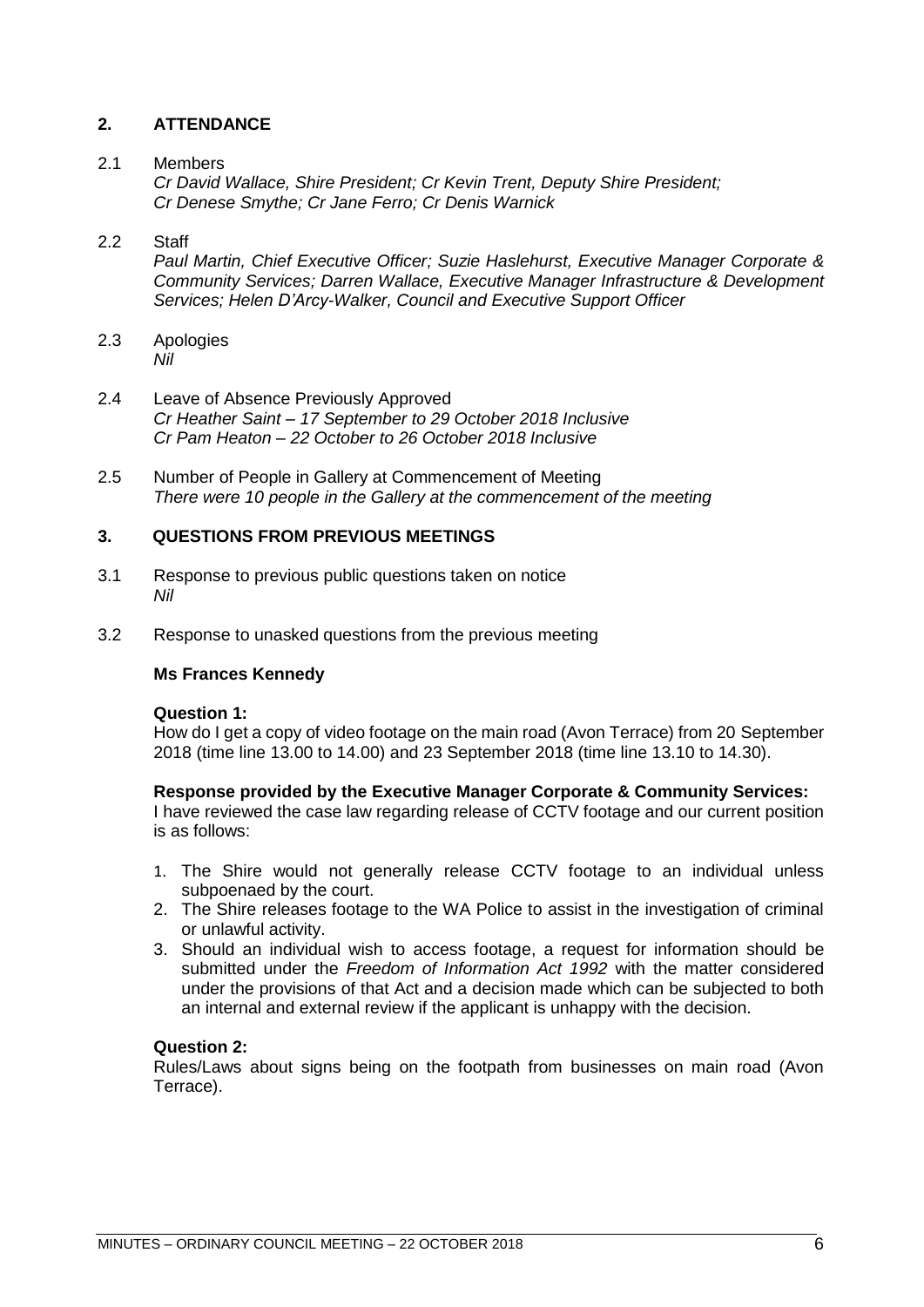#### **Response provided by the Executive Manager Infrastructure & Development Services:**

The Shires *"Activities On Thoroughfares And Trading In Thoroughfares And Public Places Local Law"* details the requirements for Advertising Signs on Thoroughfares (which includes the footpath).

It details when a permit is required and when it isn't. It also lists standard conditions for portable signs and election signs.

A full copy of the local law or a copy of the relevant section is available on request.

#### <span id="page-6-0"></span>**4. PUBLIC QUESTION TIME**

Public Question Time is conducted in accordance with the Act and Regulations. In addition to this the Shire's Council Meetings Local Law 2016 states –

#### *6.7 Other procedures for question time for the public*

- *(1) A member of the public who wishes to ask a question during question time must identify themselves and register with a Council Officer immediately prior to the meeting.*
- *(2) A question may be taken on notice by the Council for later response.*
- *(3) When a question is taken on notice the CEO is to ensure that—*
	- *(a) a response is given to the member of the public in writing; and*
	- *(b) a summary of the response is included in the agenda of the next meeting of the Council.*
- *(4) Where a question relating to a matter in which a relevant person has an interest is directed to the relevant person, the relevant person is to—*
	- *(a) declare that he or she has an interest in the matter; and*
	- *(b) allow another person to respond to the question.*
- *(5) Each member of the public with a question is entitled to ask up to 2 questions before other members of the public will be invited to ask their questions.*
- *(6) Where a member of the public provides written questions then the Presiding Member may elect for the questions to be responded to as normal business correspondence.*
- *(7) The Presiding Member may decide that a public question shall not be responded to where—*
	- *(a) the same or similar question was asked at a previous meeting, a response was provided and the member of the public is directed to the minutes of the meeting at which the response was provided;*
	- *(b) the member of the public uses public question time to make a statement, provided that the Presiding Member has taken all reasonable steps to assist the member of the public to phrase the statement as a question; or*
	- *(c) the member of the public asks a question that is offensive or defamatory in nature, provided that the Presiding Member has taken all reasonable steps to assist the member of the public to phrase the question in a manner that is not offensive or defamatory.*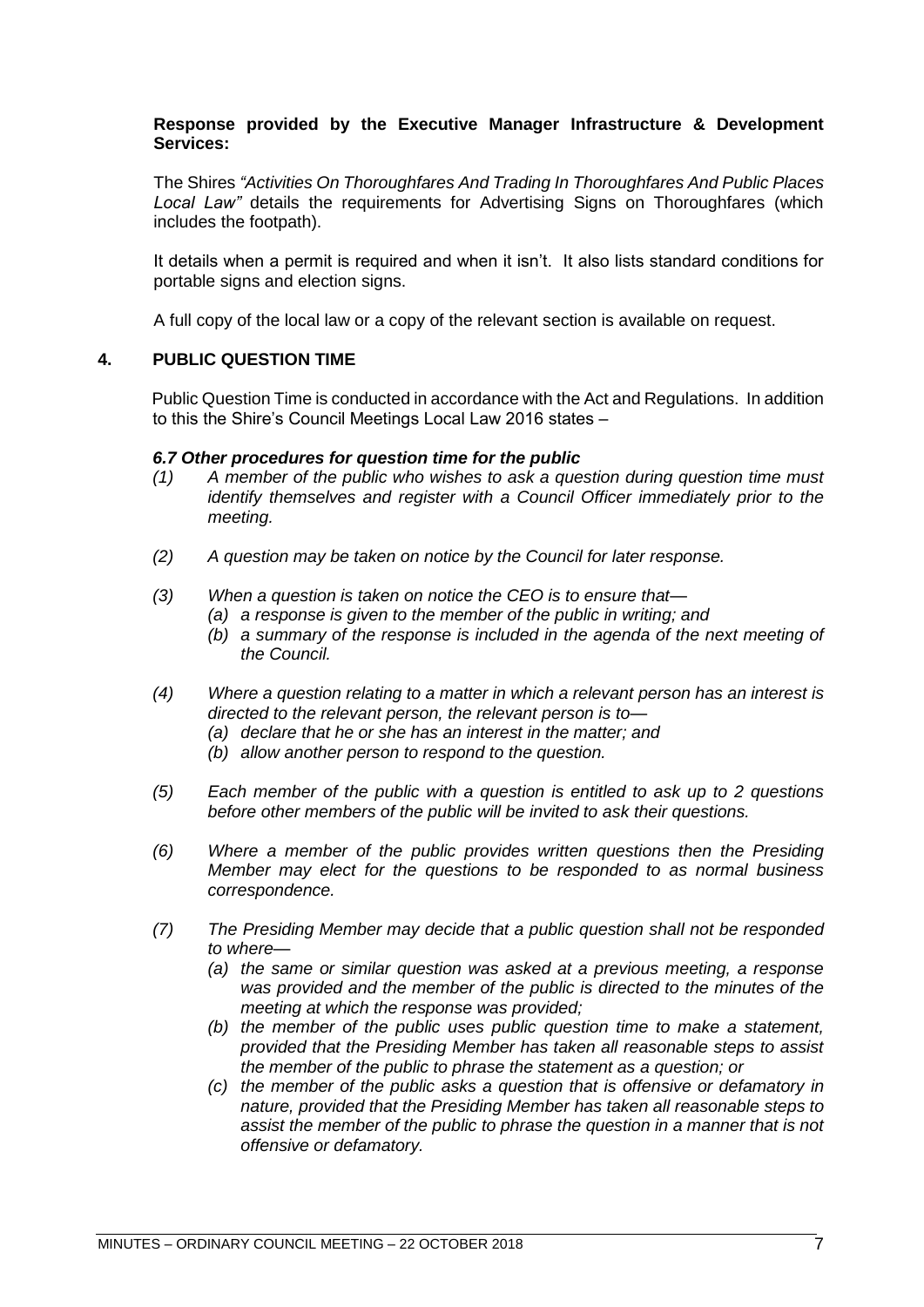- *(8) A member of the public shall have 2 minutes to submit a question.*
- *(9) The Council, by resolution, may agree to extend public question time.*
- *(10) Where any questions remain unasked at the end of public question time they may be submitted to the CEO who will reply in writing and include the questions and answers in the agenda for the next ordinary Council meeting.*
- *(11) Where an answer to a question is given at a meeting, a summary of the question and the answer is to be included in the minutes.*

*Public Question Time Commenced at: 5.02pm*

- <span id="page-7-0"></span>4.1 Written Questions – Current Agenda *Nil*
- <span id="page-7-1"></span>4.2 Public Question Time

#### **Mr Mike Gill On Behalf of Avon Civil Engineering**

#### **Question 1:**

My question is to the CEO

In your response to a question taken on notice, you state that your administration failed to carry out a post construction survey nor was a set of As Constructed drawings prepared following the completion of works on Contract 01-1617. My question is what verification documentation was produced to support and validate the million dollar payment made to the Contractor for works that had specific construction requirements included as contract outcomes, for example a functioning drainage system on newly constructed roads?

#### **Response provided by the Chief Executive Officer:**

This question will be Taken on Notice.

#### **Question 2:**

My question is to the CEO

When your organisation makes a significant payment to a contractor do you, or another senior executive, cross check and endorse the payment certificate prepared by senior staff prior to making a payment and if so did this occur in the case of the aforementioned Contract 01-1617?

#### **Response provided by the Chief Executive Officer:**

This question will be Taken on Notice.

#### **Ms Marie Forster**

#### **Question 1:**

In light of the positive community feedback received regarding the 'meet and greet' Shire stall at the York Agricultural Show 2018, where members of the public could chat to Council members, peruse copies of current Strategic Plans and write in the Action Request book, would Council consider hosting something similar for the community over tea and coffee prior to each Ordinary Council Meeting in the interest of facilitating public engagement, open communication and good public relations?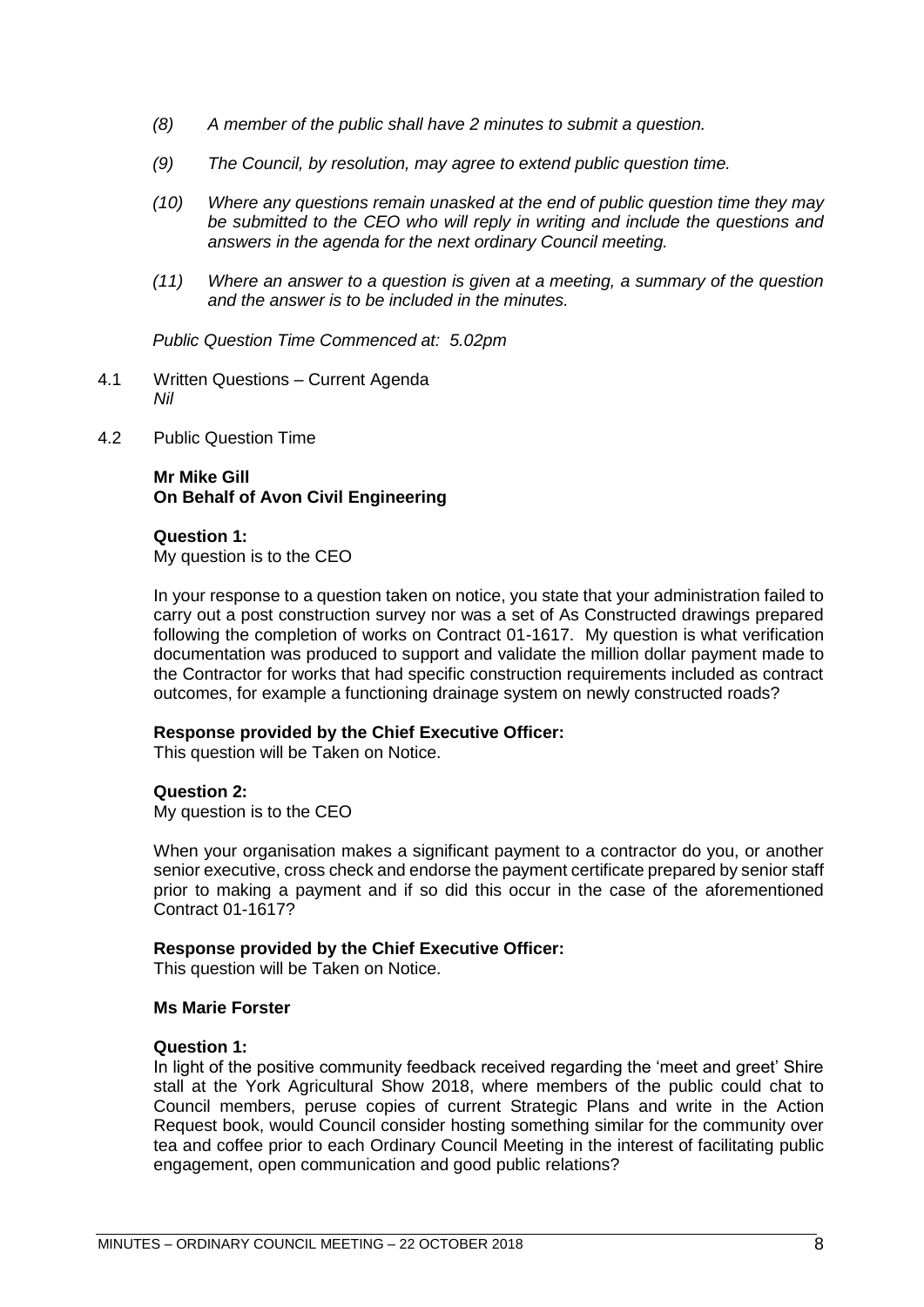#### **Response provided by the Shire President:**

I will take your question on board and take the suggestion to the next Council Forum for discussion with Councillors.

#### **Mr Mike Gill On Behalf of Avon Civil Engineering**

#### **Question 3:**

At the York Agriculture Show I completed an Action Request regarding drainage, will you be responding to this Action Request?

#### **Response provided by the Chief Executive Officer:**

I will ensure someone follows up with you regarding your Action Request.

*Public Question Time Concluded at 5.07pm as there were no further questions received from the Gallery.*

#### <span id="page-8-0"></span>**5. APPLICATIONS FOR LEAVE OF ABSENCE**  *Nil*

#### <span id="page-8-1"></span>**6. PRESENTATIONS**

- <span id="page-8-2"></span>6.1 Petitions *Nil*
- <span id="page-8-3"></span>6.2 Presentations *Nil*
- <span id="page-8-4"></span>*6.3 Deputations Nil*
- <span id="page-8-5"></span>*6.4 Delegates reports Nil*

#### <span id="page-8-6"></span>**7. CONFIRMATION OF MINUTES OF PREVIOUS MEETINGS**

7.1 Minutes of the Ordinary Council Meeting held 25 September 2018

**Confirmation** 

#### **RESOLUTION 011018**

**Moved: Cr Smythe Seconded: Cr Trent** 

*"That the minutes of the Ordinary Council Meeting held 25 September 2018 be confirmed as a correct record of proceedings."*

*CARRIED: 5/0*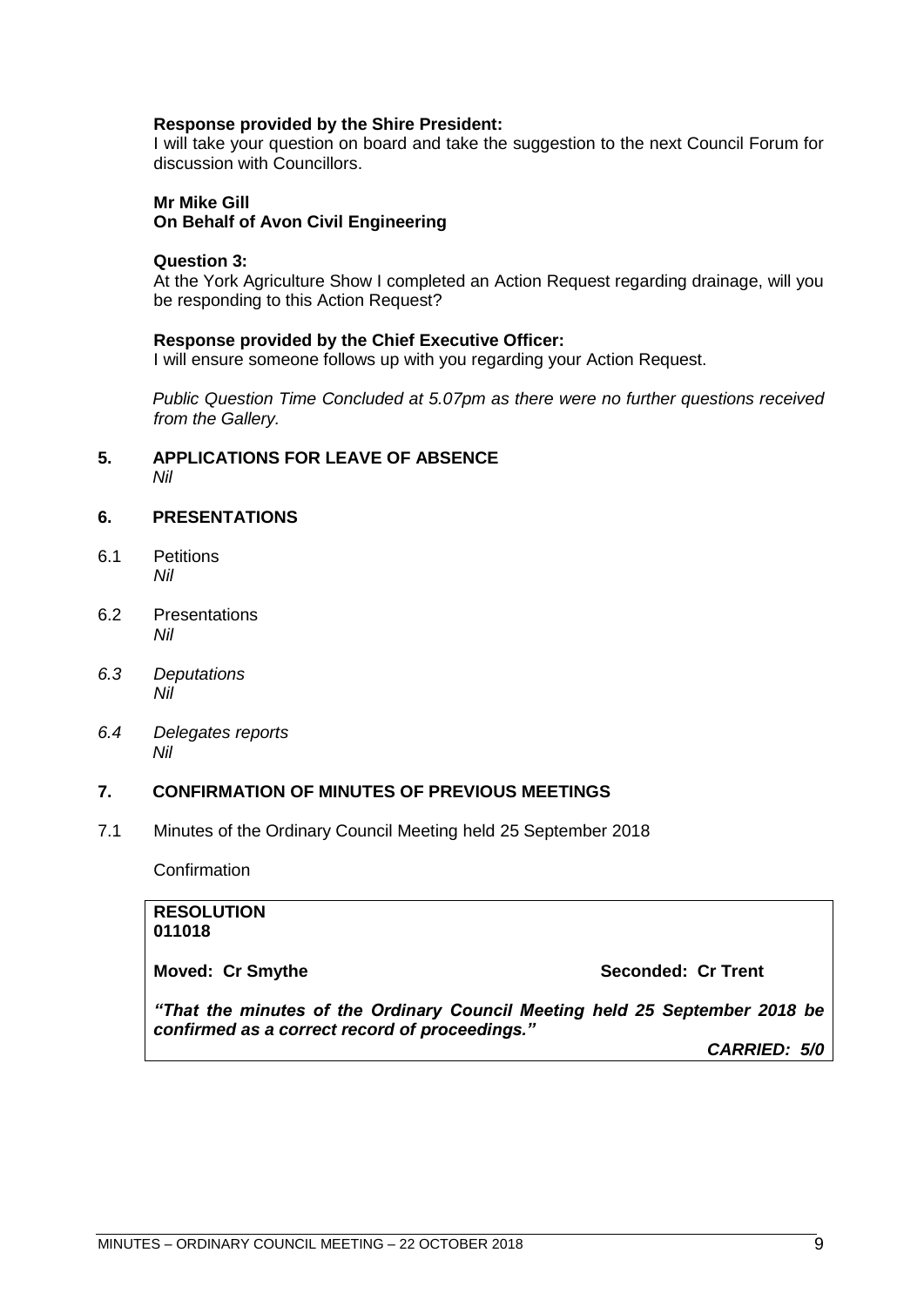#### <span id="page-9-0"></span>**8. ANNOUNCEMENTS BY PRESIDING MEMBER WITHOUT DISCUSSION**

*The Shire President thanked the Greenhills Progress Association for afternoon tea which is always well received. The Council enjoys being able to come out to Greenhills and Talbot. The Shire President advised the Gallery that there are six Confidential items on the Agenda today and Council will close the meeting to discuss and once the discussion is finalised the Gallery will be invited back into the meeting and the Council Resolutions will be read out.*

#### <span id="page-9-1"></span>**9. OFFICER'S REPORTS**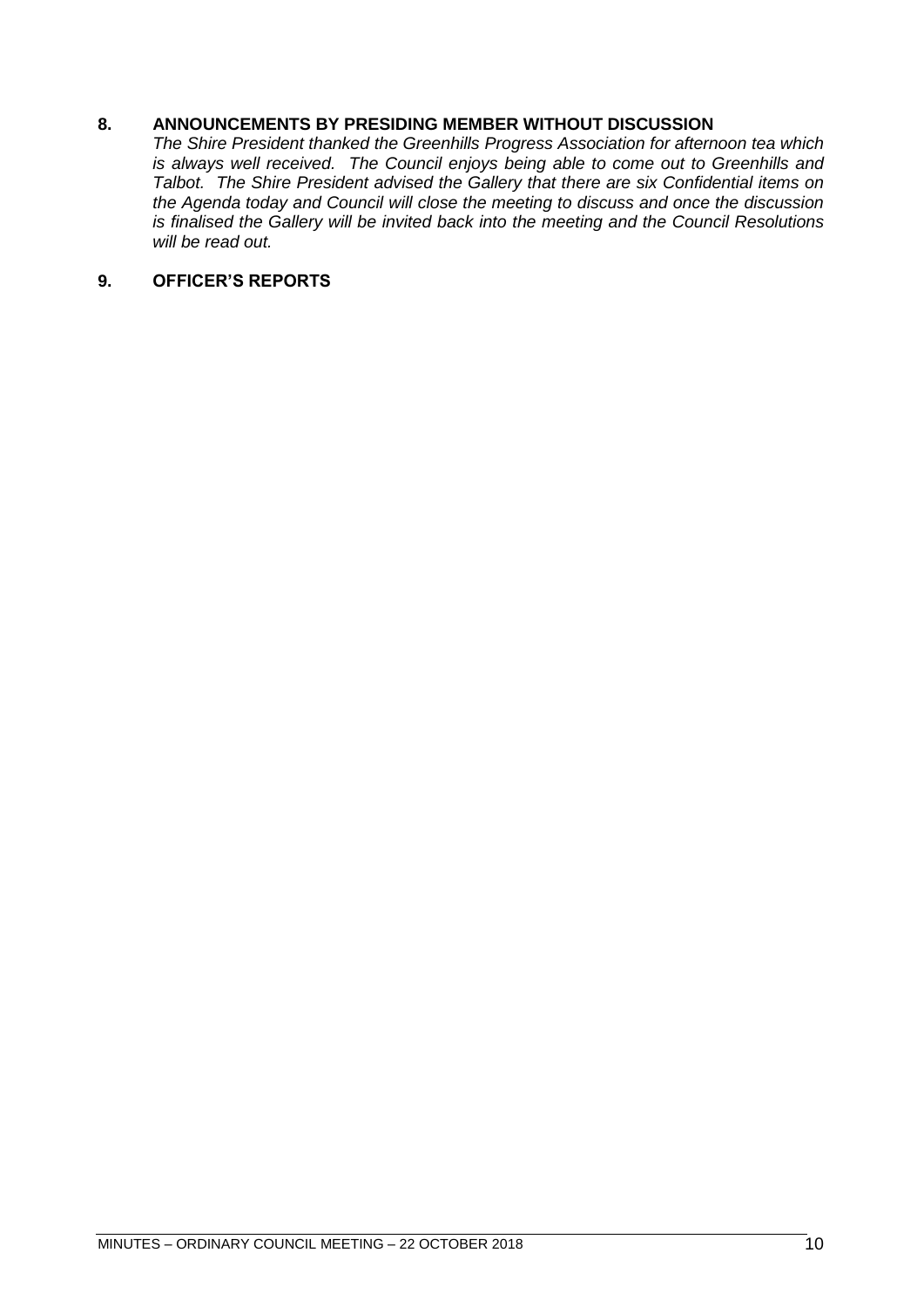# <span id="page-10-0"></span>*SY136-10/18 – Greenhills Heritage Trail – Project Plan*

| <b>FILE REFERENCE:</b><br><b>APPLICANT OR PROPONENT(S):</b><br><b>AUTHORS NAME &amp; POSITION:</b><br><b>RESPONSIBLE OFFICER:</b> | <b>PS.PPD.5.2</b><br><b>Greenhills Progress Association</b><br>Carol Littlefair, Arts & Cultural Heritage Officer<br>Darren Wallace, Executive Manager Infrastructure &<br><b>Development Services</b> |
|-----------------------------------------------------------------------------------------------------------------------------------|--------------------------------------------------------------------------------------------------------------------------------------------------------------------------------------------------------|
| <b>PREVIOUSLY BEFORE COUNCIL:</b>                                                                                                 | <b>May 2018</b>                                                                                                                                                                                        |
| <b>DISCLOSURE OF INTEREST:</b>                                                                                                    | Nil                                                                                                                                                                                                    |
| <b>APPENDICES:</b>                                                                                                                | A. Project Plan                                                                                                                                                                                        |

#### **Nature of Council's Role in the Matter:**

• Executive

#### **Purpose of the Report:**

This report seeks approval of the Project Plan for development of a Heritage Trail at Greenhills by the Greenhills Progress Association and supported by the Shire of York.

#### **Background:**

The Greenhills Progress Association (GPA) has been developing for some time the concept of a heritage trail. This has involved members of the association researching and developing interpretation material to be used as part of the trail.

Over the past two years the GPA has communicated in correspondence and meetings with the Shire about this matter. During this time, Officers have met with representatives of the GPA to progress the development of their concept into a project for which funding can be secured. This has occurred both in York and as part of site inspections in Greenhills.

At the May Council meeting, in principle approval was given to the concept of a Greenhills Heritage Trail subject to Council approval of the Project Plan to ensure all aspects of the project and risk are scoped, investigated and resolved, considering whole of life costs including maintenance. This Project Plan will also enable for funding to be applied for to support the construction of the trail as such plans will typically be required to secure funding for projects of this nature.

RESOLUTION 030518

Moved: Cr Smythe Seconded: Cr Trent

*"That Council:*

- *1. Provides in principle support for the development of the Greenhill Heritage Trail proposed by the Greenhills Progress Association.*
- *2. Agrees to the use of the funds held in Reserve 47 for the purposes of this project however notes that funds will not be transferred from reserve until a project plan is developed and approved by Council.*
- *3. Requests the Chief Executive Officer to work with the Greenhills Progress Association to develop a Project Plan and present to Council for approval by August 2018." CARRIED: 6/0*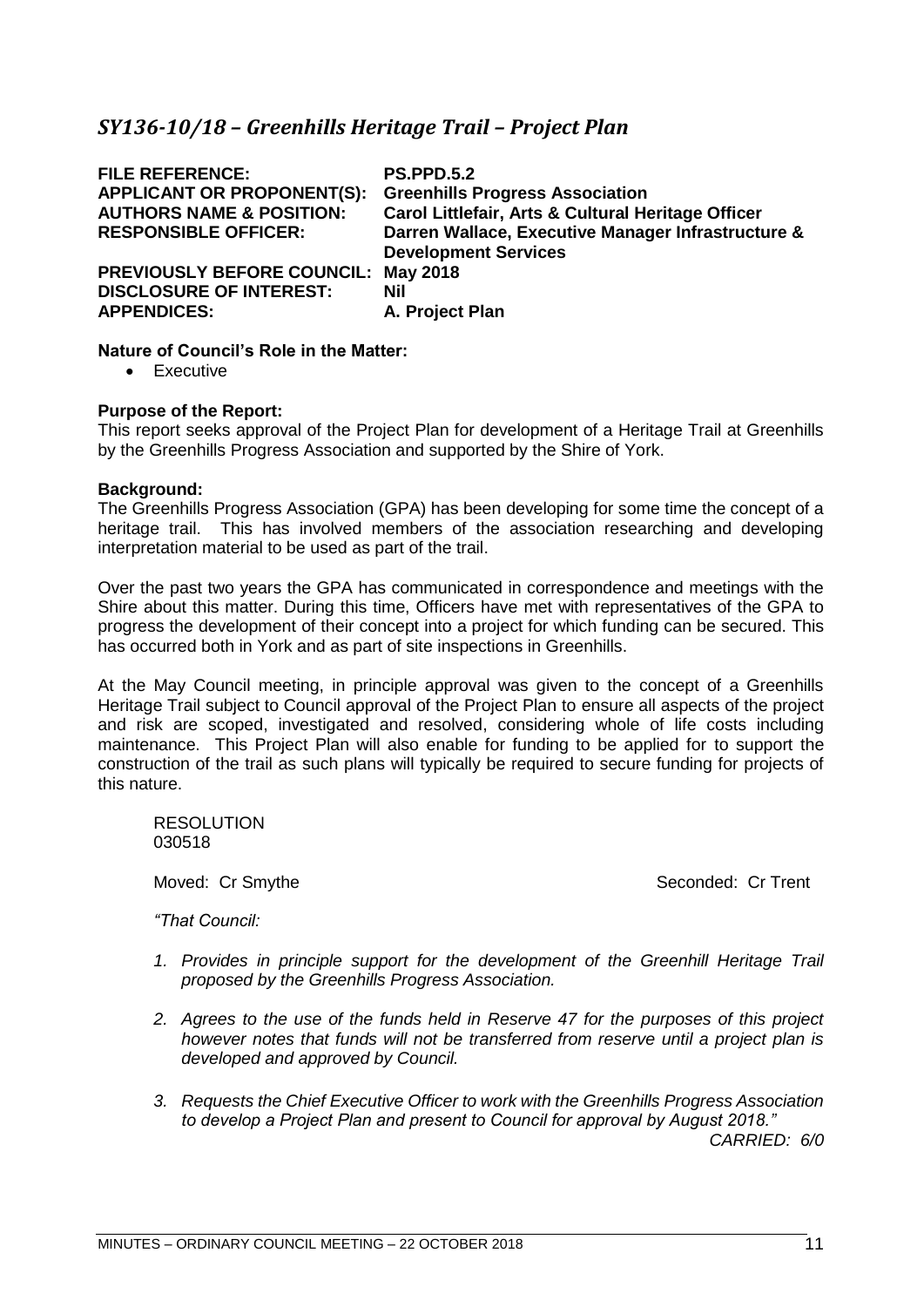The Project Plan revision has been unavoidably delayed due to several factors.

The Trail project was originally conceived by GPA as a three-stage project including a town entry statement statue as Stage 3, which the community group was very keen to pursue.

As this aspect is unlikely to attract Lotterywest Trails funding it was eventually agreed to exclude this.

Staff changes in the Executive Manager Infrastructure and Development Services role also delayed revision of the costings for the infrastructure, which it has been necessary to reduce.

These and other issues were discussed at the first possible meeting between SOY and GPA on 4 September. GPA were supportive of taking the additional time to finalise the Project Plan.

Officers are still progressing negotiations with landowners of non-Shire managed land to which the Trail relates in order to clarify the access and insurance status which must be resolved prior to any grant application.

GPA has requested the SOY to be the applicant and manage the project with GPA as supporting partner.

#### **Comments and details:**

Council has proposed in its Corporate Business Plan to develop a trails master plan in the 2018/19 financial year. It is expected this will provide a road map to develop further walking, mountain biking and horse riding trails in the Shire. This will also include a style guide for design and interpretation across the Shire.

As the work already undertaken by the Greenhills Progress Association to develop the Trail is in advance of this Master Plan, it could be considered that it is more appropriate for the GPA to be the applicant for a Lotterywest Trails grant with the Shire of York as supporting partner.

Officers have been working with representatives of the GPA to develop the attached Project Plan and proposed timeline. Additional quotes in line with the Shire's Procurement Policy have been, or are in the process of being obtained. Access issues are not yet finalised but it is anticipated that these will be satisfactorily resolved before a Lotterywest application.

The Shire does hold in Reserve 47 Greenhills Townsite Development Reserve \$29,446. Officers recommend that these funds be used as a contribution towards the development of the project when seeking grant funding. It is not expected that funds would be used at this stage however commitment from Council at this time is required to demonstrate support for the project and to enable external funds to be sourced.

The purpose of the reserve is: *To provide funds to enhance the amenity and economic potential of the Greenhills Townsite with such funds to be expended in consultation with the Greenhills Progress Association*. It is considered that this project aligns with the purpose of the reserve.

On this basis Officers are therefore recommending that Council:

- 1. Agrees to the use of the funds held in Reserve 47 for this purpose, subject to a successful Lotterywest grant application
- 2. Requests the Chief Executive Officer to work with Greenhills Progress Association to submit a Lotterywest application for grant funding of the Greenhills Heritage Trail.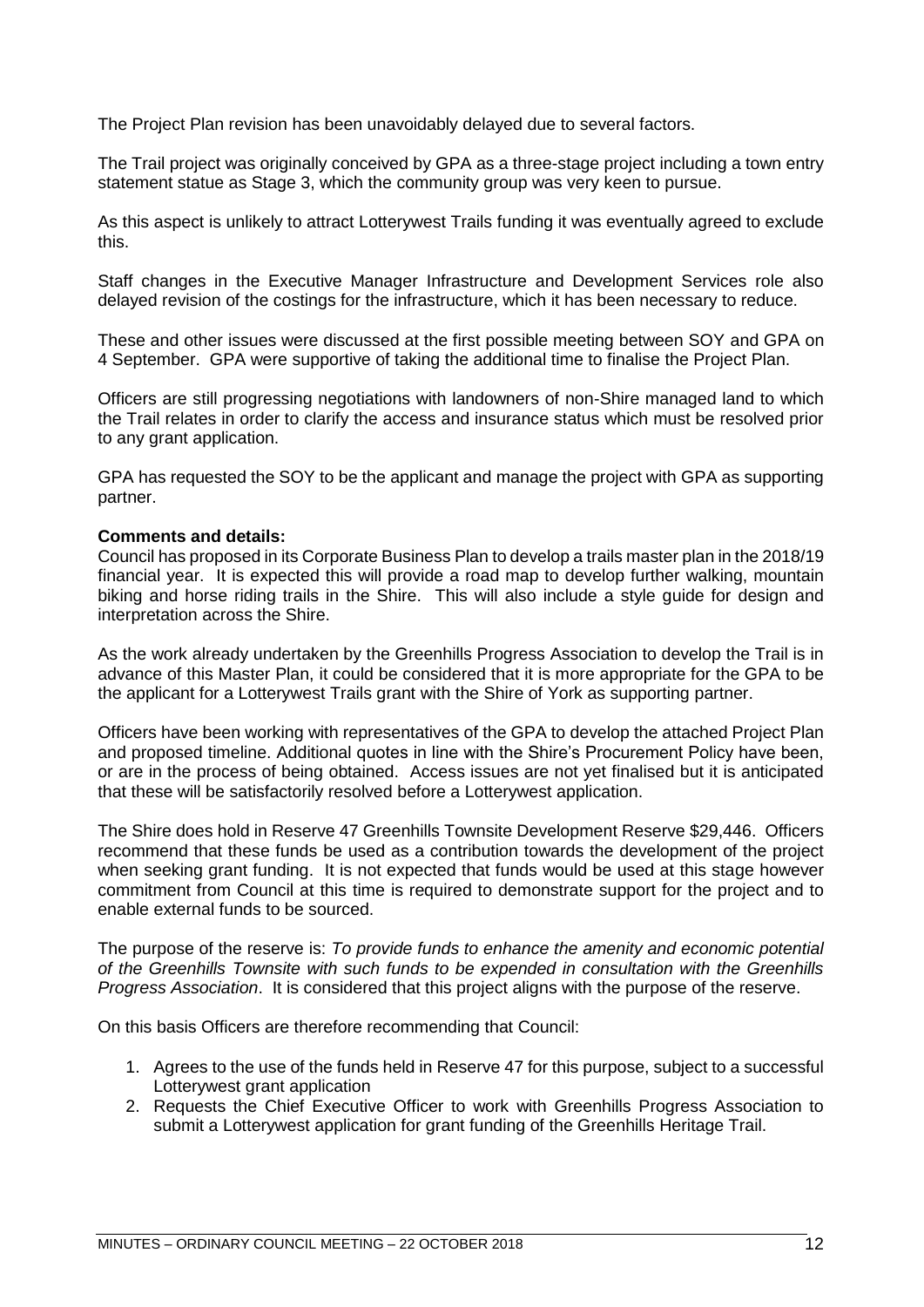#### **Options:**

Council does have the following options in regards to this proposal:

- Provide the funds to GPA now and allow GPA to develop and implement the project themselves. Whilst this option might be appealing, almost all of the installation of plaques and any connecting trails will occur on Shire land. Therefore, Officers consider it appropriate for the Shire to work with GPA to develop the Trail.
- Not progress with the development of the Greenhills Heritage Trail until the Master Plan is completed and endorsed. This option would provide for maximum integration with other trails developed in the Shire but would put a hold on this project which members of the GPA have been working on for some time and is effectively almost 'shovel-ready'.
- Propose that GPA be the Lotterywest applicant as a community group with the Shire of York as supporting partner, in order to minimise the risk issue highlighted below under 'Risk related' implications.

#### **Implications to consider:**

#### • **Consultative**

The Shire of York has had extensive consultation with the Greenhills Progress Association

#### **Public Transport Authority of WA**

In regard to access to the old railway site land, which is currently unfenced and in practice open for the public to freely wander over. The PTA leases the land to CBH and as the leasee CBH has indicated that they do not wish to have plaques situated on the land or encourage public access. CBH has requested that all plaques relating to the railway site be placed upon the Road Reserve and a sentence requesting the public to keep to the Trail path be included in such plaques.

#### **Perth Anglican Diocese**

In regard to access to the St Andrew's Church and cemetery at Old Greenhills townsite, and construction of a gravelled path between these sites through adjoining bushland. Negotiations with the Perth Diocese and York Parish Council are ongoing but initial correspondence indicates a favourable outcome may be expected.

#### • **Strategic**

The development of trails and a trails master plan is a priority action in Council's Corporate Business Plan 2018-2022.

#### • **Policy related**

Nil

#### • **Financial**

There are currently no funds available in the coming four years for implementation or maintenance of the trail infrastructure. Any funding required by the Shire will need to be sourced from grant funding or reserves.

At the request of the GPA it is recommended that Council provides approval for \$20,000 for the use of the funds from Reserve 47 leaving \$9,446 in the Reserve.

#### • **Legal and Statutory**

Any legal and statutory approvals required will be scoped in the Project Plan.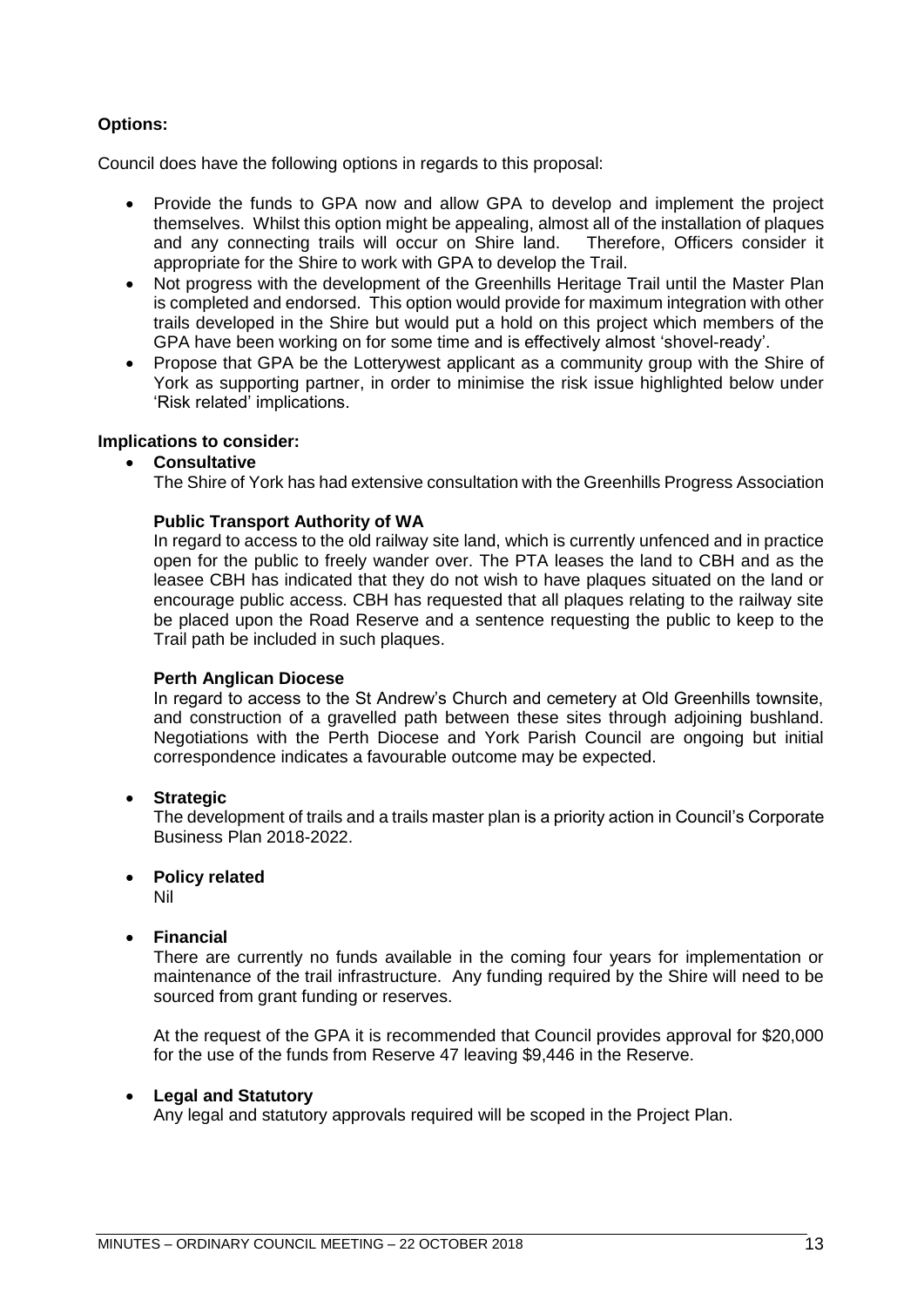#### • **Risk related**

It could reasonably be expected that the Shire will apply for funds to construct other trails across the Shire after the creation of the Trails Master Plan. There is a risk that if funding is secured for Greenhills Heritage Trail by the Shire of York as applicant it could impact upon the Shire's ability to secure further substantial funds, as Lotterywest prefers to fund projects that are systematic developments of a planned, holistic overview within Shires, rather than one-off projects.

#### • **Workforce Implications**

This workload has been unplanned and may impact upon other priorities. If determined to be a priority by Council Officers will use best endeavours to ensure that the project plan is completed as soon as possible without impacting upon other projects.

#### **Voting Requirements: Absolute Majority Required: No**

OFFICER RECOMMENDATION:

*"That Council:*

- *1. Approves the Project Plan for the development of the Greenhill Heritage Trail proposed by the Greenhills Progress Association in Appendix A.*
- *2. Agrees to the use of \$20,000 of the funds held in Reserve 47 being transferred from reserve after a Lotterywest grant for the Trail has been approved.*
- *3. Requests the Chief Executive Officer to work with the Greenhills Progress Association to develop a Lotterywest Grant application for the Greenhills Heritage Trail."*

#### OFFICER RECOMMENDATION:

*"That Council:*

- *1. Approves the Project Plan for the development of the Greenhill Heritage Trail proposed by the Greenhills Progress Association in Appendix A.*
- *2. Agrees to the use of \$20,000 of the funds held in Reserve 47 being transferred from reserve after a Lotterywest grant for the Trail has been approved.*
- *3. Requests the Chief Executive Officer to work with the Greenhills Progress Association to develop a Lotterywest Grant application for the Greenhills Heritage Trail.*
- *4. Notes that Greenhills Progress Association has made a significant in-kind contribution towards the project which will be reflected in applications that are submitted for funding."*

*Reason – Officers issued a revised recommendation to include acknowledgement of the inkind contribution GPA has made to the project.*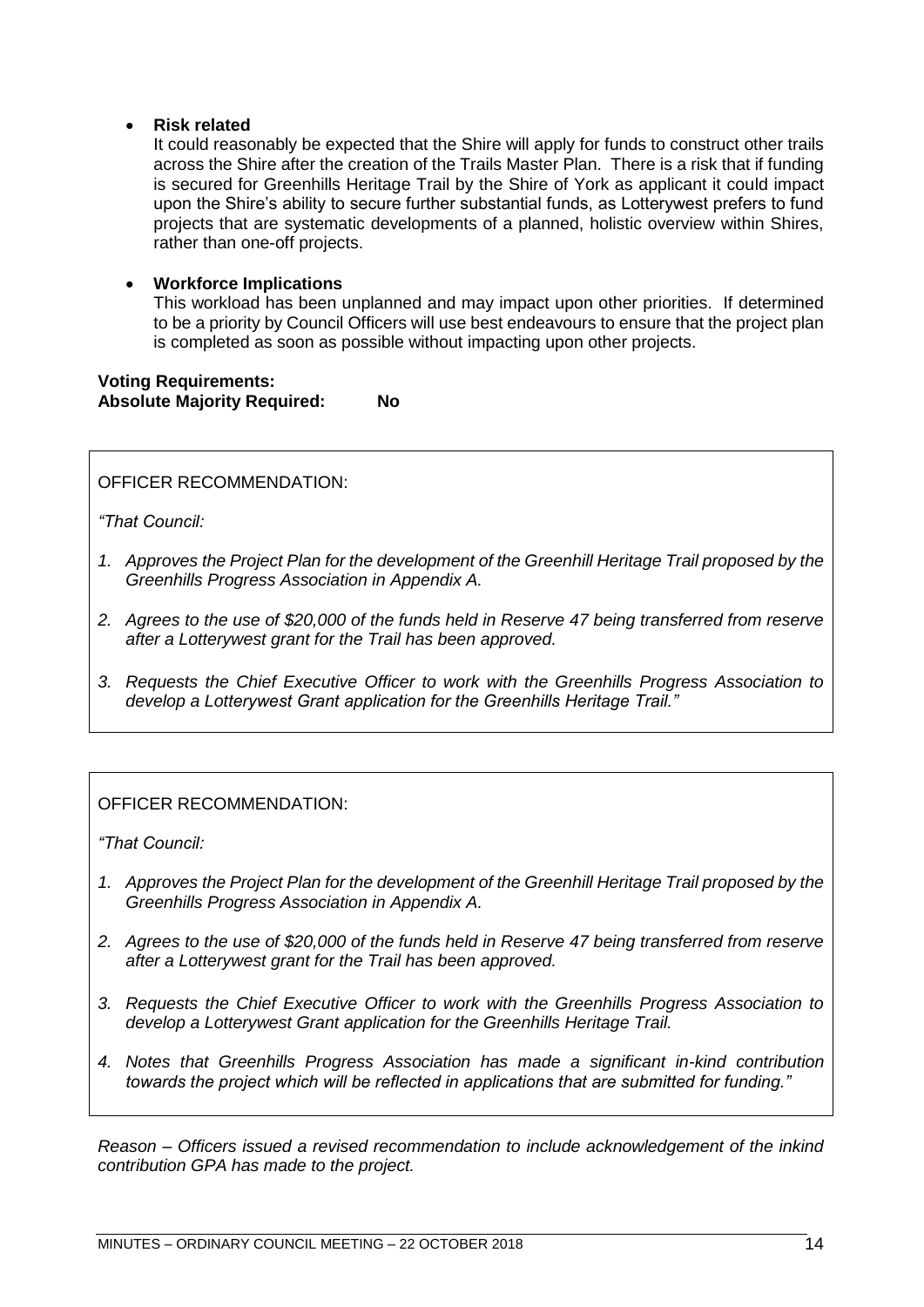#### **RESOLUTION 021018**

**Moved: Cr Trent Seconded: Cr Smythe**

*"That Council:*

- *1. Approves the Project Plan for the development of the Greenhill Heritage Trail proposed by the Greenhills Progress Association in Appendix A.*
- *2. Agrees to the use of \$20,000 of the funds held in Reserve 47 being transferred from reserve after a Lotterywest grant for the Trail has been approved.*
- *3. Requests the Chief Executive Officer to work with the Greenhills Progress Association to develop a Lotterywest Grant application for the Greenhills Heritage Trail.*
- *4. Notes that Greenhills Progress Association has made a significant in-kind contribution towards the project which will be reflected in applications that are submitted for funding."*

*CARRIED: 5/0*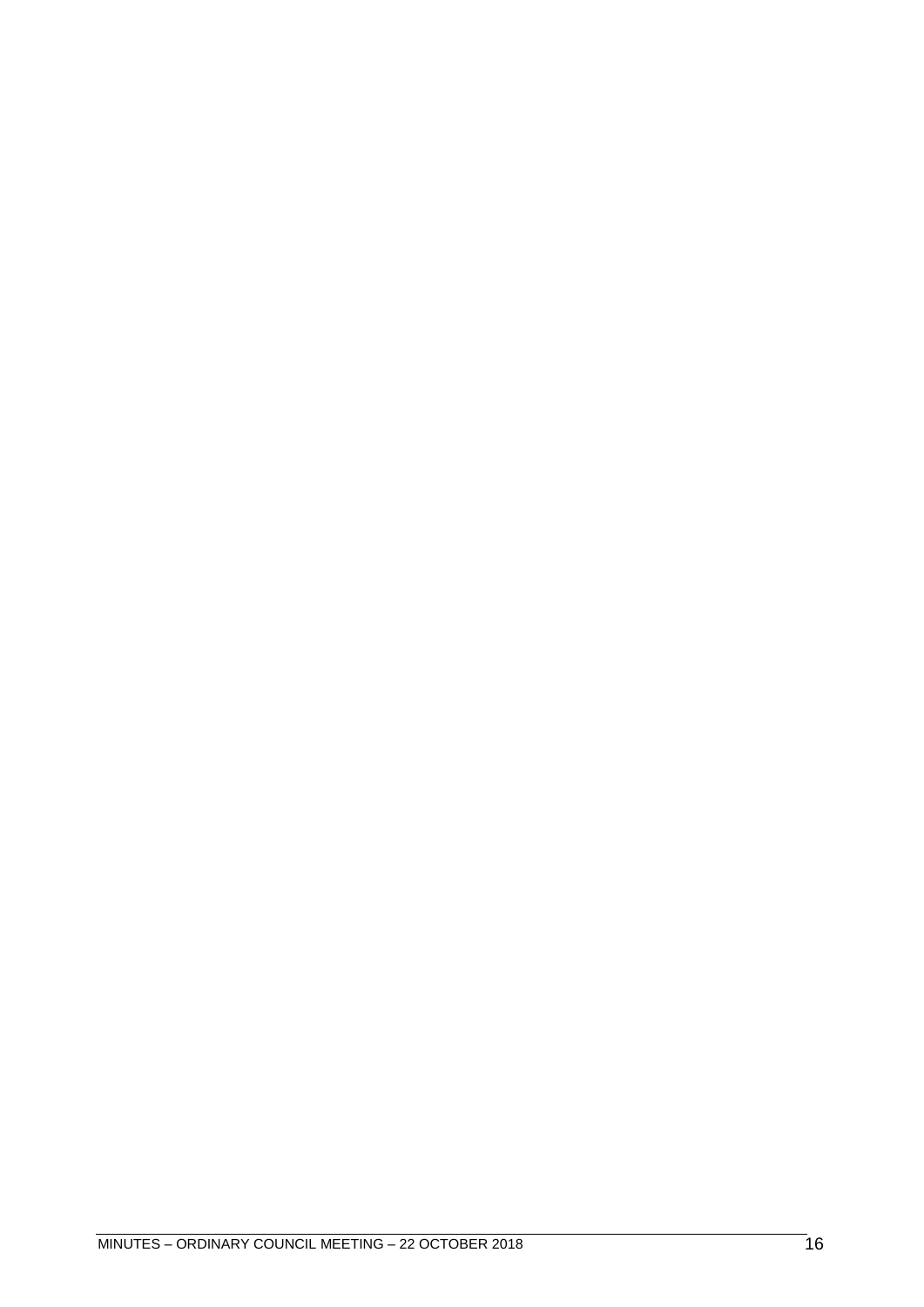# <span id="page-16-0"></span>*SY137-10/18 – Gooder Judda Aboriginal Corporation Request for Event Sponsorship*

| <b>FILE REFERENCE:</b>              | FI.DON.1                                                     |
|-------------------------------------|--------------------------------------------------------------|
| <b>APPLICANT OR PROPONENT(S):</b>   | <b>Gooder Judda Aboriginal Corporation</b>                   |
| <b>AUTHORS NAME &amp; POSITION:</b> | <b>Esmeralda Harmer - Events &amp; Economic</b>              |
|                                     | <b>Development Officer</b>                                   |
| <b>RESPONSIBLE OFFICER:</b>         | <b>Paul Martin - Chief Executive Officer</b>                 |
| <b>PREVIOUSLY BEFORE COUNCIL:</b>   | <b>Nil</b>                                                   |
| <b>DISCLOSURE OF INTEREST:</b>      | Nil                                                          |
| <b>APPENDICES:</b>                  | A – Letter of Request & draft Memorandum of<br>Understanding |
|                                     | B - 2019 Palace of the Stars Event Program                   |

#### **Nature of Council's Role in the Matter:**

• Executive

#### **Purpose of the Report:**

To consider sponsorship of the 2019 Palace of the Stars event under the auspice of the Gooder Judda Aboriginal Corporation (GJAC).

This report also details GJAC's intentions to enter a Memorandum of Understanding with author, Karen McRoberts for delivery of the 2019 event.

#### **Background:**

The Palace of the Stars is a ticketed theatrical dinner event, set in the York Town Hall that recreates York's era of travelling music hall entertainers. The scripting for the show is based on author, Karen McRoberts' historical fiction novels of York.

In November 2016, Council resolved support of \$5,000 of cash and in kind as part of its Community Funding round to author Karen McRoberts, auspiced by Toodyay Festivals Inc for the event.

Following the delivery of the event in April 2017, Item *SY130-10/17 Palace of the Stars Multiyear Funding Proposal* was presented to Council where Council requested the Chief Executive Officer negotiate a draft two-year funding agreement with the organisers of the Palace of the Stars event and present the draft agreement to Council for consideration prior to execution.

Shortly after the meeting, Toodyay Festivals Inc indicated they would no longer be able to auspice the event. Ms McRoberts confirmed the York Community Resource Centre (YCRC) had agreed to become the new auspicing body. Officers prepared a draft agreement in consultation with the YCRC and presented this to Council at its 27 November, 2017 Ordinary Council Meeting.

Ahead of the scheduled meeting, the YCRC advised, due to their existing public liability and other insurances, they were unable to auspice the event and enter the multiyear agreement.

This information was communicated to Ms McRoberts with a recommendation that future events be postponed allowing ample opportunity for a suitable auspice organisation and committee structure to be sought. Ms McRoberts indicated her intention to continue with the 2018 event and advised Officers the York Friendship Club had agreed to become the new auspice organisation. Officers reflected the change in the draft agreement and met with the York Friendship Club to finalise the draft funding agreement obligations and responsibilities.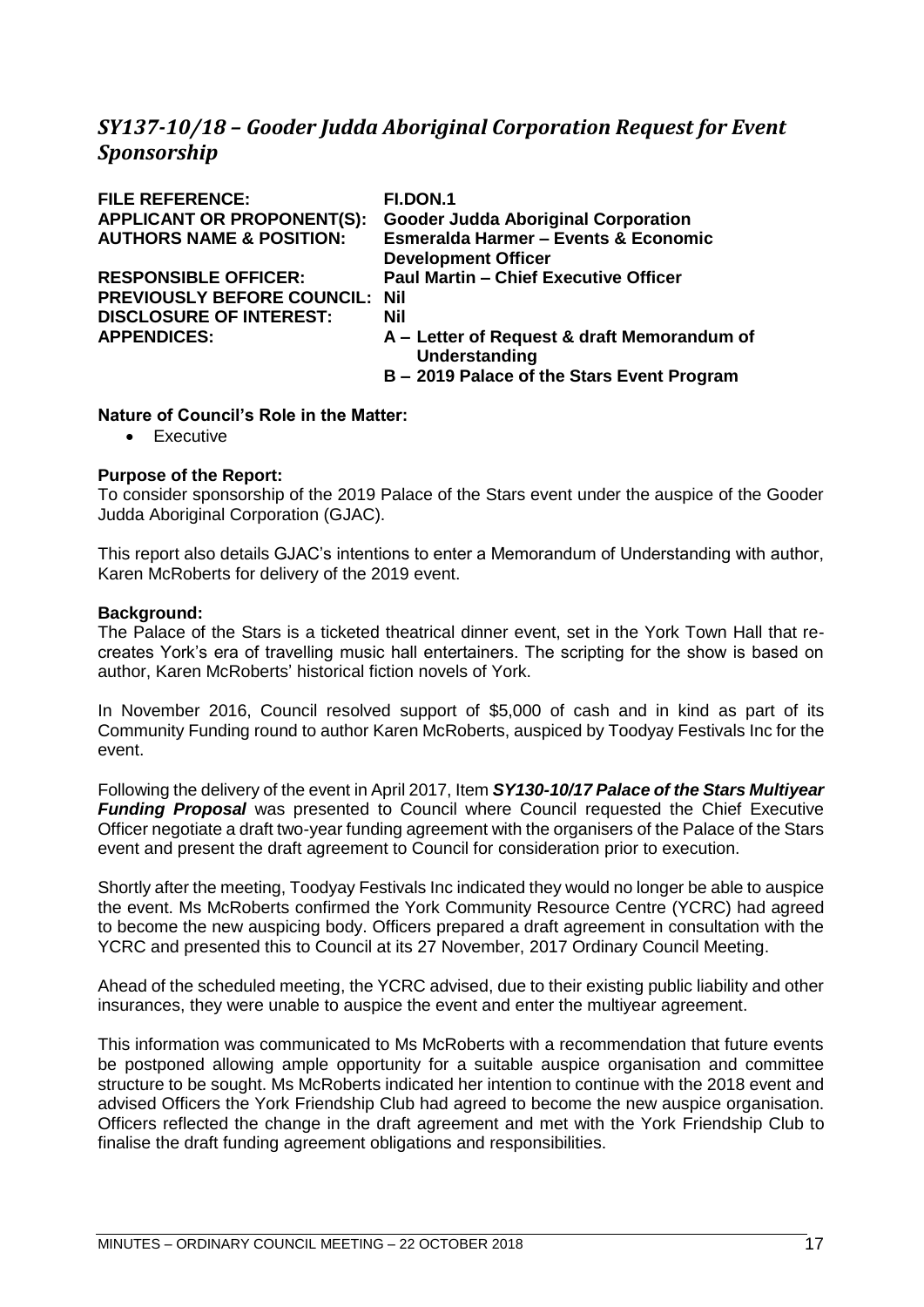At Council's 27 November, 2017 Ordinary Council Meeting, Council considered item *SY144-11/17 – Shire of York & the York Community Resource Centre Multiyear Funding Agreement – Palace of the Stars* where it resolved:

"That Council:

- *1. Notes that Toodyay Festivals Inc will no longer auspice the Palace of the Stars event and the York Friendship Club Inc will now be the auspicing body.*
- *2. Agrees to the Multiyear Funding Agreement between the Shire of York and the York Friendship Club Inc as attached at Appendix A providing a maximum of \$15,000 over two years commencing in the 2017/18 financial year.*
- *3. Authorises the Shire President and Chief Executive Officer to engross the agreement on behalf of the Shire of York.*
- *4. Requests the Chief Executive Officer to allocate \$10,000 for the 2017/18 FY from Festivals Assistance GL 132150 and include an amount of \$5,000 in the 2018/19 FY draft budget for Councils consideration."*

Following Council's meeting, Officer's met with both the York Friendship Club and Ms McRoberts to execute the multiyear agreement and progress through the event approval process under the new auspice arrangement.

In March 2018, the Palace of the Stars event was delivered under the auspice of the York Friendship Club. Officers met with both the York Friendship Club and Ms McRoberts to evaluate the event and receive the acquittal. Officers note that both parties stated their dissatisfaction with the existing auspice arrangement, citing a breakdown in communication as the reason.

Further to this, the York Friendship Club returned to the Shire \$2,000 of proceeds from the 2018 event. These funds were originally to be utilised to fund the 2019 event however this was no longer achievable given the withdrawal of the York Friendship Club. The funds were returned to the Shire's Community Funding Pool for future funding applications.

#### In June 2018, Officers presented Item *SY000-06/18 – York Friendship Club – Palace of the Stars Acquittal* where Council resolved;

"That Council:

- *1. Receives the Acquittal of the 2018 Palace of the Stars*
- *2. Notes the York Friendship Club wish to dissolve the current multiyear agreement between the York friendship Club and the Shire of York*
- *3. Invites Ms McRoberts to present to Council future Palace of the Stars event proposals*

At this time, Officers urged Ms McRoberts to take some time to reflect on these past experiences and clearly define the expectations sought from any new auspice organisations. Ms McRoberts wished to continue to seek a new auspice arrangement and confirmed the Gooder Judda Aboriginal Corporation was interested in partnering to deliver the event. A presentation was made to Council at its July briefing session regarding the proposed 2019 Palace of the Stars event.

In September Officers received a letter of request, draft MoU and proposed program and now present these documents to Council as Appendices to this report for consideration.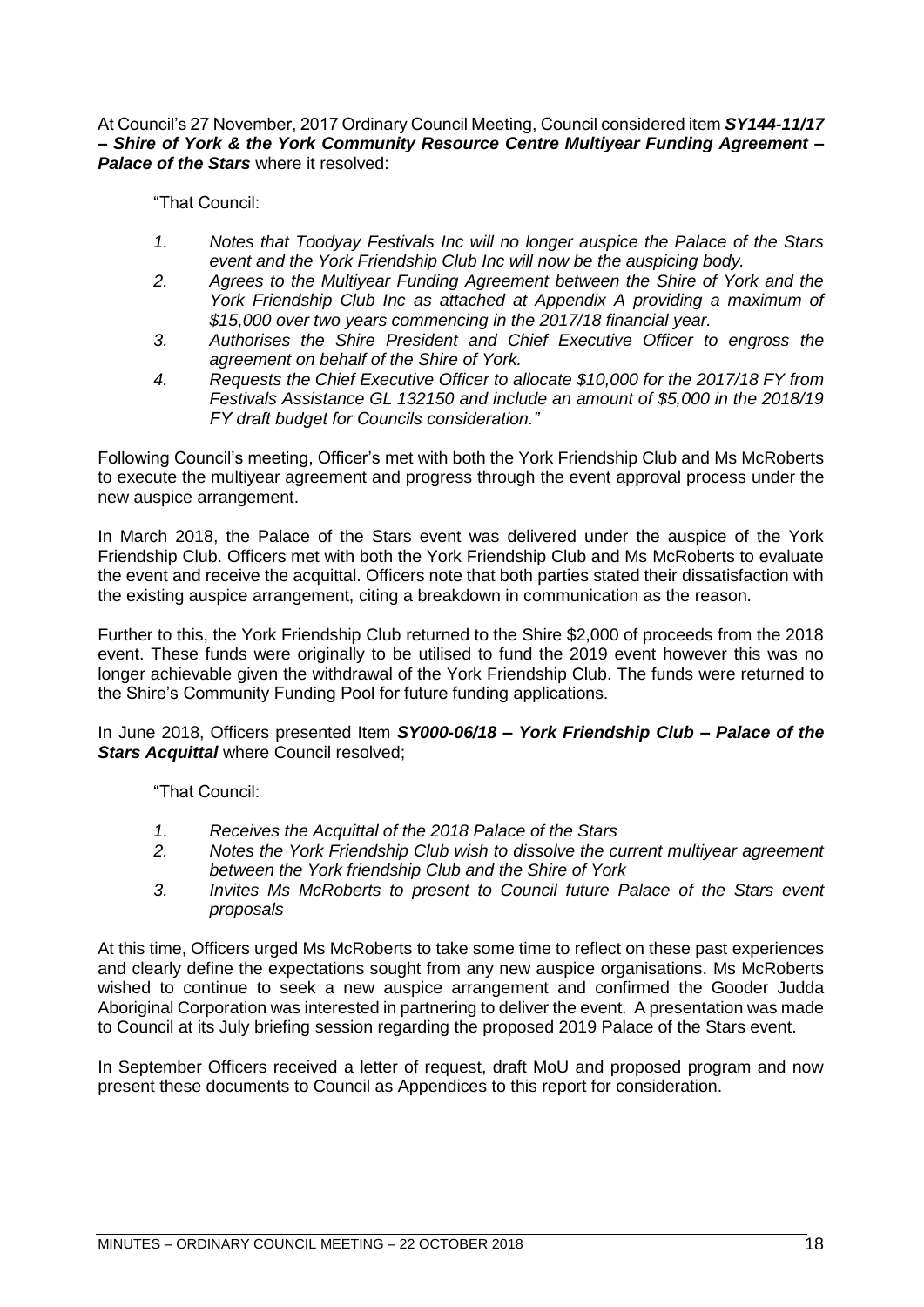#### **Comments and details:**

The letter of request received from GJAC requests \$7,000 of cash sponsorship and three full days of Town Hall hire as an in-kind contribution to deliver the 2019 Palace of the Stars event.

The letter further requests that the Shire makes these funds available in November of this year to enable GJAC to program performers and advertise ticket sales ahead of the Christmas period.

The requested amount includes the \$2,000 returned to the Shire by the previous auspice organisation, the York Friendship Club. These funds were returned to the Community Funding pool for future community funding applications.

Officers see merit in both the GJAC auspice arrangement and the event. A clear governance structure between parties is evident and in meetings with the applicant, both parties have a clear understanding of their role responsibilities, which in previous auspice arrangements had not been apparent.

However, the request does not indicate:

- Expected ticket prices. In previous years, ticket prices have ranged from \$25 \$60 with mixed feedback from the community regarding value for money. It is difficult to gauge how many people are likely to attend if ticket prices are not identified or what concession costs for seniors could be. Previous feedback on the event indicates a majority of attendees were seniors and would be likely to attend future year events if tickets were reasonably priced.
- A detailed budget with indicative costs of programmed performers, lighting, sound, advertising and community workshops. The proposed program includes youth drama workshops planned for October but does not reflect venue hire costs, in kind voluntary assistance or advertising costs. Should GJAC seek external funding for this event, any application submitted would require the inclusion of these details.

Council's previous cash sponsorship of the past two Palace of the Stars events totals \$15,000. Both auspice organisations were required to provide detailed budgets indicated how the proposed funding was going to be spent.

The letter of request and draft MoU agreement between GJAC and Ms McRoberts is attached as **Appendix A** to this report.

Officers also note the 2019 Palace of the Stars proposed program as attached at **Appendix B** does not plan to include a matinee as part of the 2019 event, opting instead to offer gallery seating (upstairs of the Town Hall) at a reduced rate for the night performance only.

The inclusion of the matinee as part of the 2018 event proved popular, with the matinee time and reduced ticket prices attracting seniors and their carers and semi-retired community members to attend.

Officers believe this target market could attract a following for this type of event and would be encouraging event organisers to continue to build on this aspect of the event. Council's seed funding in previous years was intended to assist build the event over time utilising the elements that worked well, although the recent proposal does not clearly include these aspects, particularly targeted the event to the older demographic market.

Alternative options to cater to this target market could include:

- Working with the aged and community care facilities in the town to include pop up performances at residential facilities instead of resourcing a full matinee show
- Programming the event to occur in York's peak seasons such as wildflower season to capture larger audiences of the older demographic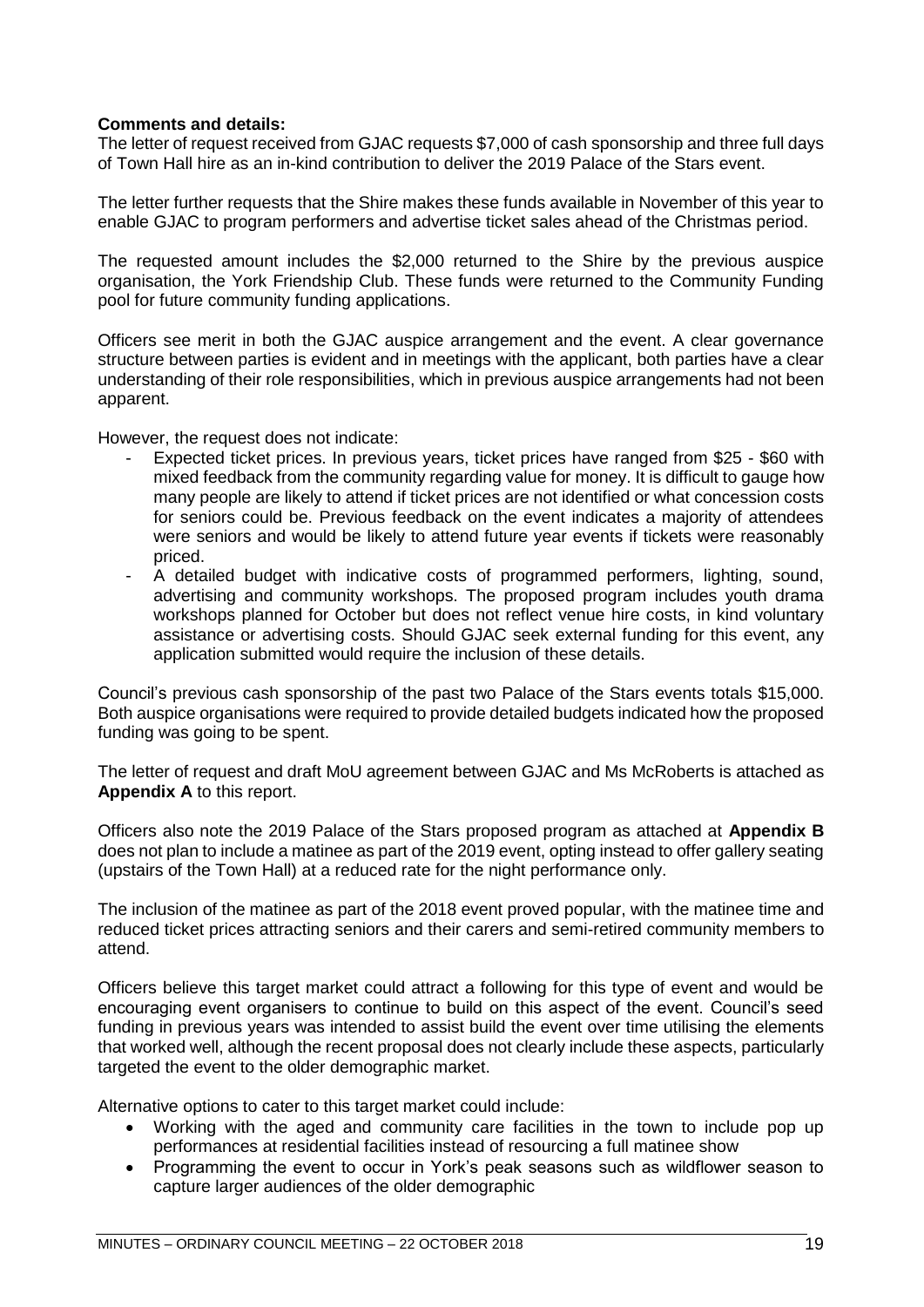- Reconsidering offering the event to occur as a matinee only event and developing the inclusions to suit this target market
- Offering half price tickets to attend the performance until first intermission
- Actively seeking voluntary involvement from York's senior community groups such as the York Society, York Old Time Dance Group, York Community Radio and York Senior Mobility Group.

Refining these elements with a senior and older demographic focus could increase audience numbers, exposure of the event and assist to provide voluntary staff. It also assists external funders to clearly understand the events target market and its benefits to the community.

Officers acknowledge the Palace of the Stars event concept has had a tumultuous auspicing history which has impacted on its reputation. Officers agree the new auspice arrangement and structure is likely to be successful, however work to develop the core branding for the event with the community is imperative to ensure the event does not suffer any further reputational loss.

Officers recommend funding the event in the 2019/20 financial year to allow ample opportunity for GJAC to fully develop the event, including;

- Engaging community organisations to increase volunteers and event assistance, particularly with senior based organisations and local aged care providers as detailed in this report.
- Addressing the lessons learnt from both the 2017 & 2018 events and developing strategies to improve these outcomes
- Researching potential external funding sources to co-fund future events

#### **Options:**

- 1. Council could choose not to provide further funding support for this event in consideration of the varying number of auspice arrangements and significant funding already provided by Council. Officers are not recommending this option as the event concept is sound however work to develop the program and its budget needs consideration.
- 2. Council could choose to support the proposal for the event to be delivered in 2019 by GJAC as requested in Appendix A for the amount requested of \$7,000. Officers are not recommending this option as some of the elements that worked well as part of the 2017 & 2018 events have not been detailed for inclusion in the 2019 event.
- 3. Council could choose to allocate \$5,000 in the 2019/20 draft financial budget as per the original funding agreement between the York Friendship Club and Ms McRoberts, for support of a Palace of the Stars event to occur in 2020. Officers are recommending this option.

It is hoped that this commitment will provide surety to both GJAC and Ms McRoberts that secured funding provides and will enable sufficient time for both parties to fully develop the community engagement elements for the event to ensure its long term success.

#### **Implications to consider:**

#### • **Consultative**

Officers have met with both GJAC and Ms McRoberts on several occasions in preparation of this report.

#### • **Strategic**

Nil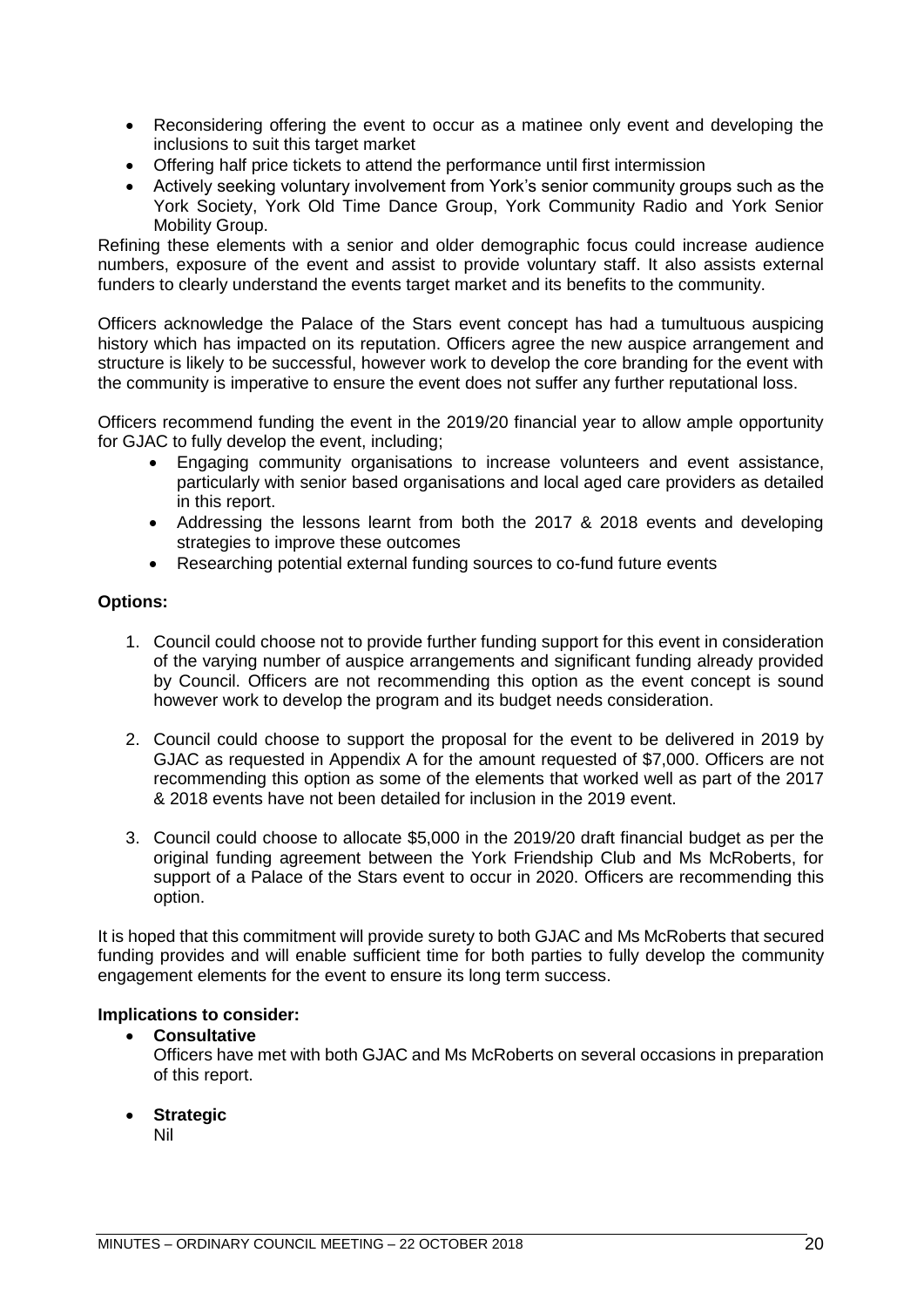#### • **Policy related**

Officers acknowledge that GJAC has received funding through Council's April Community Funding round for school holiday activities. Under Council's *C1.3 Community Funding: Grants & Sponsorship* policy more than one application from the same source in any one year is deemed ineligible for additional funding in that year. In consideration of the complex auspice arrangements experienced for this event and in an effort to support the proposal, Officers are presenting the request and event proposal to Council to consider on its merits.

#### • **Financial**

In previous funding agreements for this event, Council has committed \$5,000 for this event from GL132150 Festivals Assistance.

Should Council choose to support the officer recommendation, a \$5,000 allocation from GL 132150 Festivals Assistance would need to be included in the 2019/20 draft financial budget for delivery of a 2020 Palace of the Stars event under the auspice of GJAC.

There is no allocation in the 2018/19 FY budget towards this event. Should Council choose to support the event request for the 2019 event, funds for allocation will need consideration as part of the midyear budget review.

#### • **Legal and Statutory** Nil

### • **Risk related**

Officers note the events reputational risk has increased due to the varying amount of auspicing organisation and stakeholder trust in the event. This poses a credibility risk to the event however, Officers rate this risk as minor. Although this perceived risk is not directly related to the Shire and its involvement, Officers note this risk should bear consideration for future sponsorship of this event.

#### • **Workforce Implications** Nil

**Voting Requirements: Absolute Majority Required: No**

MINUTES – ORDINARY COUNCIL MEETING – 22 OCTOBER 2018 21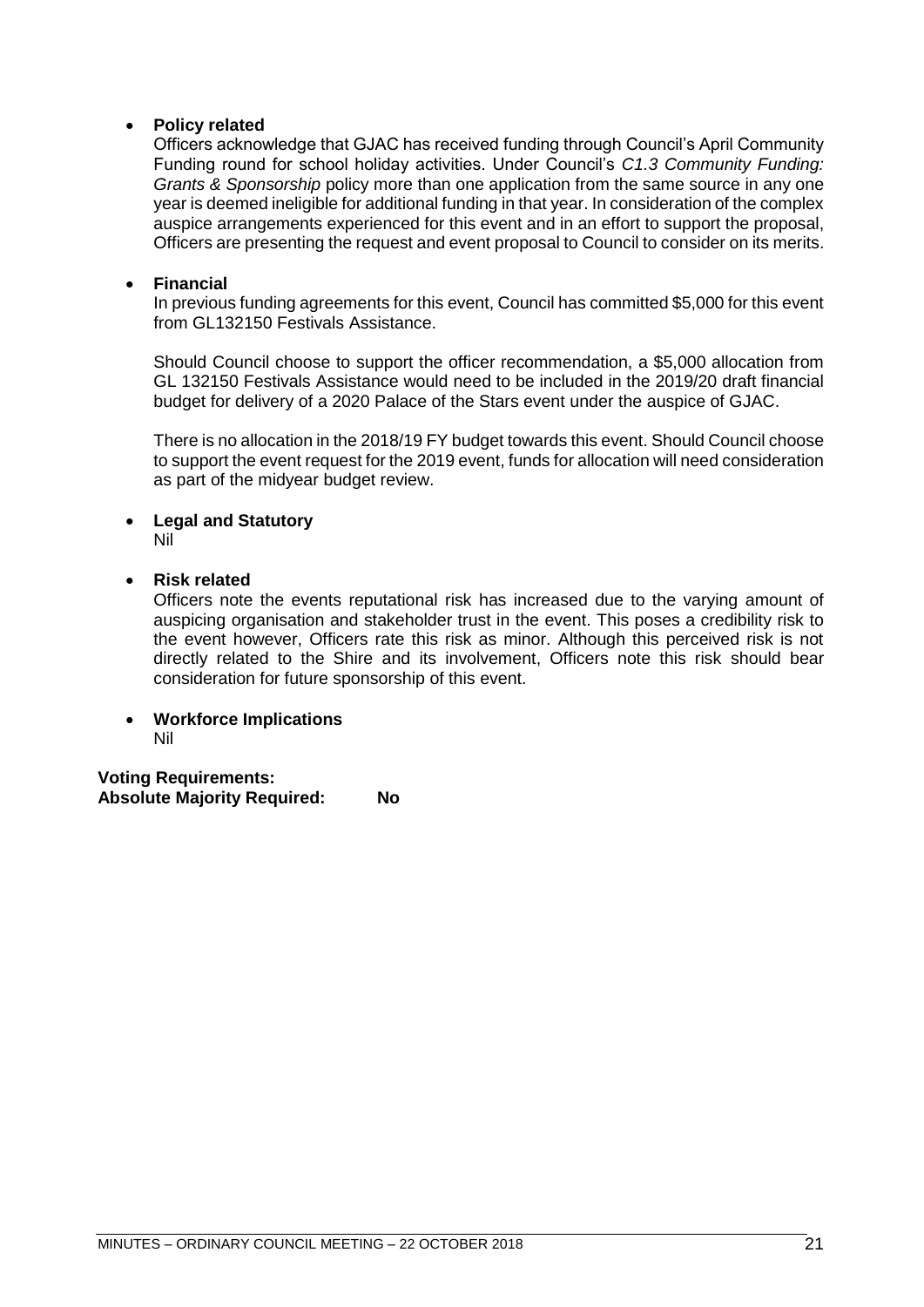#### OFFICER RECOMMENDATION:

*"That Council:*

- *1. Receives the request from the Gooder Judda Aboriginal Corporation to auspice the 2019 Palace of the Stars event.*
- *2. Declines to support the event in 2019 for the following reasons;*
	- *• to enable the applicant to source external funding to further support the event*
	- *• to enable the applicant to fully scope budget details and community participation opportunities into the event*
- *3. Indicates it is prepared to consider cash sponsorship of \$5,000 from GL Festivals Assistance for the Palace of the Stars event to occur in the 2019/20 Financial Year if the above matters are demonstrated in a revised proposal which can be considered by Council at a future time as part of the next community sponsorship round.*
- *4. Requests the Chief Executive Officer to include an amount of \$5,000 in the 2019/20 FY draft budget for Councils consideration."*

#### MOTION:

Moved: Cr Ferro **Seconded: Cr Smythe** Seconded: Cr Smythe

*That Council:*

- *1. Receives the request from the Gooder Judda Aboriginal Corporation to auspice the 2019 Palace of the Stars event.*
- *2. Approves the request by Gooda Judda Aboriginal Corporation for sponsorship of \$8,200 of cash and in kind support to auspice the 2019 Palace of the Stars Event incorporating the following:*
	- *a. \$5,000 being the equivalent of the second year of the funding agreement the Shire had with the York Friendship Club to auspice the 2018 and 2019 events;*
	- *b. \$2,000 being the amount of proceeds returned to the Shire from the York Friendship Club from the auspicing of the 2018 event.*
	- *c. Three full days of hire of the Town Hall to the value of \$1,200 (3 days @ \$400 per day) to deliver the event as per the 2018/19 Fees and Charges.*
- *3. These funds to come from GL 132150 Festivals Assistance.*
- *4. Requires that Gooda Judda Aboriginal Corporation submits acquittal documentation after the event as per Council Policy C 1.3 Community Funding Grants and Sponsorship Policy.*
- *5. Notes that funds will need to be identified at the mid-year budget review to offset this unbudgeted sponsorship."*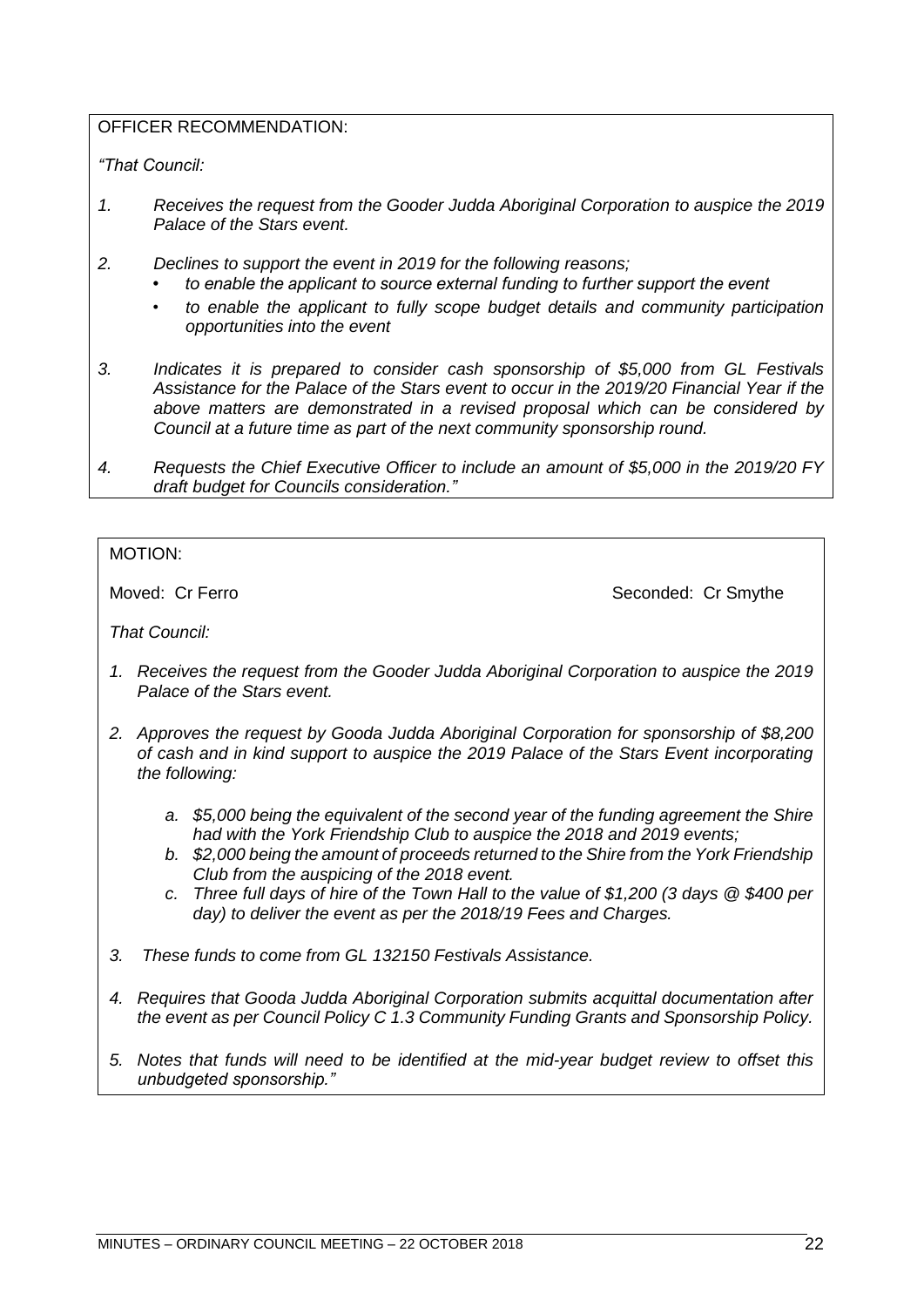#### AMENDMENT TO THE MOTION:

Moved: Cr Trent Noved: Cr Smythe

*That Council:*

*6. Advice the applicant this will be the last opportunity to lodge an application for this activity."*

*CARRIED: 3/2*

#### SUBSTANTIVE MOTION:

Moved: Cr Ferro **Seconded: Cr Smythe** Seconded: Cr Smythe

*That Council:*

- *1. Receives the request from the Gooder Judda Aboriginal Corporation to auspice the 2019 Palace of the Stars event.*
- *2. Approves the request by Gooda Judda Aboriginal Corporation for sponsorship of \$8,200 of cash and in kind support to auspice the 2019 Palace of the Stars Event incorporating the following:*
	- *a. \$5,000 being the equivalent of the second year of the funding agreement the Shire had with the York Friendship Club to auspice the 2018 and 2019 events;*
	- *b. \$2,000 being the amount of proceeds returned to the Shire from the York Friendship Club from the auspicing of the 2018 event.*
	- *c. Three full days of hire of the Town Hall to the value of \$1,200 (3 days @ \$400 per day) to deliver the event as per the 2018/19 Fees and Charges.*
- *3. These funds to come from GL 132150 Festivals Assistance.*
- *4. Requires that Gooda Judda Aboriginal Corporation submits acquittal documentation after the event as per Council Policy C 1.3 Community Funding Grants and Sponsorship Policy.*
- *5. Notes that funds will need to be identified at the mid-year budget review to offset this unbudgeted sponsorship.*
- *6. Advice the applicant this will be the last opportunity to lodge an application for this activity."*

*LOST: 2/3*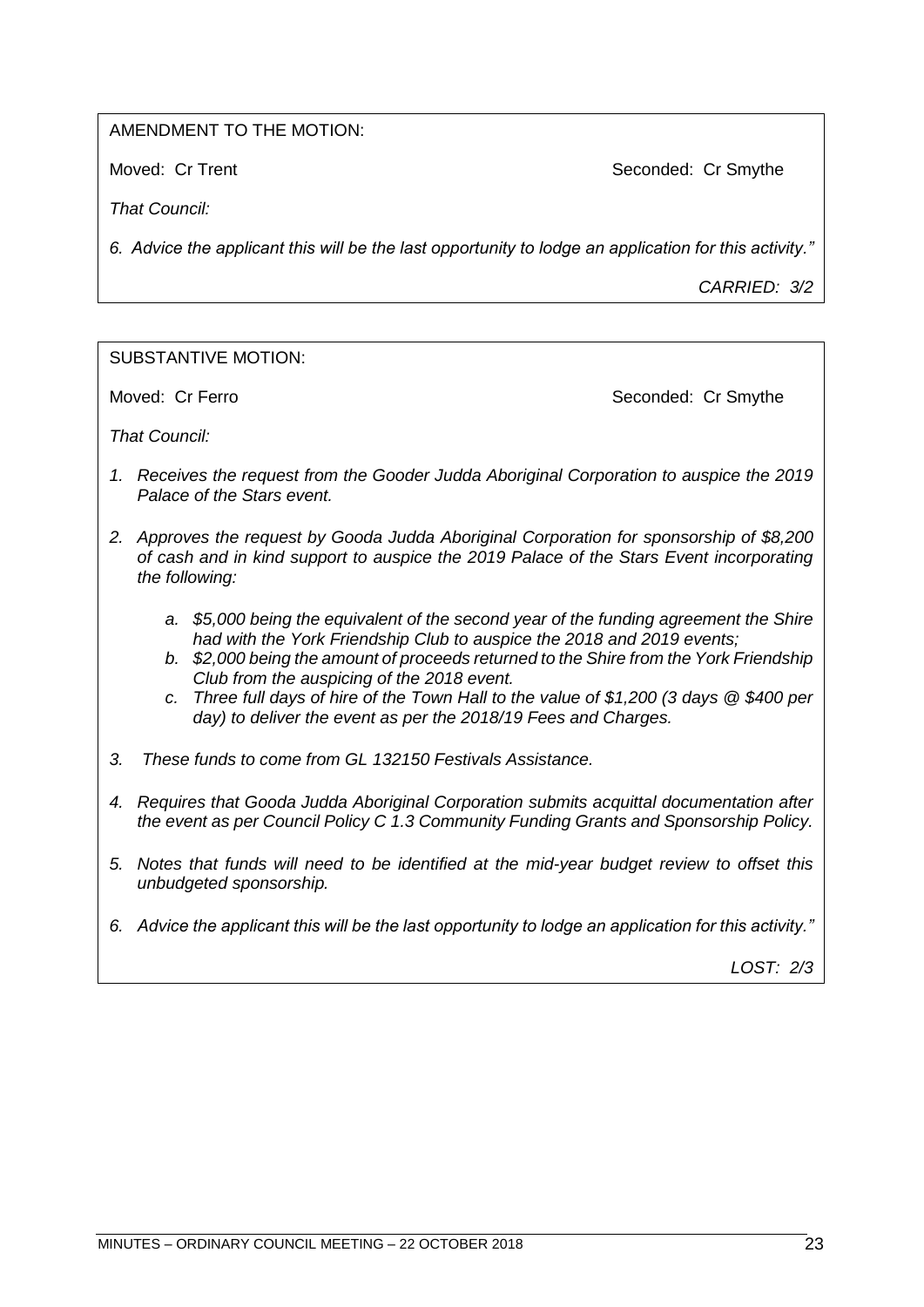# **RESOLUTION 031018 Moved: Cr Trent Seconded: Cr Warnick** *"That Council: 1. Receives the request from the Gooder Judda Aboriginal Corporation to auspice the 2019 Palace of the Stars event. 2. Declines to support the event in 2019 for the following reasons; • to enable the applicant to source external funding to further support the event • to enable the applicant to fully scope budget details and community participation opportunities into the event 3. Indicates it is prepared to consider cash sponsorship of \$5,000 from GL Festivals Assistance for the Palace of the Stars event to occur in the 2019/20 Financial Year if the above matters are demonstrated in a revised proposal which can be*

*4. Requests the Chief Executive Officer to include an amount of \$5,000 in the 2019/20 FY draft budget for Councils consideration."*

*considered by Council at a future time as part of the next community sponsorship* 

*CARRIED: 3/2*

*round.*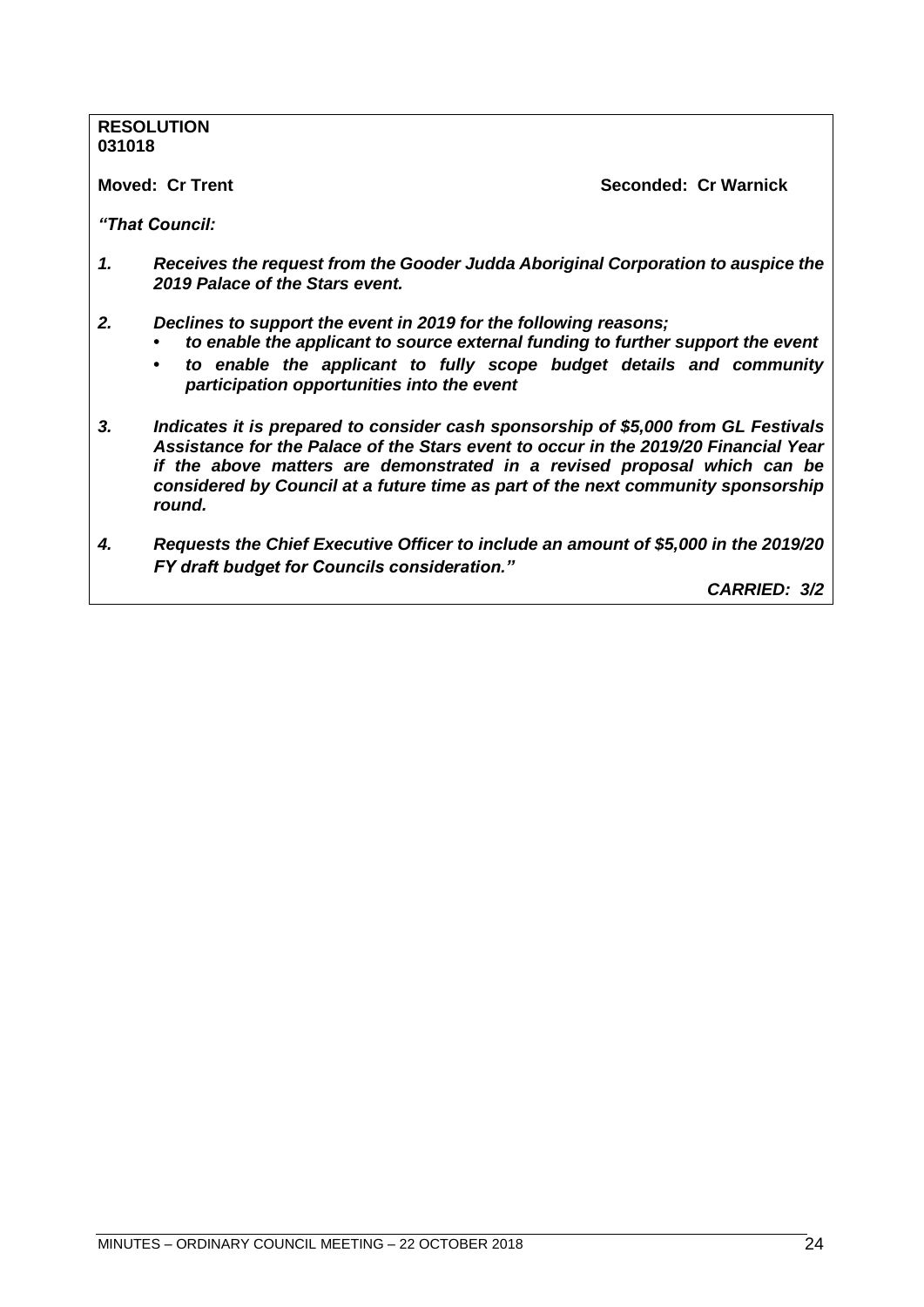# <span id="page-24-0"></span>*SY138-10/18 – Proposal to Make Shire of York Local Government Property Amendment Local Law*

| <b>FILE REFERENCE:</b>                    | LE.LLW.2                                                                         |
|-------------------------------------------|----------------------------------------------------------------------------------|
| <b>APPLICANT OR PROPONENT(S):</b>         | <b>Shire of York</b>                                                             |
| <b>AUTHORS NAME &amp; POSITION:</b>       | Suzie Haslehurst – Executive Manager, Corporate and<br><b>Community Services</b> |
| <b>RESPONSIBLE OFFICER:</b>               | Suzie Haslehurst – Executive Manager, Corporate and<br><b>Community Services</b> |
| PREVIOUSLY BEFORE COUNCIL: 16 August 2010 |                                                                                  |
|                                           | 27 April 2011, 16 May 2011                                                       |
|                                           | 16 April 2012, 16 July 2012                                                      |
| <b>DISCLOSURE OF INTEREST:</b>            | Nil                                                                              |
| <b>APPENDICES:</b>                        | <b>Letter from Joint Standing Committee</b><br>А.                                |
|                                           | <b>Letter to Joint Standing Committee</b><br>В.                                  |
|                                           | <b>Local Government Property Local Law 2001</b><br>C.                            |
|                                           | <b>Draft Local Government Property Amendment</b><br>D.<br><b>Local Law 2018</b>  |

#### **Nature of Council's Role in the Matter:**

- Legislative
- Review

#### **Purpose of the Report:**

This report requests Council to commence the process to make the *Shire of York Local Government Property Amendment Local Law 2018* in accordance with Section 3.12 of the *Local Government Act 1995* (The Act).

#### **Background:**

The *Shire of York Local Government Property Local Law* was gazetted on 17 January 2001.

On 16 July 2012, Council considered advice received from the Joint Standing Committee on Delegated Legislation (the Committee) regarding the *Shire of York Local Government Property Amendment Local Law 2012* which was adopted in April 2012 and forwarded to the Committee. At that time Council resolved the following;

*That the Joint Standing Committee on Delegated Legislation be advised that the Council agrees to the following undertakings in relation to the Shire of York Local Government Property Amendment Local Law 2012:*

- *1. delete clause 2.3(3) from Part 2 of Schedule 2;*
- *2. delete clause 2.4(1) from Part 2 of Schedule 2;*
- *3. make all consequential amendments arising from the Committee's undertakings;*
- *4. that all undertakings will be completed within 6 months from the date of the Shires advice to the Committee;*
- *5. provide a copy of the minutes where the Council agrees to the Committee's undertakings; and*
- *6. in the interim, where the Shire of York makes the local law publicly available, whether in electronic form or hard copy, it will be accompanied by a copy of the undertakings.*

The Committee was advised of the above on 17 July 2012. On 9 December 2014, the Shire received a request for an update from the Committee. Officers advised that the Council had been suspended and a Commissioner appointed. It appears no further action was taken to implement the required undertakings.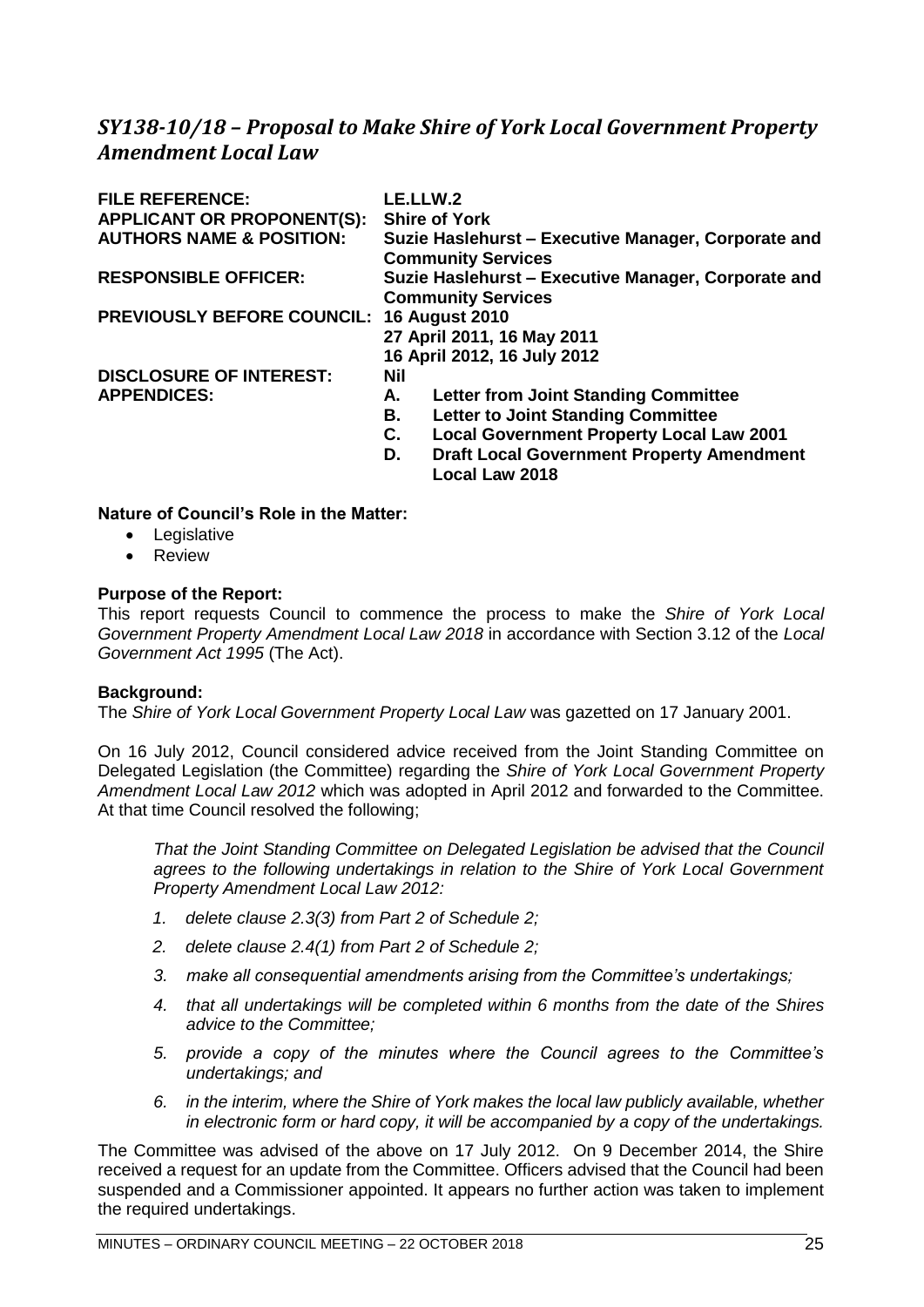On 16 May 2018, the Shire received a letter from the Committee regarding this matter which is attached at Appendix A. Officers liaised with the Committee clerk and a letter was sent to the Committee (Appendix B) outlining a timeline to complete the required process.

#### **Comments and details:**

Given the time that has elapsed, Council is requested to commence the process of making a new amendment local law incorporating the changes proposed in the *Local Government Property Amendment Local Law 2012* and those requested by the Joint Committee on Delegated Legislation.

#### *Purpose and Effect*

In accordance with Section 3.12(2) of the Act and Regulation 3 of the *Local Government (Functions and General) Regulations 1996,* the presiding member is required to give notice of the purpose and effect of the local law before advertising for public submissions.

Officers recommend the following purpose and effect of the proposed amendment local law.

#### *Proposed Local Government Property Amendment Local Law 2018*

- Purpose: To restrict and prohibit certain activities on local government property and review the modified penalties.
- Effect: To control the use of local government property and create offences for inappropriate behaviour in or on local government property.

#### **Options:**

Council could if it wished, repeal the *Shire of York Local Government Property Local Law* and remake the local law. This would require a much more detailed review of the entire local law. However, advice from the Committee is that it is more common for a local government to make an amendment local law.

#### **Implications to consider:**

#### • **Consultative**

Section 3.12 of the Act requires that the local government advertises a proposed local law for a period of not less than 42 days (not including the day of advertising the day of the close of submissions).

Officers have sought advice from the Joint Standing Committee on Delegated Legislation and the Department of Local Government regarding the process for finally resolving this matter.

#### • **Strategic**

*Strong and Effective Leadership* 5.1 Effective and informed governance and decision-making

#### • **Policy related**

G4.8 *Legislative Compliance*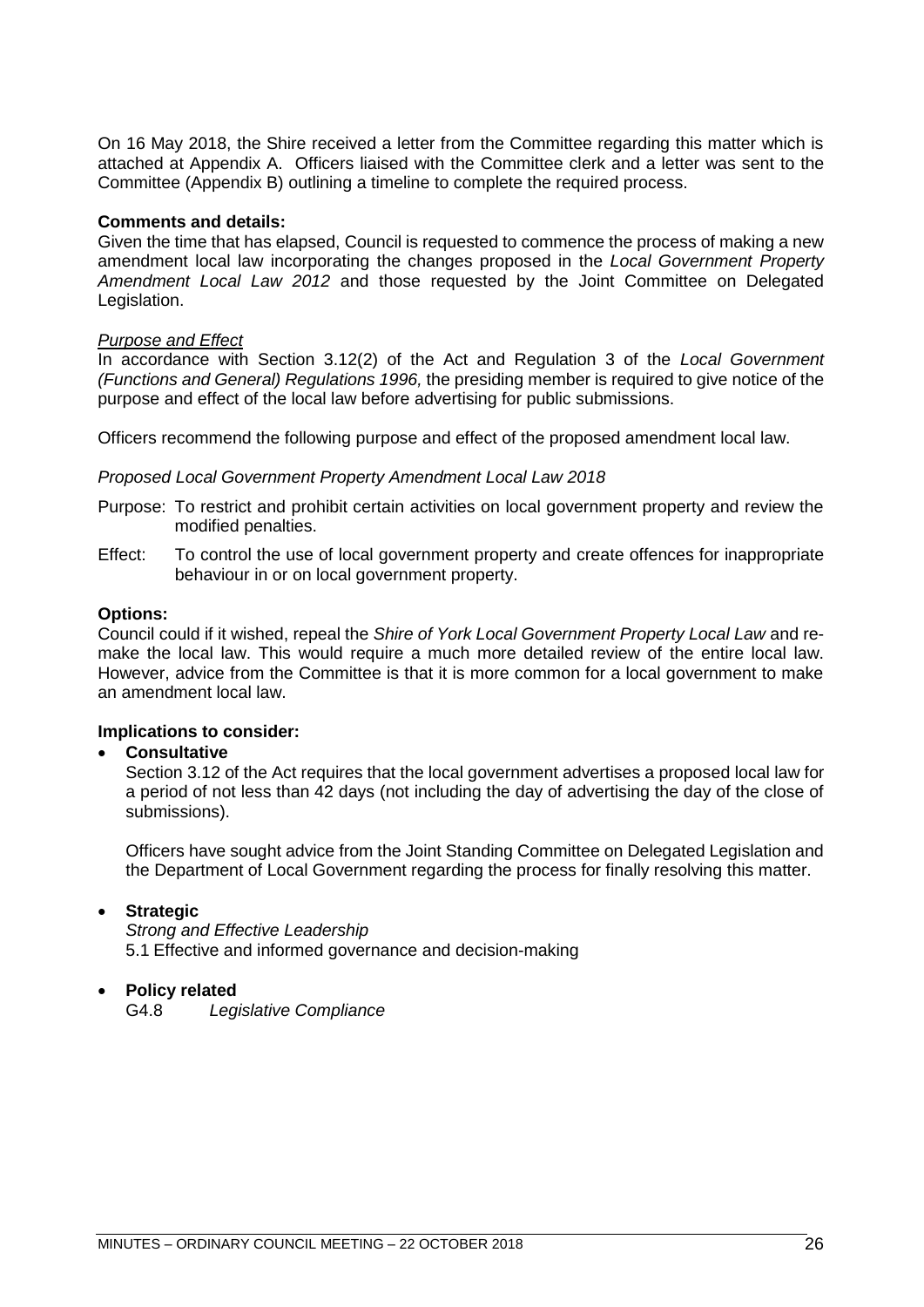#### • **Financial**

It is anticipated that the cost of advertising will be the only expense incurred during this process, projected to be:

- The West Australian approximately \$800-900 plus GST
- Local Government Gazette approximately \$700 plus GST.

These amounts will be sourced from GL 42185 - Office Advertising and any implications of this unexpected expense considered during the quarterly Financial and Costing Review process.

• **Legal and Statutory**

#### *Local Government Act 1995*

#### *3.12. Procedure for making local laws*

- *(1) In making a local law a local government is to follow the procedure described in this section, in the sequence in which it is described.*
- *(2A) Despite subsection (1), a failure to follow the procedure described in this section does not invalidate a local law if there has been substantial compliance with the procedure.*
	- *(2) At a council meeting the person presiding is to give notice to the meeting of the purpose and effect of the proposed local law in the prescribed manner.*
	- *(3) The local government is to —*
		- *(a) give Statewide public notice stating that —*
			- *(i) the local government proposes to make a local law the purpose and effect of which is summarized in the notice; and*
			- *(ii) a copy of the proposed local law may be inspected or obtained at any place specified in the notice; and*
			- *(iii) submissions about the proposed local law may be made to the local government before a day to be specified in the notice, being a day that is not less than 6 weeks after the notice is given;*

*and*

- *(b) as soon as the notice is given, give a copy of the proposed local law and a copy of the notice to the Minister and, if another Minister administers the Act under which the local law is proposed to be made, to that other Minister; and*
- *(c) provide a copy of the proposed local law, in accordance with the notice, to any person requesting it.*
- *(3a) A notice under subsection (3) is also to be published and exhibited as if it were a local public notice.*
- *(4) After the last day for submissions, the local government is to consider any submissions made and may make the local law\* as proposed or make a local law\* that is not significantly different from what was proposed.*

*\* Absolute majority required.*

*(5) After making the local law, the local government is to publish it in the Gazette and give a copy of it to the Minister and, if another Minister administers the Act under which the local law is proposed to be made, to that other Minister.*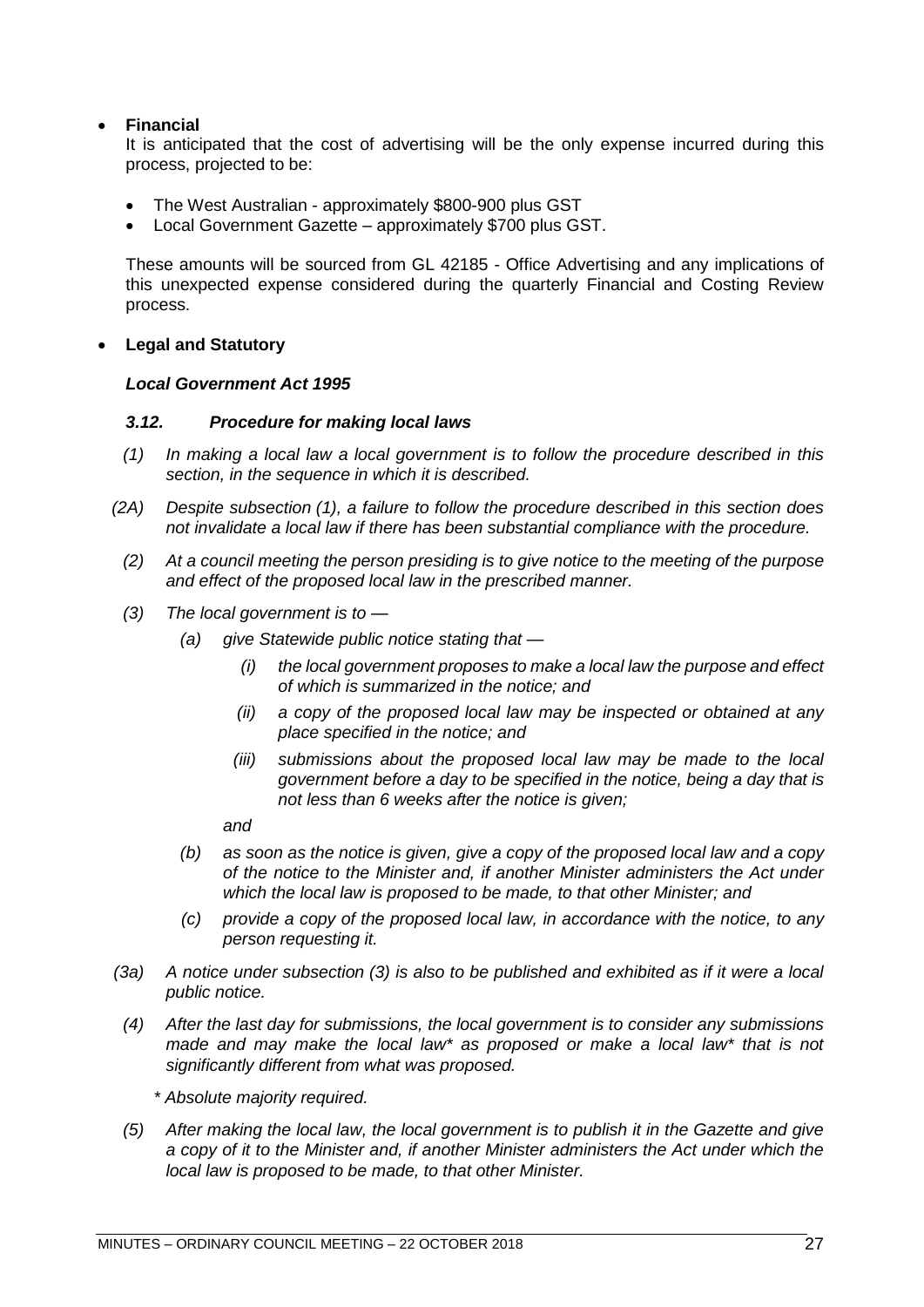- *(6) After the local law has been published in the Gazette the local government is to give local public notice —*
	- *(a) stating the title of the local law; and*
	- *(b) summarizing the purpose and effect of the local law (specifying the day on which it comes into operation); and*
	- *(c) advising that copies of the local law may be inspected or obtained from the local government's office.*
- *(7) The Minister may give directions to local governments requiring them to provide to the Parliament copies of local laws they have made and any explanatory or other material relating to them.*
- *(8) In this section —*

*making in relation to a local law, includes making a local law to amend the text of, or repeal, a local law.*

#### *Local Government (Functions and General) Regulations 1996*

*3. Prescribed manner of giving notice of purpose and effect of proposed local law (Act s. 3.12(2))*

*For the purpose of section 3.12 of the Act, the person presiding at a council meeting is to give notice of the purpose and effect of a local law by ensuring that —*

- *(a) the purpose and effect of the proposed local law is included in the agenda for that meeting; and*
- *(b) the minutes of the meeting of the council include the purpose and effect of the proposed local law.*

#### • **Risk related**

The compliance risk of not undertaking the process of making a new *Local Government Property Amendment Local Law* is considered high with a reputational risk rated moderate.

• **Workforce Implications** Nil

**Voting Requirements: Absolute Majority Required: No**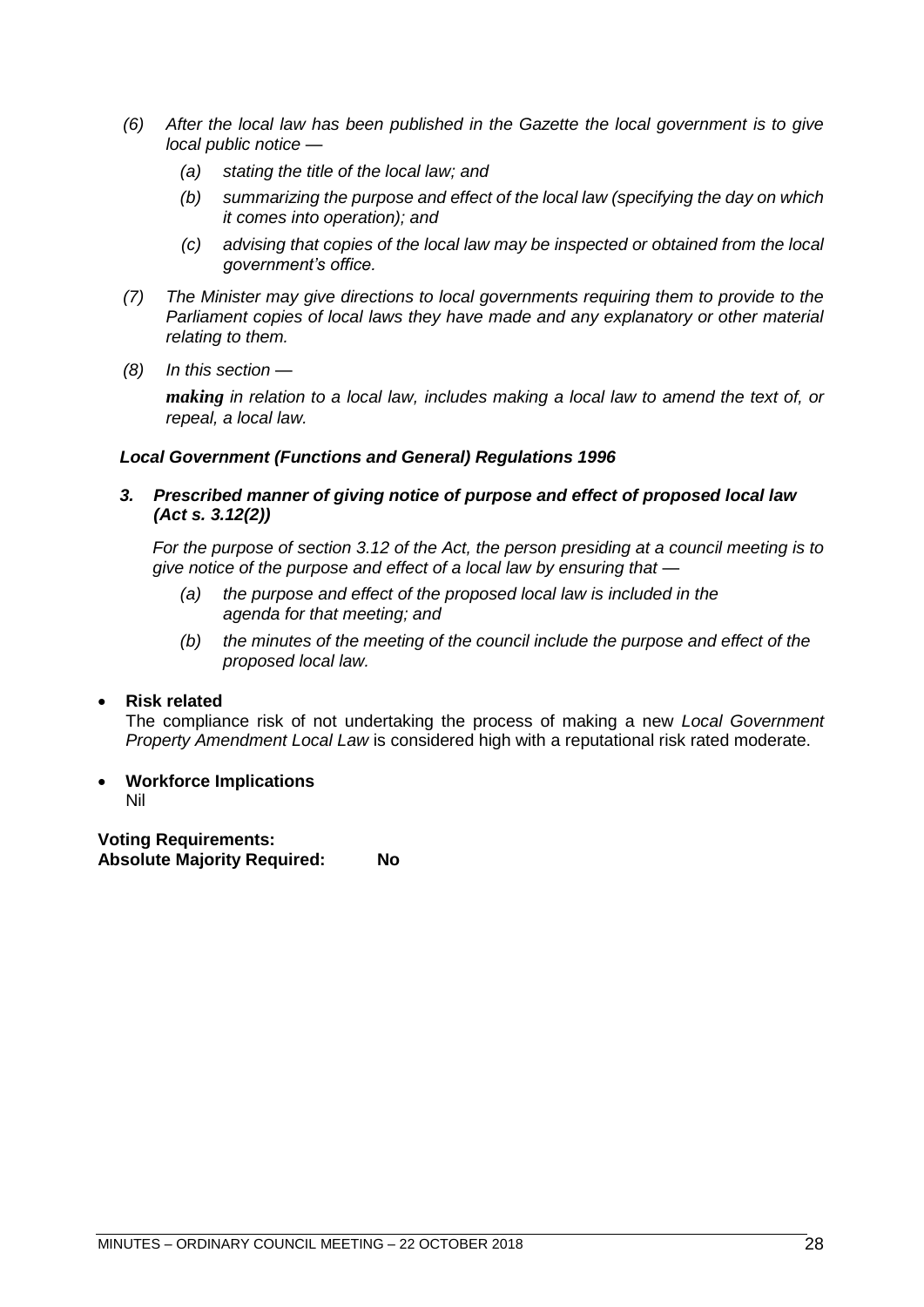# **RESOLUTION 041018 Moved: Cr Trent Seconded: Cr Smythe** *"That Council: 1. Pursuant to Section 3.12 of the Local Government Act 1995, endorses the proposed Local Government Property Amendment Local Law 2018 as attached at Appendix D to this report for the purposes of public advertising; a) the purpose of which is to restrict and prohibit certain activities on local government property and review the modified penalties; and b) the effect of which is to control the use of local government property and create offences for inappropriate behaviour in or on local government property. 2. Requests the Chief Executive Officer to: a) give state wide and local public notice of the proposed law, its purpose and effect and invite public submission for a period of 42 days in accordance with Section 3.12(3) of the Local Government Act 1995; b) send a copy of the local law and a copy of the public notice to the Minister for Local Government. 3. Notes that, following the close of the public advertising period, a report will be brought back to Council to consider the submissions received and any proposed amendments required prior to adoption."*

*CARRIED: 5/0*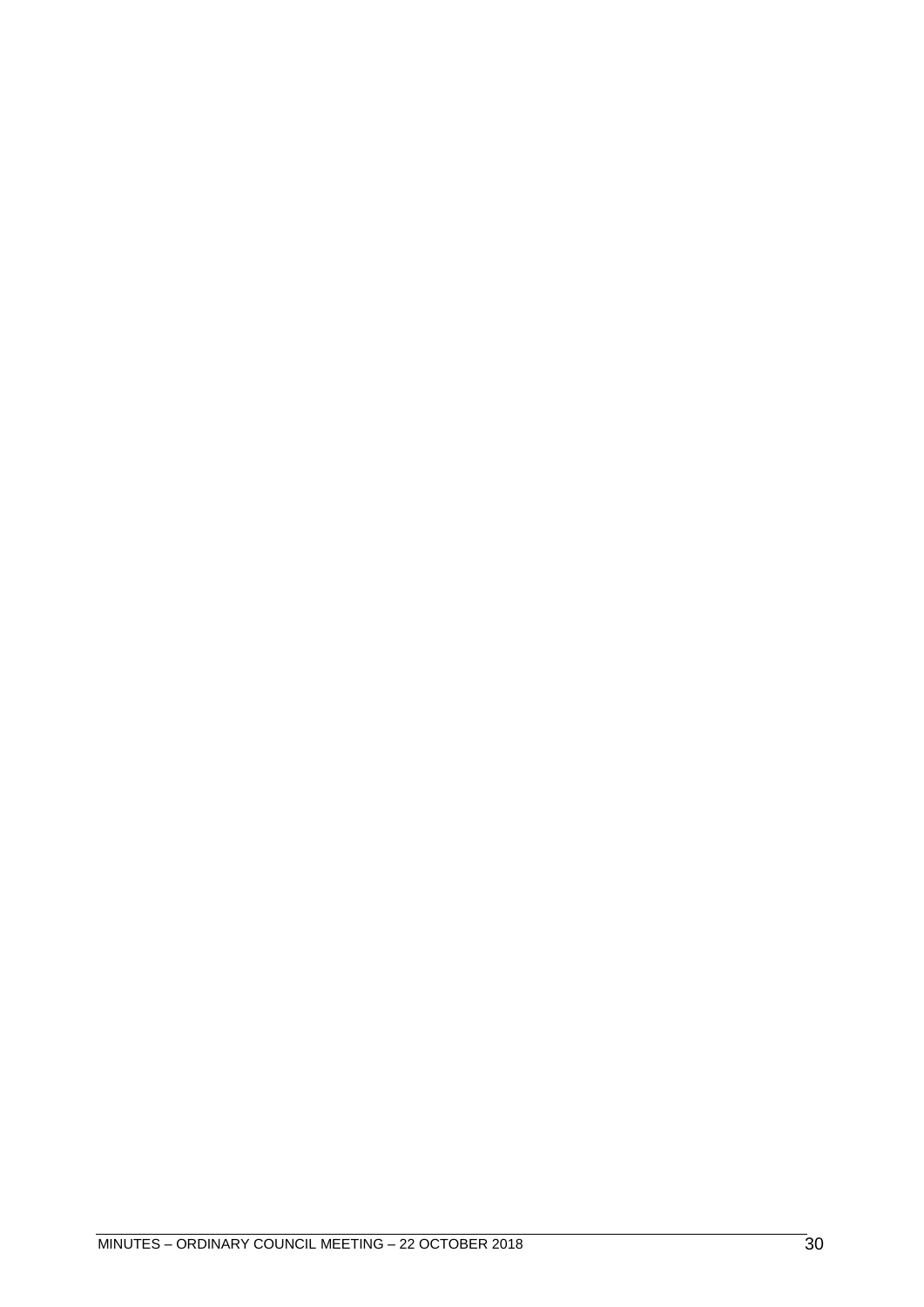*Declaration of Interest – Impartiality - Katie Benfield, Residency Museum Curator*

# *SY139-10/18 – Archaeological Excavation at York Residency Museum in Partnership with the University of Western Australia*

| <b>FILE REFERENCE:</b>              | <b>CCP.11</b>                                                             |
|-------------------------------------|---------------------------------------------------------------------------|
| <b>APPLICANT OR PROPONENT(S):</b>   | <b>Shire of York</b>                                                      |
| <b>AUTHORS NAME &amp; POSITION:</b> | Suzie Haslehurst - Executive Manager, Corporate<br>and Community Services |
| <b>RESPONSIBLE OFFICER:</b>         | Suzie Haslehurst - Executive Manager, Corporate<br>and Community Services |
| PREVIOUSLY BEFORE COUNCIL: N/A      |                                                                           |
| <b>DISCLOSURE OF INTEREST:</b>      | Katie Benfield, Residency Museum Curator - Impartial                      |
| <b>APPENDICES:</b>                  | A. Letter from UWA                                                        |

#### **Nature of Council's Role in the Matter:**

• Executive

#### **Purpose of the Report:**

To advise Council of required works at the York Residency Museum and a proposal for an archaeological excavation to be undertaken at the same time by the Museum Curator under the supervision of the University of Western Australia.

#### **Background:**

It has been identified that one of the floor joists in the York Residency Museum has been compromised and may be unsafe. Unfortunately, the joist is in a location that is inaccessible without removing five floor boards in order to determine the problem and obtain quotes to repair it.

The floor boards in question are original to the building and have never before been taken up. The Residency Museum is an extremely significant site not only to York but to all of Western Australia. Therefore, before the joist can be examined, the archaeological deposit under the floor boards should be excavated and preserved.

The Museum Curator has worked three days per week at the York Residency Museum since joining the Shire in September 2016. In 2019, she will commence an honours dissertation in Archaeology at the University of Western Australia and has proposed that the project forming the basis of her honours research be focused on the York Residency Museum. In particular, the excavation required before the affected floorboard joist can be inspected. This will not affect her role and/or hours as Curator of the Residency Museum.

#### **Comments and details:**

Officers have met with Dr Sean Winter, Lecturer in Archaeology at the University of Western Australia (UWA) regarding the ethics of allowing a Shire employee to undertake this work. Dr Winter fully supports the proposal, as outlined in his letter attached at Appendix 1 to this report. Dr Winter will supervise the excavation with the Museum Curator acting as an assistant excavator.

It is proposed to close the Museum from Wednesday 7 November until Friday 9 November 2018 for the excavation in order to preserve the objects in the Museum. However, the local community will be invited to observe the excavation as it takes place.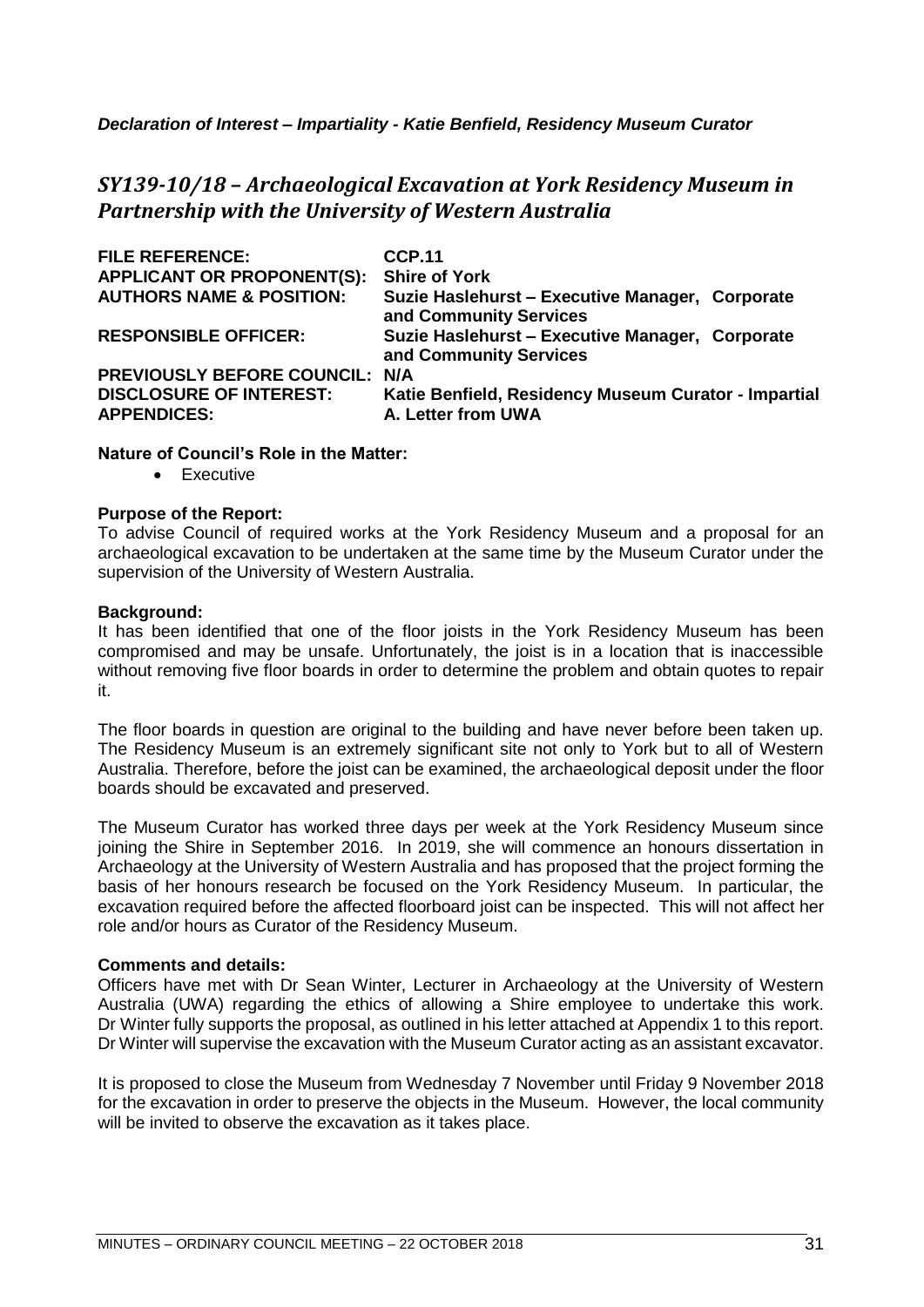The assemblage excavated will then be removed to the UWA Archaeological Laboratory where it will be analysed by the Museum Curator as part of her honours dissertation in 2019. The material will be returned to York and accessioned into the collection of the York Residency Museum once the project is complete.

As cited by Dr Winter, this proposal offers a number of benefits to the Shire of York by;

- Providing an officer who has proven her value to the Shire with an opportunity for professional development;
- Adding significantly to the understanding of the Residency Museum as an important archaeological site with links to other Western Australian convict sites;
- Preserving and protecting the heritage values of the York Residency Museum;
- Adding substance to the existing MOU with UWA and further raising the profile of York's archaeological significance; and
- Potentially adding valuable artefacts to the Museum's collection.

In addition, regardless of this proposal, as a State Registered significant site, the Shire would need to consider engaging the services of a qualified archaeologist. The proposal therefore offers the opportunity to have important work undertaken at no charge to ratepayers.

#### **Options:**

Council could request that the Museum Creator chooses another project location outside of York for her honours dissertation. However, this denies the benefits outlined above and potentially could damage the reputation of the Shire by indicating a lack of regard for the significance of the Residency Museum and the opportunity undertake this archaeological analysis at no costs to the Shire.

#### **Implications to consider:**

#### • **Consultative**

As outlined above, it is proposed to invite the local community to observe the excavation. This will be done via the Shire's website, social media and public noticeboards.

Local Balladong Elders will be notified that the work will be taking place as a courtesy. While it is not anticipated that any Indigenous material will be found inside the building, this is considered best practice.

#### • **Strategic**

This proposal specifically addresses the outcomes in the Shire's Strategic Community Plan relating to the theme:

*A Leader in Cultural Heritage and Environment*

• **Policy related**

Nil

#### • **Financial**

There will be an initial minor cost to remove the floorboards. However, this is required to determine the damage to the floor joist and will be done using funds allocated for maintenance. Depending on the result of the inspection, further funds will be required to repair the joist but the extent cannot be projected at this time.

As outlined previously, this project enables required archaeological works to be undertaken at no cost to the Shire.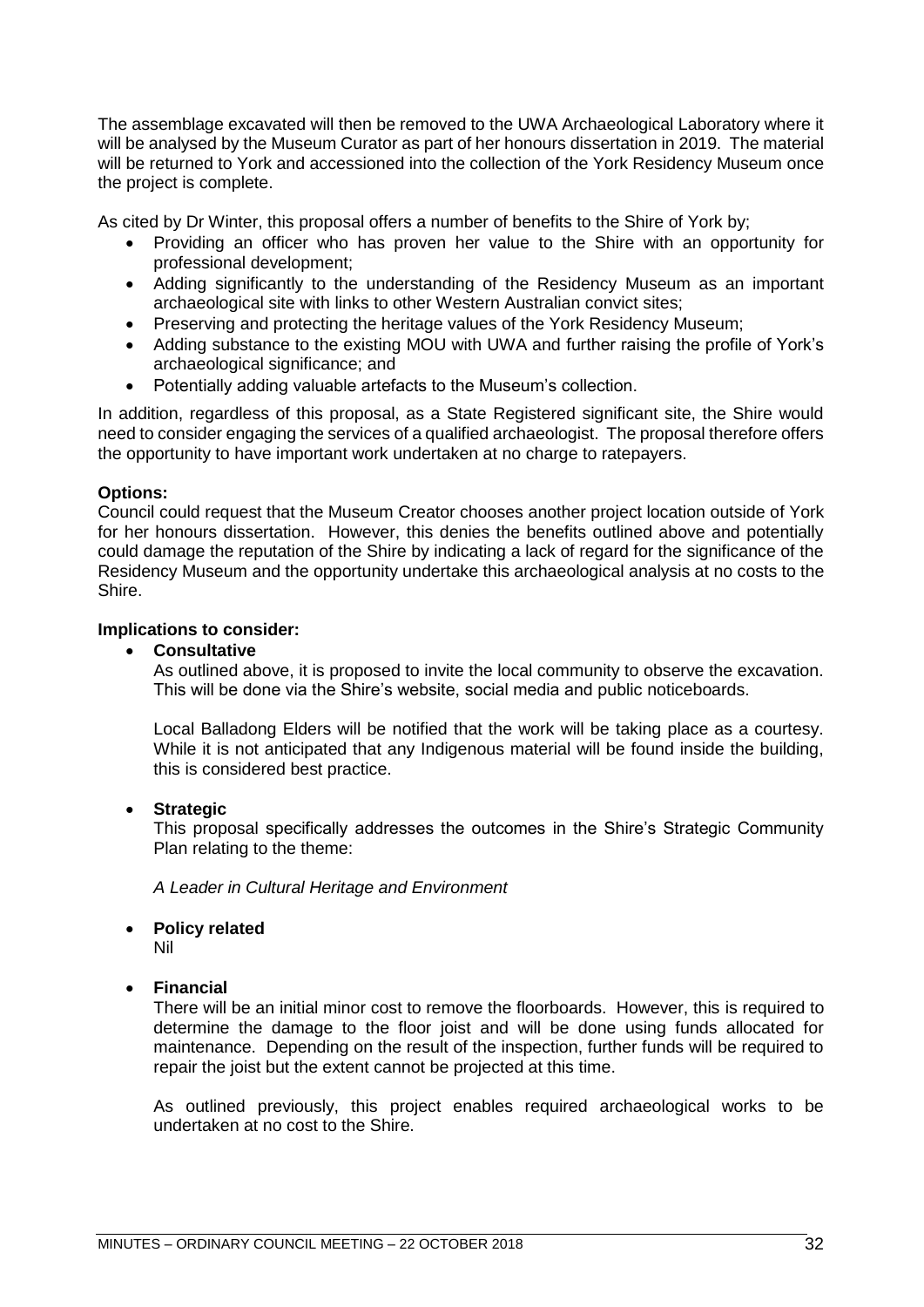#### • **Legal and Statutory** Nil

#### • **Risk related**

There is a risk there could be a perceived conflict given the Museum Curator is an employee of the Shire. However, the excavation will be led by an appropriately qualified supervisor and the analysis will be carried out at the UWA laboratory in the Curator's own time. Officers are satisfied that the benefits to the Shire far outweigh the risks and this report is intended to ensure transparency and accountability.

#### • **Workforce Implications**

Should Council choose to accept this proposal, it is likely to result in a staff retention benefit.

**Voting Requirements: Absolute Majority Required: No**

# **RESOLUTION**

**051018**

**Moved: Cr Trent Seconded: Cr Ferro**

*"That Council accepts the proposal for the Residency Museum Curator to undertake excavation works at the Residency Museum as described in this report noting that;*

- *1. the works will be fully supervised by Dr Sean Winter, Lecturer in Archaeology at the University of Western Australia;*
- *2. recovered materials will be removed from site for analysis at the University of Western Australia by the Residency Museum Curator as part of her honours dissertation at no cost to the Shire;*
- *3. analysis and corresponding research will be undertaken in the personal time of the Museum Curator; and*
- *4. artefacts will be returned to the Shire to be accessioned into the collection of the York Residency Museum at the completion of the project."*

*CARRIED: 5/0*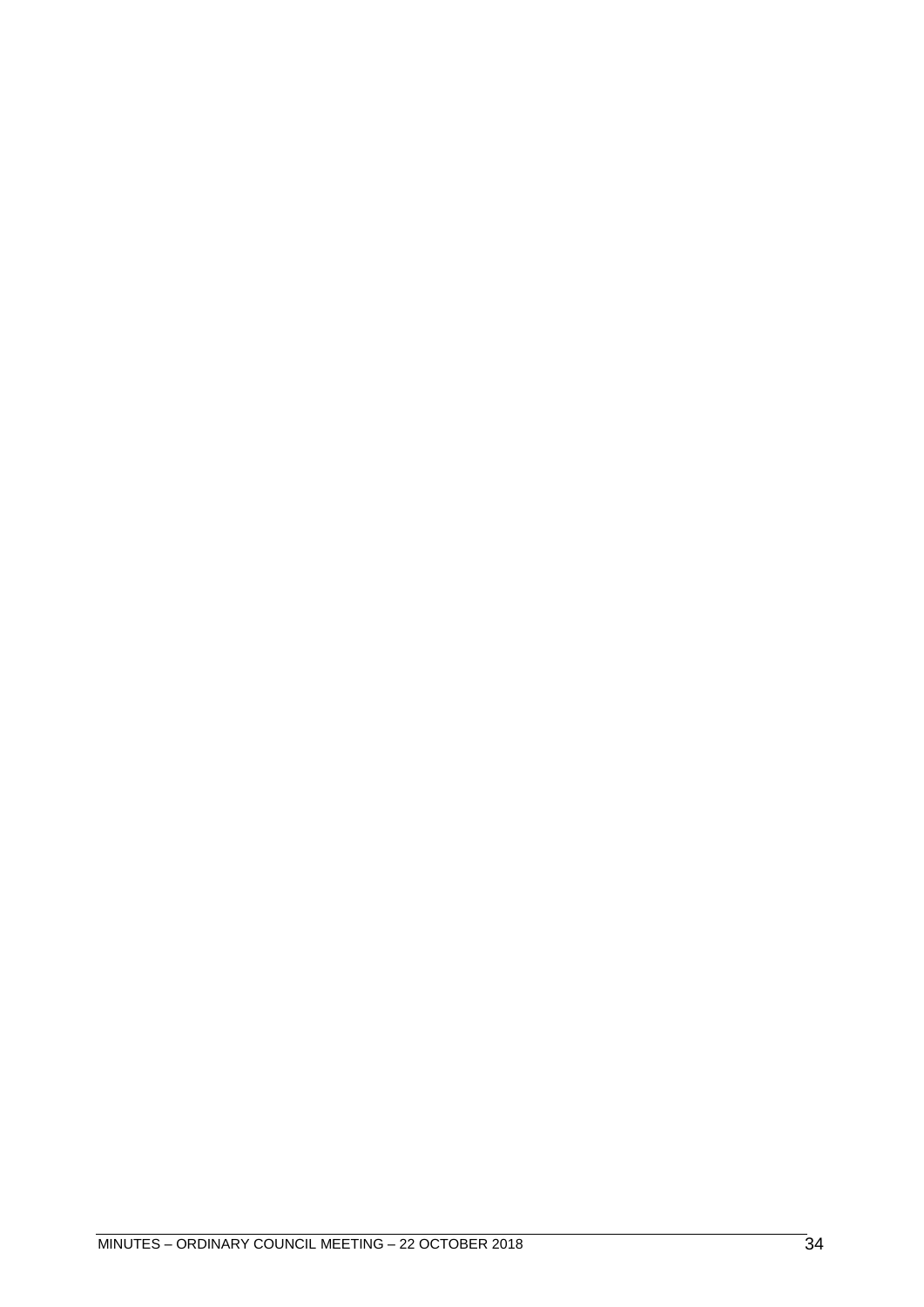# <span id="page-34-0"></span>*SY140-10/18 – Information Statement 2018-2019*

**FILE REFERENCE: AS.RMT.2 APPLICANT OR PROPONENT(S):** 

**PREVIOUSLY BEFORE COUNCIL: 24 July 2017 DISCLOSURE OF INTEREST: Nil**<br>APPENDICES: A -

**AUTHORS NAME & POSITION: Natasha Brennan, Administration and Governance Officer RESPONSIBLE OFFICER: Suzie Haslehurst – Executive Manager, Corporate & Community Services APPENDICES: A - Information Statement 2018-2019**

#### **Nature of Council's Role in the Matter:**

• Executive, Legislative & Review

#### **Purpose of the Report:**

In accordance with the provisions of Part 5 of the *Freedom of Information Act 1992* there is a requirement to make available a current Information Statement.

This statement has been reviewed and is provided for Council's endorsement.

#### **Background:**

The *Freedom of Information Act 1992* requires that each year Council is to publish an up-to-date Information Statement.

The last Information Statement was endorsed by Council at the Ordinary Council Meeting held 24 July 2017, Resolution 070717.

#### **Comments and details:**

The purpose of the Information Statement is to provide information to the community about the structure and functions of the local government, how decisions made by the Council affect the community and how members of the community can participate in the decision-making process and in the formulation of policies of the local government.

The Statement also lists documents that are held by the Shire and how they can be inspected, which ones can be purchased and what types of documents can only be requested for access through application under the *Freedom of Information Act 1992.*

Offices completed a comprehensive review of the Information Statement in 2017/18 and submitted it to the Information Commissioner for comment. As there were only a few minor changes this year, it was not considered necessary to have the Commissioner review the document again, prior to Council endorsement.

A copy will be sent to the Information Commissioner, once it has been endorsed by Council.

Appendix A refers to the current Information Statement, with the proposed changes indicated in red.

#### **Implications to consider:**

- **Consultative** Shire Officers
	- FOI Commission City of Kalgoorlie-Boulder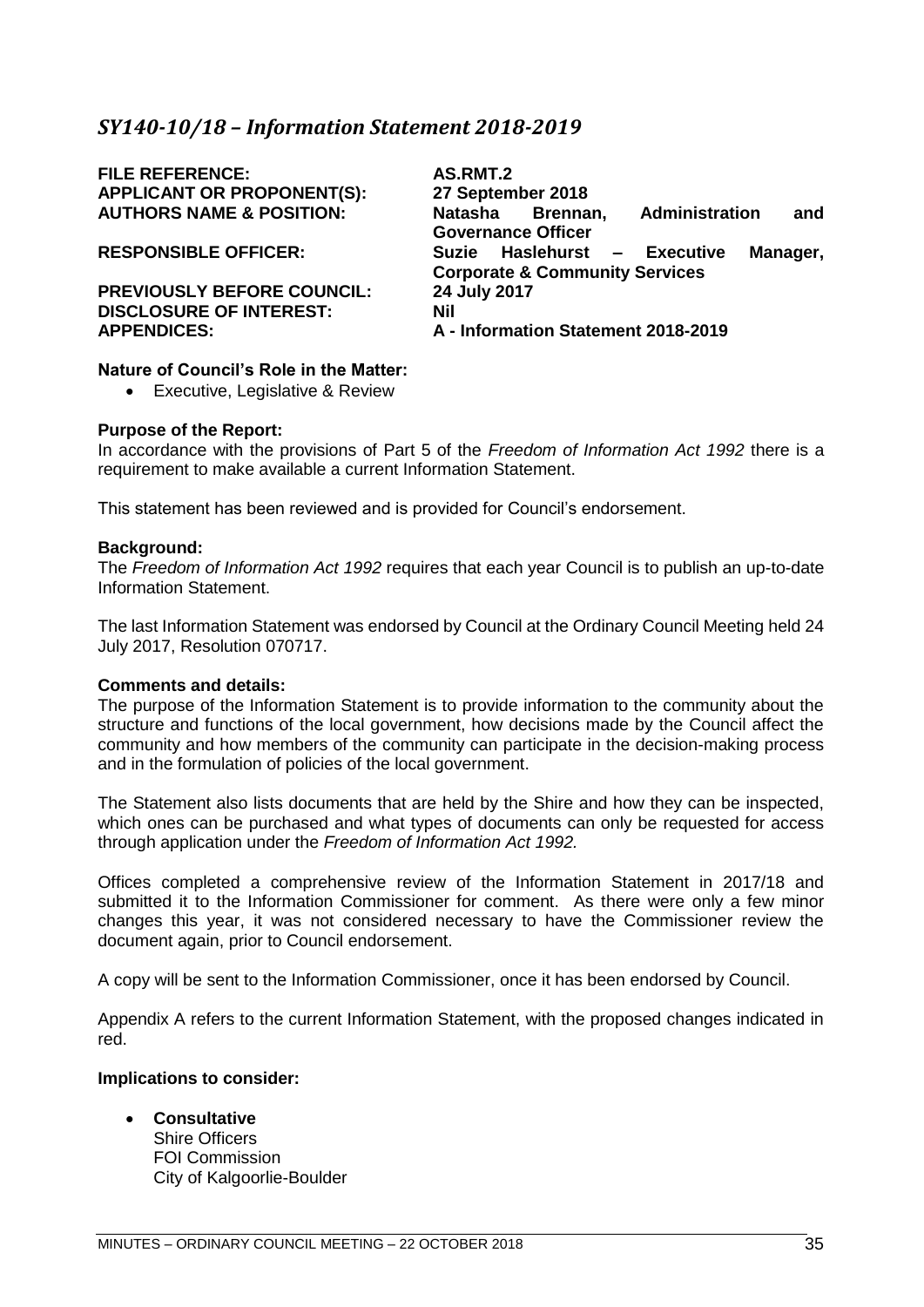• **Strategic**

Nil

#### • **Policy related**

G2.2 Community Access to Information

This statement directs staff to assist the public when accessing information by formalising the procedures in place to access documents.

• **Financial**

Nil

#### • **Legal and Statutory**

*Freedom of Information Act 1992* Part 5 of the Publication of information about agencies Section 94. Information statements

#### • **Risk related**

It is a requirement that the Council updates and reviews its Information Statement on an annual basis.

Without an up-to-date Information Statement, the Shire is in breach of the *Freedom of Information Act 1992.*

• **Workforce Implications** Nil

**Voting Requirements: Absolute Majority Required: Yes**

#### **RESOLUTION 061018**

**Moved: Cr Smythe Seconded: Cr Trent** 

*"That Council:*

*1. Adopts the Shire of York Information Statement 2018-19 as attached to this report;*

- *2. Requests the CEO to:*
	- *(a) Forward the adopted Statement to the Office of Information Commissioner.*
	- *(b) Make the Statement available on the Shire's website and in hard copy upon request.*
- *3. Authorises the Chief Executive Officer to make minor editorial amendments to the Statement prior to submission."*

*CARRIED: 5/0*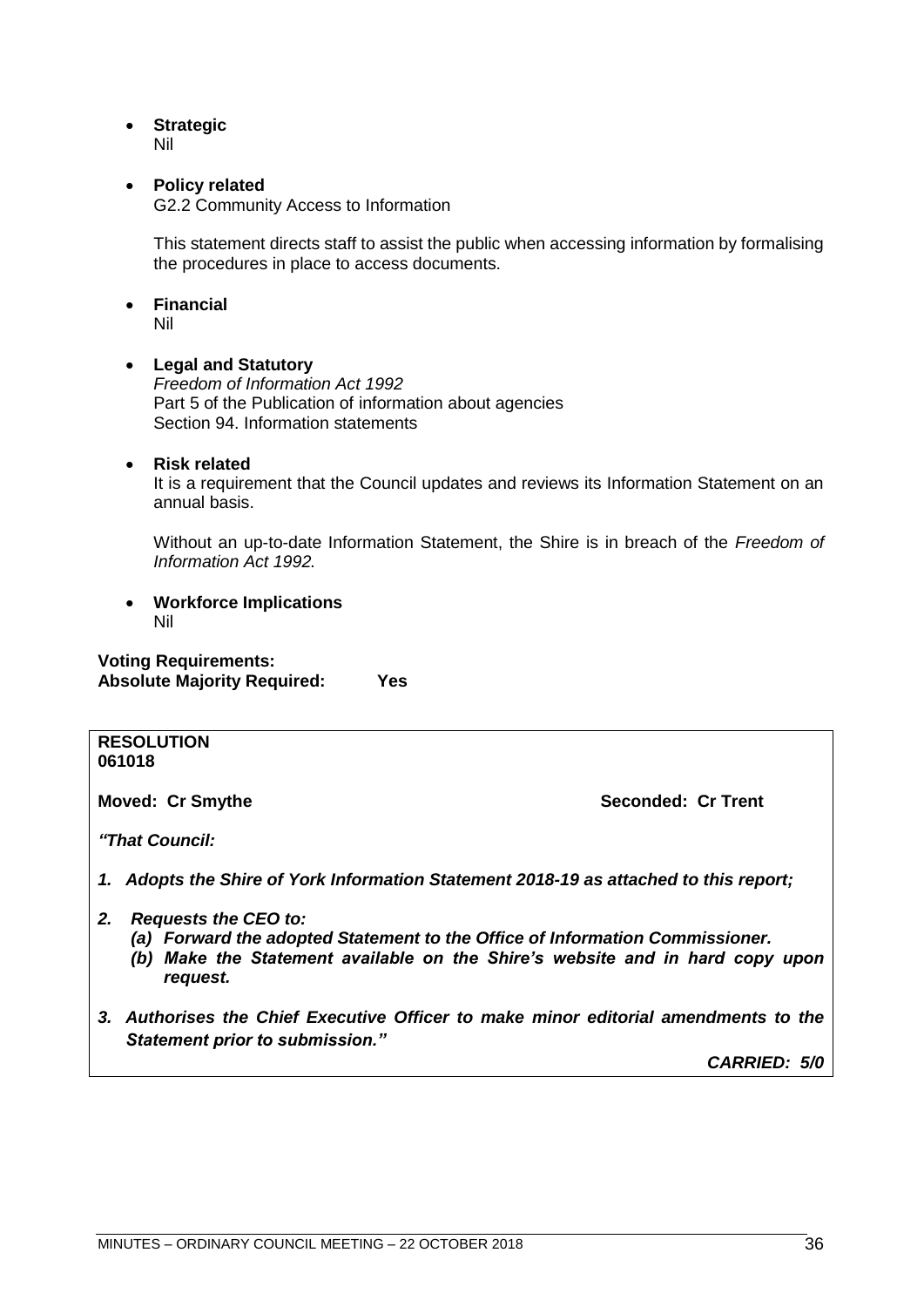# *SY141-10/18 – Request to Reside in Caravan on Property while Building – Lot 155 (14) Langford Road, York*

| <b>FILE REFERENCE:</b><br><b>APPLICANT OR PROPONENT(S):</b><br><b>AUTHORS NAME &amp; POSITION:</b><br><b>RESPONSIBLE OFFICER:</b> | LA1.60152<br><b>Stuart &amp; Frances Robertson</b><br>George Johnson, Environmental Health Officer<br>Darren Wallace, Executive Manager Infrastructure &<br><b>Development Services</b> |
|-----------------------------------------------------------------------------------------------------------------------------------|-----------------------------------------------------------------------------------------------------------------------------------------------------------------------------------------|
| <b>PREVIOUSLY BEFORE COUNCIL: N/A</b><br><b>DISCLOSURE OF INTEREST:</b><br><b>APPENDICES:</b>                                     | N/A<br>N/A                                                                                                                                                                              |

# **Nature of Council's Role in the Matter:**

• Quasi-judicial

# **Purpose of the Report:**

The purpose of this report is to seek approval for the applicant to reside in a caravan onsite whilst constructing a dwelling at Lot 155 (14) Langford Road, York.

## **Background:**

The applicant has obtained an owner building licence from the Building Commission of Western Australia and a subsequent building permit dated 15 June 2017 from the Shire of York.

An adjoining neighbours' letter of referral was sent out on 5 September 2018 giving the 14 correspondents 14 days to comment on this application.

The building pad has already been constructed.

The applicants propose to utilise a caravan with facilities including; chemical toilet, shower & washing machine that will be connected to an approved effluent system.

#### **Comments and details**

Building Permit 170037 for a Dwelling at Lot 155 (14) Langford Road, York was issued on 15 June 2017. This Building Permit was issued for a period of 2 years. At this stage, no building works have been undertaken on the dwelling except for the building pad.

Under the *Shire of York Temporary Accommodation Policy,* Council may grant permission for a period not exceeding 3 months however, upon request for an extension of time, up to 12 months may be conditionally approved.

Council may consider allowing temporary accommodation while building a house with the condition that the applicant must be in possession of a building permit for a residence.

# **Options**

Council could conditionally approve the application for the owner to reside in a caravan onsite for 12 months whilst constructing a dwelling at Lot 155 (14) Langford Road, York.

Alternatively, Council could issue a 3-month approval to reside in a caravan onsite whilst constructing a dwelling at Lot 155 (14) Langford Road, York with an option to grant further 3 month approvals pending substantial progress on the construction of the dwelling.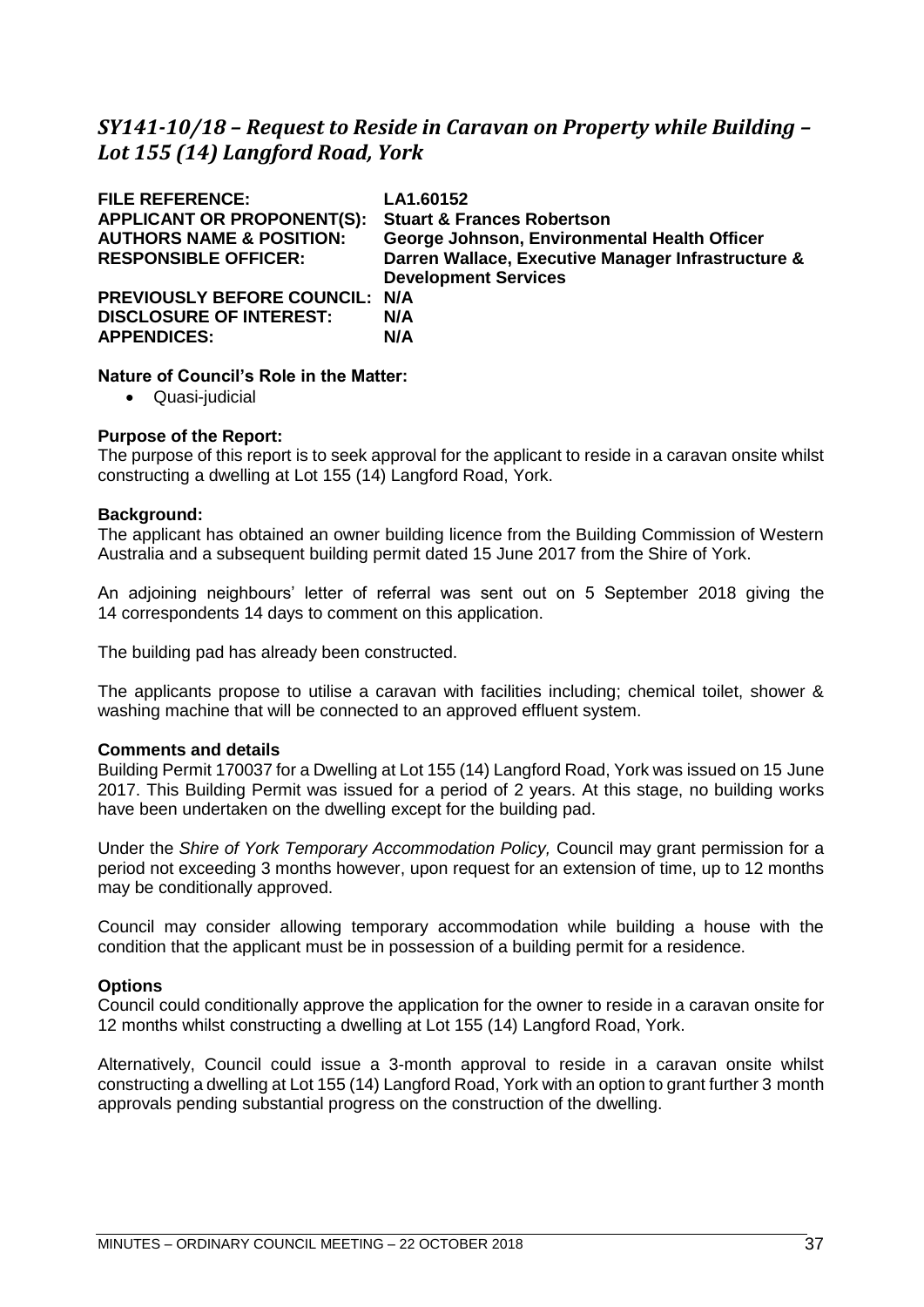Council could refuse this application to reside in a caravan onsite while constructing the dwelling.

# **Implications to consider:**

• **Consultative**

A letter of referral has been sent to 14 adjoining neighbours for a period of 14 days commencing on 5 September 2018 providing an opportunity for comment. No objections have been received.

# • **Strategic**

N/A

# • **Policy related**

*Shire of York Temporary Accommodation Policy.*

• **Financial**

N/A

# • **Legal and Statutory**

The application has been considered in accordance with the *Caravan Parks and Camping Grounds Regulations 1997, regulation 11, section 2:*

- *(2) Written approval may be given for a person to camp on land referred to in subregulation (1)(a) for a period specified in the approval which is longer than 3 nights —*
	- *(a) by the local government of the district where the land is situated, if such approval will not result in the land being camped on for longer than 3 months in any period of 12 months; or*
	- *(b) by the Minister, if such approval will result in the land being camped on for longer than 3 months in any period of 12 months; or*
	- *(c) despite paragraph (b), by the local government of the district where the land is situated —*
		- *(i) if such approval will not result in the land being camped on for longer than 12 consecutive months; and*
		- *(ii) if the person owns or has a legal right to occupy the land and is to camp in a caravan on the land while a permit has effect in relation to the land.*

Should Council approve the application, a letter of approval will be issued to the applicant.

# • **Risk related**

There is no risk related to this application.

# **Voting Requirements:**

**Absolute Majority Required: Yes**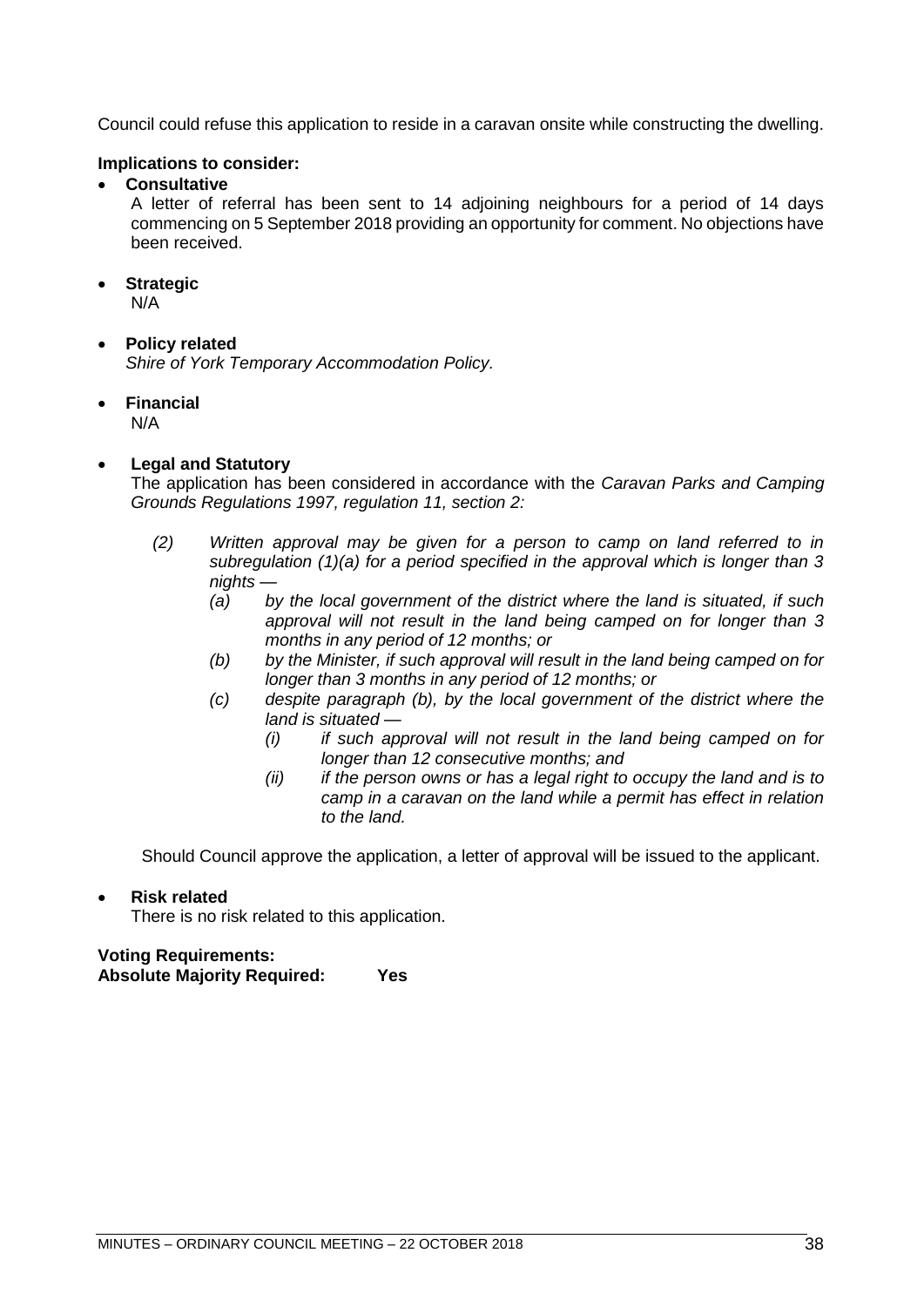## **RESOLUTON 071018**

**Moved: Cr Trent Seconded: Cr Smythe**

*"That Council approves the issuing of a conditional 12-month approval to reside in a caravan onsite whilst constructing a dwelling at Lot 155 (14) Langford Road, York subject to the following;* 

- *1. Substantial commencement (lock up stage) of dwelling within 6 months of Council Approval.*
- *2. Setbacks for temporary accommodation are the same as prescribed for buildings within that zoning, as determined by the Town Planning Scheme.*
- *3. Toilet and ablution facilities must be connected to an adequate supply of potable water and all waste water disposed to an approved effluent disposal system.*
- *4. Expiration or cancellation of the building licence for the dwelling will void the applicable Temporary Accommodation approval.*
- *5. No extension of approval will be considered if building of the dwelling has not substantially commenced.*
- *6. The Shire reserves the right to revoke the approval based on any complaints received that in the opinion of the Shire, unduly affects amenity, or on any other grounds that the Shire deems necessary to protect the health, safety and wellbeing of people.*
- *7. All Temporary Accommodation facilities are to be decommissioned within 6 months of practical completion of the dwelling or should the Temporary Accommodation approval become invalid."*

*CARRIED WITH ABSOLUTE MAJORITY: 5/0*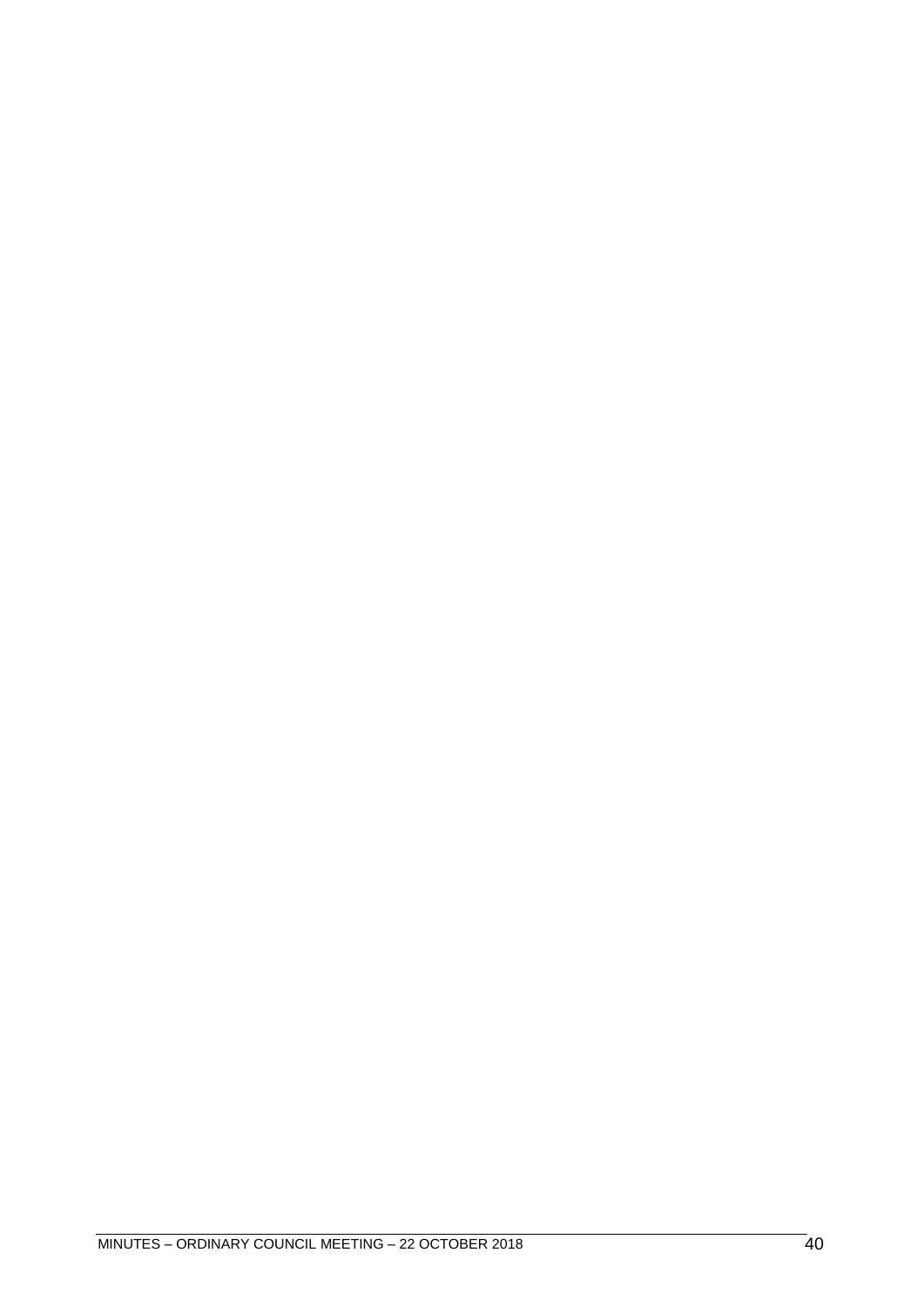# *SY142-10/18 – Shire of York Christmas Closure 2018*

| <b>FILE REFERENCE:</b>               | OR.CMA                                                                           |
|--------------------------------------|----------------------------------------------------------------------------------|
| <b>APPLICANT OR PROPONENT(S):</b>    | <b>Shire of York</b>                                                             |
| <b>AUTHORS NAME &amp; POSITION:</b>  | Natasha Brennan, Administration & Governance<br>Coordinator                      |
| <b>RESPONSIBLE OFFICER:</b>          | Suzie Haslehurst - Executive Manager, Corporate and<br><b>Community Services</b> |
| <b>PREVIOUSLY BEFORE COUNCIL: No</b> |                                                                                  |
| <b>DISCLOSURE OF INTEREST:</b>       | <b>Nil</b>                                                                       |
| <b>APPENDICES:</b>                   | Nil                                                                              |

# **Nature of Council's Role in the Matter:**

• Executive

## **Purpose of the Report:**

This report presents the proposed closure of Shire services and facilities during the 2018 Christmas and 2019 New Year period for Council's consideration.

# **Background:**

Each year, Council considers and approves the days that each of the Shire's facilities and services will be closed during the Christmas and New Year period.

## **Comments and details:**

Officers are proposing the following closures:

| <b>Facility/Service</b>  | <b>Proposed Closure Period</b>                                | Comments                      |
|--------------------------|---------------------------------------------------------------|-------------------------------|
| Shire Offices<br>and     | 4.30pm Friday 21 December 2018                                | This is the standard public   |
| Library                  | reopening Wednesday 2 January                                 | holidays plus four days.      |
|                          | 2019.                                                         |                               |
| <b>Shire Depot</b>       | 4.30pm Friday 21 December 2018                                | Staff phone numbers will be   |
| including Ranger         | reopening Wednesday 2 January<br>given out for call outs over |                               |
|                          | 2019.                                                         | this period.                  |
| <b>Swimming Pool</b>     | Closed Christmas Day,<br>Boxing                               | The standard<br>public        |
|                          | Day and New Year's Day.                                       | holidays.                     |
| Waste Collection         | General waste will be collected on                            | Christmas Day falls on a      |
| York East                | Monday 24 December instead of                                 | Tuesday, no collections       |
|                          | Tuesday 25 December.                                          | scheduled.                    |
|                          |                                                               | Normal collection scheduled   |
|                          |                                                               | for New Year's Day on         |
|                          |                                                               | Tuesday 1 January 2019.       |
| Waste Collection -       | General waste collection will be as                           | Normal collection day         |
| York West                | normal.                                                       | Wednesday                     |
| York Recreation and      | 8.00pm Sunday 23 December                                     | Same as previous year.        |
| <b>Convention Centre</b> | 2018 and reopening 12 noon                                    |                               |
|                          | Wednesday 2 January 2019.                                     |                               |
| <b>Residency Museum</b>  | Closed Christmas Day, Boxing                                  | standard<br>The<br>public     |
|                          | Day and New Year's Day.                                       | holidays. (The Museum has     |
|                          |                                                               | previously closed<br>for<br>a |
|                          |                                                               | longer period).               |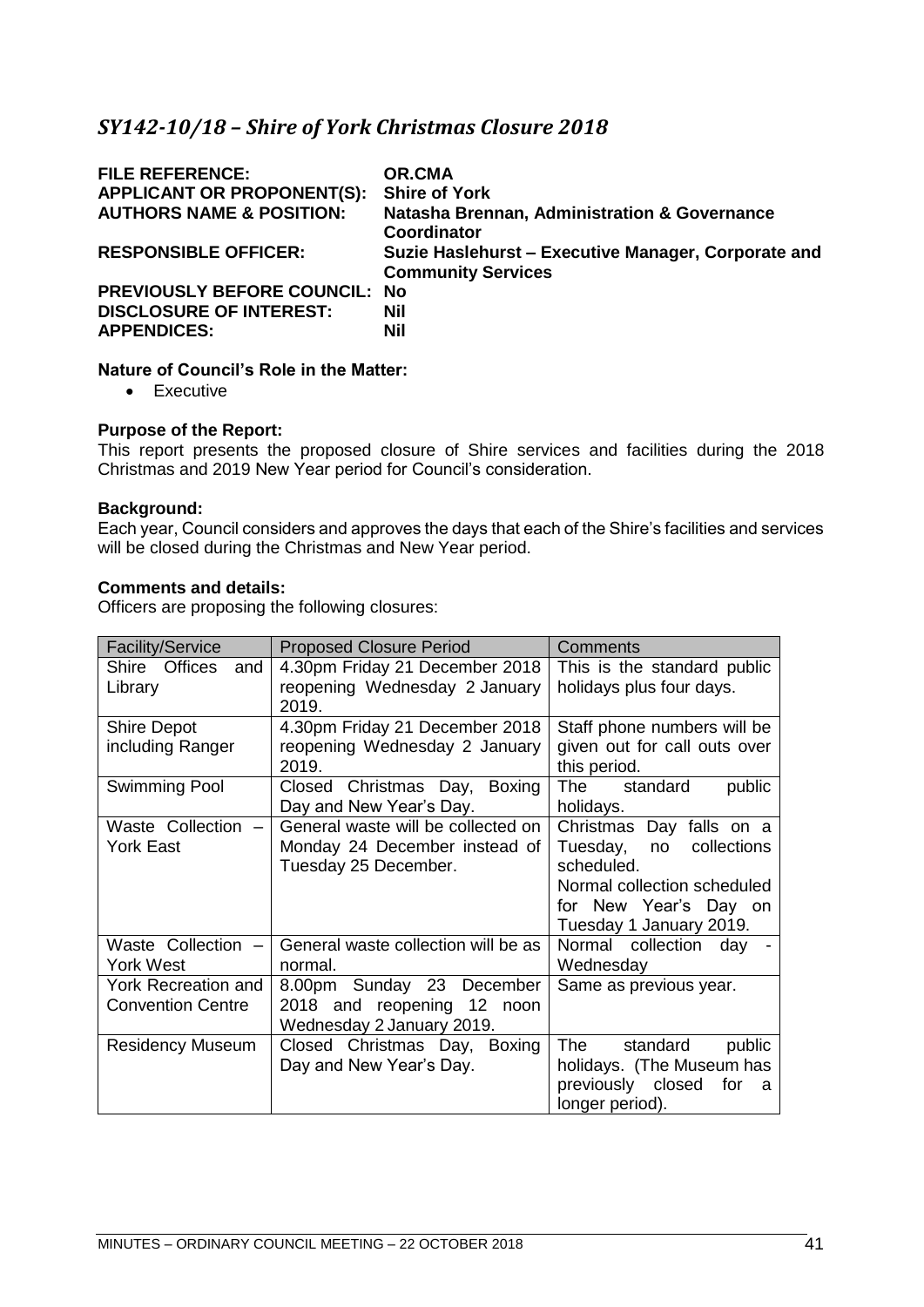| <b>Visitors Centre</b> | Closed Christmas Day, Boxing<br>Day and New Year's Day. | Visitor Centre will remain<br>open between the Christmas<br>and New Year<br>period<br>excluding the days detailed. |
|------------------------|---------------------------------------------------------|--------------------------------------------------------------------------------------------------------------------|
|                        |                                                         | Extended opening<br>during<br>this period due to increased<br>visitation.                                          |

The CEO will ensure a skeleton staff (including a senior staff member) is available to address any issues that arise. Staff will take leave for those days which are not public holidays and for which the organisation is closed.

# **Options:**

The proposed closures have been based on last year's, which seemed to work well with the public & visitors. The only change proposed is the extended opening of the Visitor Centre during this time. An extra day because Christmas Eve falls on a Monday.

Council could, if it wished, choose to change any of the proposed closures. However, officers have consulted with staff and taken into consideration historical precedence when proposing the recommended closures.

# **Implications to consider:**

# • **Consultative**

Stakeholders have been consulted to develop this list of Christmas Closures. The public will be advised of the closures agreed upon by Council.

- **Strategic** Nil
- **Policy related** Nil
- **Financial** Nil
- **Legal and Statutory** Nil
- **Risk related**

The main risk during this time is responding to emergencies or undertaking emergency maintenance or essential services. The Chief Executive Officer will ensure that a skeleton staff is in place during this period to respond to any emergencies, essential services and maintenance. The Chief Executive Officer will also ensure a Senior Officer is contactable on any given day during this period.

# • **Workforce Implications**

The proposed closures allow staff to take the gazetted public holidays and accrued leave. Approval may be given for officers to work during the week between Christmas and New Year upon request. Requests will be considered on a case by case basis by senior officers.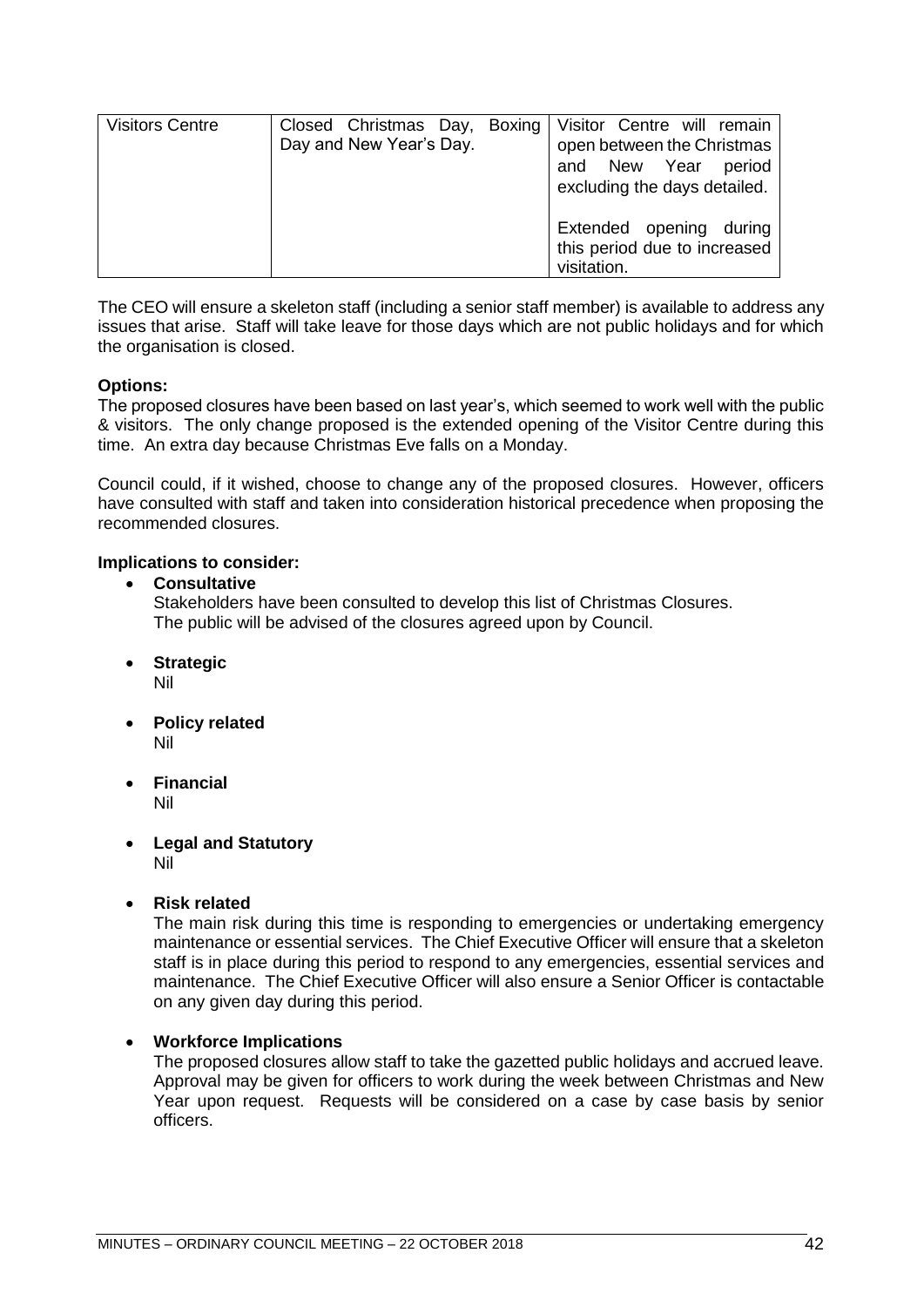|    | <b>RESOLUTION</b><br>081018                             |                                                                                       |
|----|---------------------------------------------------------|---------------------------------------------------------------------------------------|
|    | <b>Moved: Cr Trent</b>                                  | Seconded: Cr Smythe                                                                   |
|    | "That Council:                                          |                                                                                       |
| 1. | as follows:                                             | Approves the closure of the Shire for the 2018 Christmas and 2019 New Year period     |
|    | <b>Facility/Service</b>                                 | <b>Proposed Closure Period</b>                                                        |
|    | <b>Shire Offices and Library</b>                        | 4.30pm Friday 21 December 2018 reopening<br><b>Wednesday 2 January 2019</b>           |
|    | <b>Shire Depot including</b><br><b>Ranger</b>           | 4.30pm Friday 21 December 2018 reopening<br><b>Wednesday 2 January 2019</b>           |
|    | <b>Swimming Pool</b>                                    | Closed Christmas Day, Boxing Day and New Year's<br>Day                                |
|    | <b>York Recreation and</b><br><b>Convention Centre</b>  | 8.00pm Sunday 23 December 2018 and reopening<br>12 noon Wednesday 2 January 2019      |
|    | <b>Residency Museum</b>                                 | Closed Christmas Day, Boxing Day and New Year's<br>Day                                |
|    | <b>Visitors Centre</b>                                  | Closed Christmas Day, Boxing Day and New Year's<br>Day                                |
| 2. | senior staff member is contactable during this period." | Notes that the Chief Executive Officer will ensure a skeleton staff is in place and a |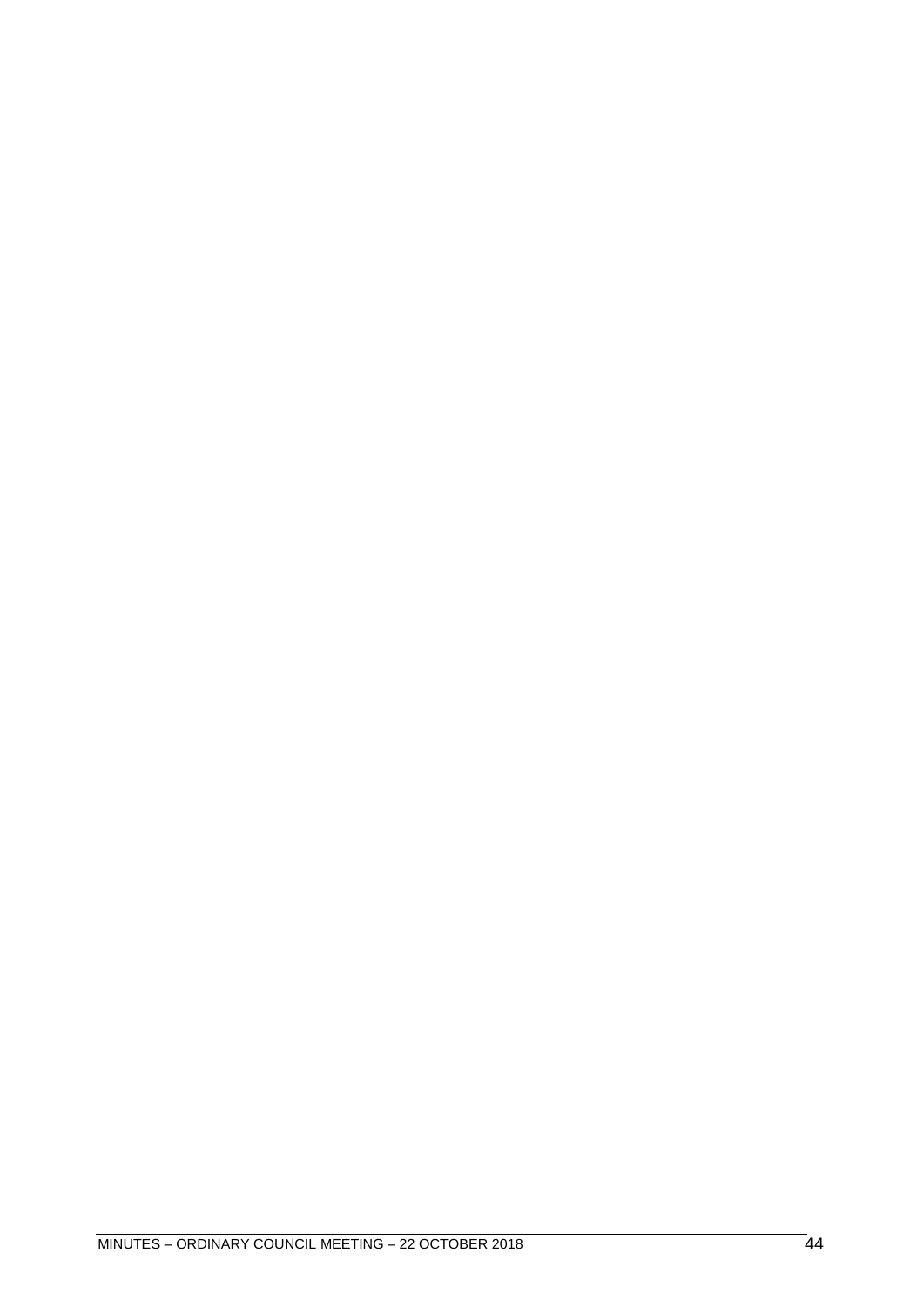# *SY143-10/18 – Request for Support of Seniors Appreciation Day 2018*

| <b>FILE REFERENCE:</b><br><b>APPLICANT OR PROPONENT(S):</b> | CS.SSP.4<br><b>Mr M Lloyd</b>                                                    |
|-------------------------------------------------------------|----------------------------------------------------------------------------------|
| <b>AUTHORS NAME &amp; POSITION:</b>                         | Suzie Haslehurst - Executive Manager, Corporate and<br><b>Community Services</b> |
| <b>RESPONSIBLE OFFICER:</b>                                 | Suzie Haslehurst - Executive Manager, Corporate and<br><b>Community Services</b> |
| PREVIOUSLY BEFORE COUNCIL: 22 May 2017 Resolution 060517    |                                                                                  |
| <b>DISCLOSURE OF INTEREST:</b><br><b>APPENDICES:</b>        | <b>Nil</b><br><b>Reconciliation of Trust Account T41</b><br>А.                   |
|                                                             | <b>Request from Mark Lloyd</b><br>В.                                             |

# **Nature of Council's Role in the Matter:**

• Executive

## **Purpose of the Report:**

This report presents for Council's consideration a request for support to hold a Seniors Appreciation Day event on 13 November 2018 at the Old York Mill.

## **Background:**

For many years, Mrs Margaret Hewitt organised an annual event to recognise seniors in the form of a catered lunch and entertainment at the York Town Hall. The event is valued by the community with between 100 and 150 seniors participating each year.

Mrs Hewitt sought donations from local businesses, and the Bendigo Bank has provided a \$500 donation on an annual basis. The Shire over the years, has provided a mixture of cash and inkind support for the event. In addition, until 2015, hire of the town hall was not recognised as an expense. Income and expenses relating to the event have historically been managed through a trust account administered by the Shire.

At the OCM held 22 May 2017, Council agreed to provide \$3,000 of in-kind support for 2017 Seniors Appreciation Day. The in-kind support provided for the event included hire of the Town Hall (\$661) and catering (\$1,730) to a total value of \$2,391.

In late 2017, Mrs Hewitt announced that she would not be hosting the event anymore. In February 2018, Mr Mark Lloyd informed officers that he would be assuming responsibility for organising the event. At the meeting, officers agreed to provide a reconciliation of the trust account and it was agreed that Mr Lloyd would open a bank account to administer the funds in future. Officers recommended that an application be submitted to the Shire's Community Sponsorship round seeking Shire support for this year's event.

Attached at Appendix A is a summary reconciliation of trust account T41 since 2011 when the account was first established. This indicated a balance of \$789.06 which officers are proposing is paid to the bank account opened by Mr Lloyd for the purposes of administering Seniors Appreciation Day.

For various reasons, Mr Lloyd was unable to submit an application to the Community Sponsorship round that closed in April. As the second round closes at the end of October for consideration by Council at the November OCM, this would be too late to hold the event which has already been advertised for 13 November 2018 to coincide with Seniors Week.

At a meeting held on 11 October 2018, officers discussed the reconciliation of the trust account and sought details of the proposal for this year's event. Mr Lloyd has requested that Council considers support of \$2,000 for catering for the event (see Appendix B).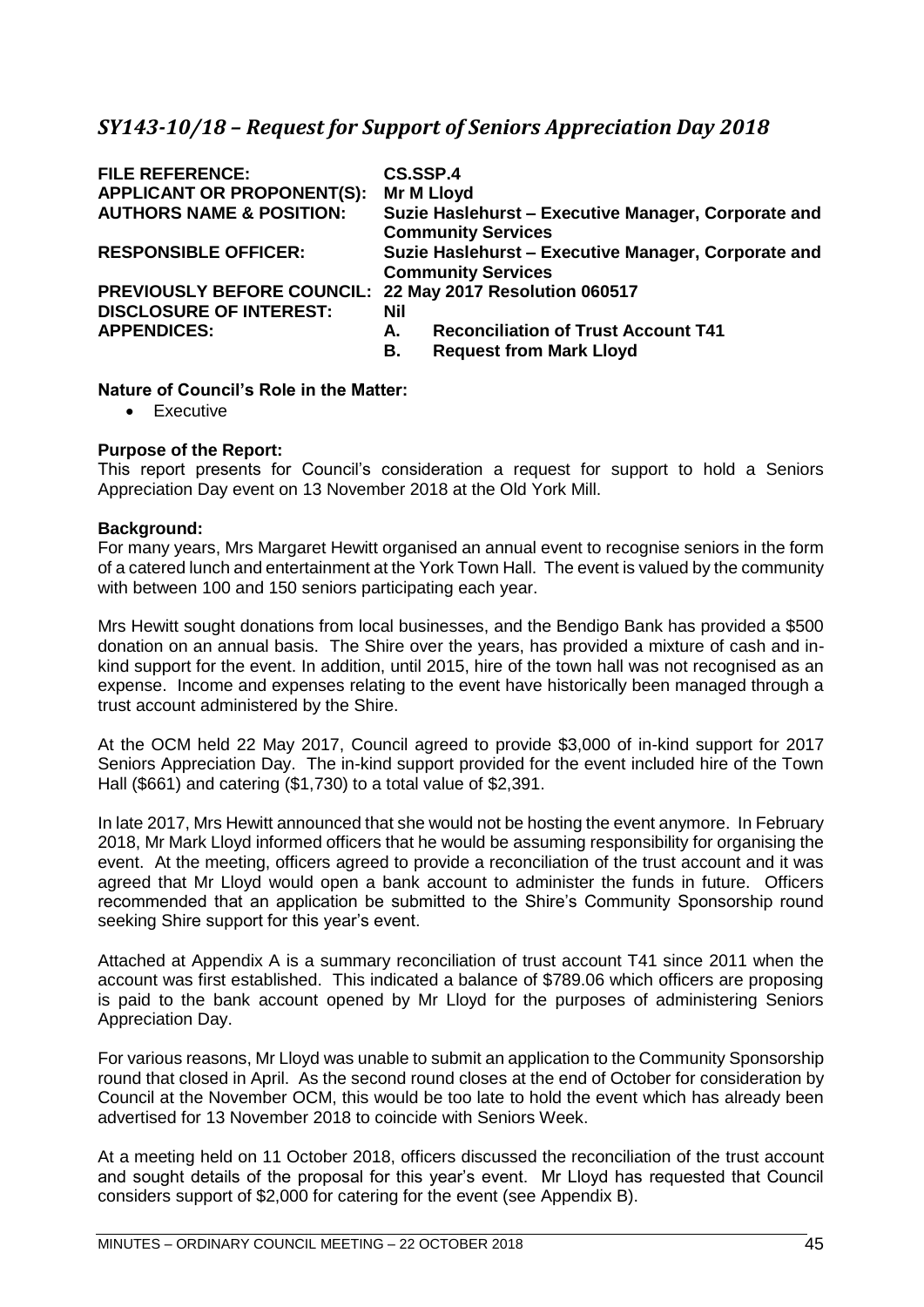Officers were assured that access to the venue had been considered for those with mobility impairment.

## **Comments and details:**

This annual event is well regarded by the community with positive feedback received each year. Furthermore, the Shire's support of the event is in accordance with the Shire of York Age-Friendly Community Plan adopted in 2017, in particular the goals relating to *Social Participation* and *Respect and Inclusion.*

Officers are therefore recommending that Council supports this request to enable the event to be held this year and to support a community member who has stepped up to continue the event for the benefit of York's seniors. However, officers also recommend that Mr Lloyd be encouraged to make an application as part of the Shire's Community Sponsorship Program for next year's event.

It should be noted that there are other events being held during Seniors Week in York. These include a bus trip organised by the Community Resource Centre for a seniors Have a Go Day and a luncheon at Balladong Lodge. At the end of the month, York Home and Community Care Services will also conduct a bus trip for seniors.

#### **Options:**

Officers spoke to Mr Lloyd about the possibility of delaying the event to allow time to apply to the current round of Community Sponsorship. However, the event is planned to coincide with Seniors Week and has already been advertised.

Council could choose not to support the event this year, given that there is limited opportunity for in-kind sponsorship due to a change in venue. However, this would mean that while the event could still occur, there would be a financial risk to the organisers.

#### **Implications to consider:**

#### • **Consultative**

Mr Lloyd has liaised with the Old York Mill and Bendigo Bank.

# • **Strategic**

*The Place to Live*

- *1.2 Older citizens feel safe and valued*
- *1.7 Positive, active and involved community*

# • **Policy related**

F1.5 *Authority to Make Payments from Trust and Municipal Funds* DE3-1 *Authority to Make Payments from Trust and Municipal Funds*

#### • **Financial**

It is proposed that funding for this year's event is sourced from GL 41112 Public Relations.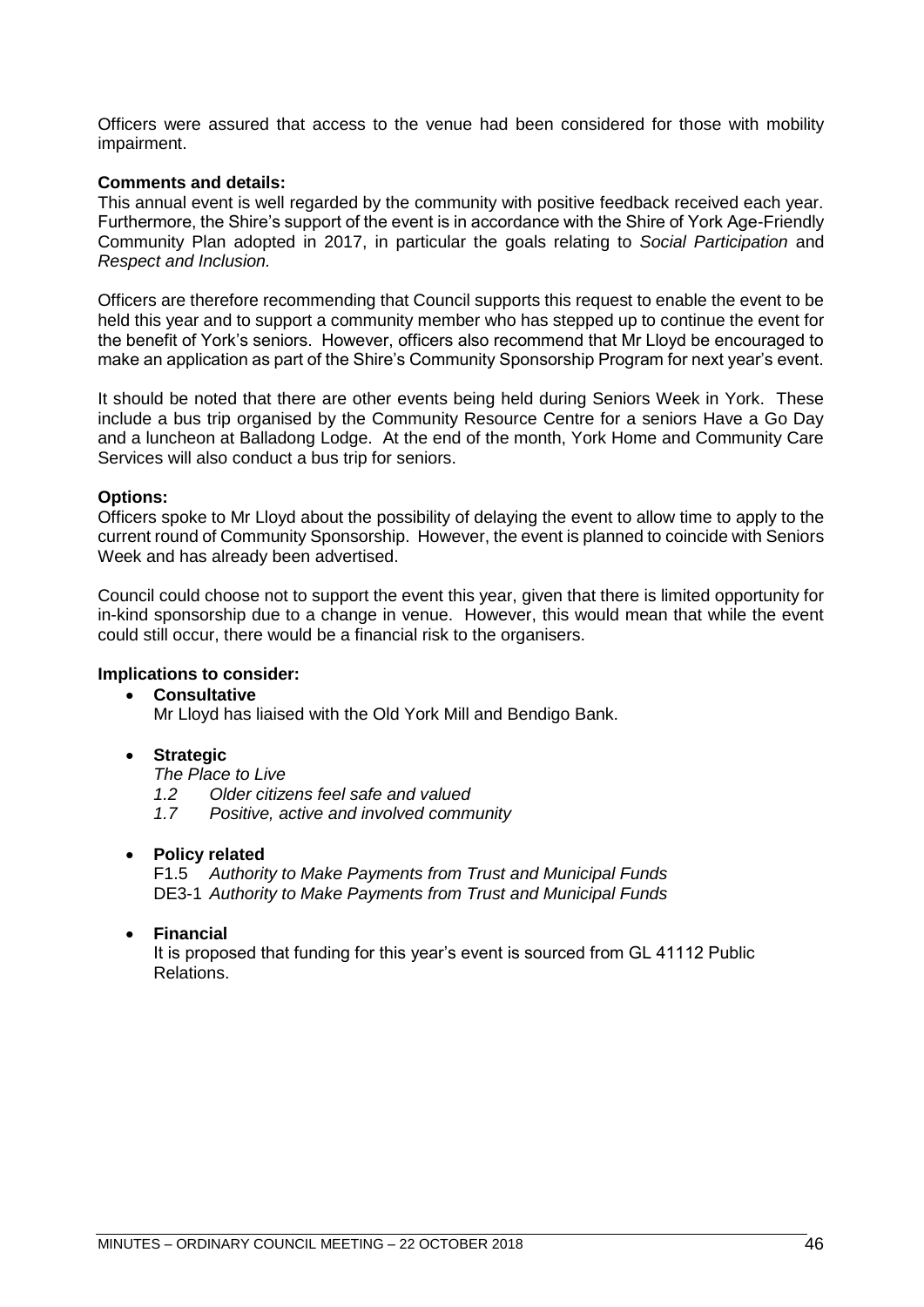# • **Legal and Statutory**

# *Local Government Act 1995*

*6.10 Finance management regulations*

- *Regulations may provide for:*
	- *(d) the general management of, and the authorisation of payments out of -*
		- *(i) the municipal fund; and*
		- *(ii) the trust fund*
		- *of a local government*

# • **Risk related**

There could be a perceived risk relating to payment of funds to and sponsorship of an individual. However, Mr Lloyd had provided evidence of the bank account established in the name of Seniors Appreciation Day and has committed to providing detailed bank statements as part of the acquittal process.

# • **Workforce Implications**

As the Shire will no longer be responsible for administering funds for the event, implications are limited to the evaluation of the acquittal provided.

# **Voting Requirements: Absolute Majority Required: No**

**RESOLUTION 091018 Moved: Cr Smythe Seconded: Cr Trent** *"That Council: 1. Approves sponsorship of up to \$2,000 for catering of the 2018 Seniors Appreciation Day to be sourced from GL 4112 Public Relations. 2. Requests the applicant to provide an event acquittal within three months of the event taking place. 3. Notes that a further payment of \$789.06 will be made to support the event, representing the balance of trust account T41 as attached at Appendix A to this report. 4. Resolves that any further support for this annual event will be considered in accordance with Council's Community Funding: Grants and Sponsorship Policy."*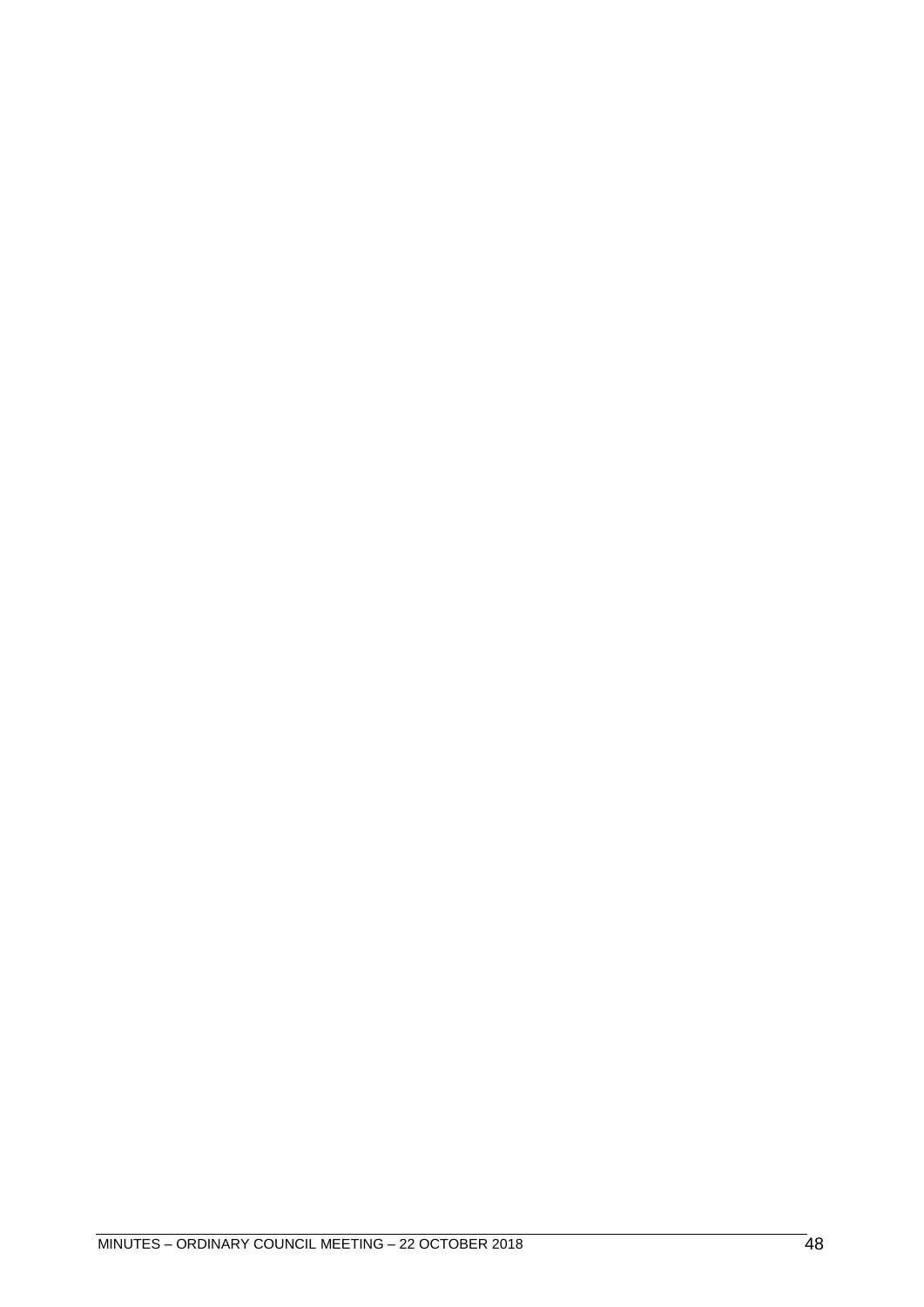| <b>FILE REFERENCE:</b><br><b>APPLICANT OR PROPONENT(S):</b><br><b>AUTHORS NAME &amp; POSITION:</b><br><b>RESPONSIBLE OFFICER:</b> | FI.DRS.1, FI.DRS.2, FI.DRS.3, FI.DRS.4<br><b>Various</b><br><b>Anneke Birleson, Finance Officer</b><br>Suzie Haslehurst, Executive Manager<br><b>Corporate &amp; Community Services</b> |
|-----------------------------------------------------------------------------------------------------------------------------------|-----------------------------------------------------------------------------------------------------------------------------------------------------------------------------------------|
| PREVIOUSLY BEFORE COUNCIL: 23 April 2017<br><b>DISCLOSURE OF INTEREST:</b><br><b>CONFIDENTIAL APPENDICES:</b>                     | Nil<br>1 - Schedule of Outstanding Rates (Non-Pensioners)                                                                                                                               |
|                                                                                                                                   | 2 - Schedule of Outstanding Sundry Debtors                                                                                                                                              |

*The appendices are confidential in accordance with Section 5.23(2)(e)(iii) of the Local Government Act 1995 as they deal with matters that if disclosed, would reveal information about the financial affairs of a person.* 

*Copies have been provided to Councillors, the Chief Executive Officer and Executive Managers only.*

# **Nature of Council's Role:**

• Executive

## **Purpose of the Report:**

The purpose of this report is to provide Council with an update regarding current outstanding rates, charges and sundry debts for the period ending 30 September 2018.

This report seeks confirmation and direction from Council regarding the recommended courses of action to be taken against defaulting rate payers and sundry debtors.

#### **Background:**

Council has a significant number of outstanding rates and sundry debts.

Council's Policy *F1.1 Revenue Collection* adopted on 27 June 2016, outlines the legal recovery process. A number of instances have been identified when Council is to be informed and to approve the officer's recommended step for debt recovery.

On 18 September 2017, Council awarded the tender for debt collection services to CLI Lawyers Pty Ltd (previously Milton Graham Lawyers). Debts are initially referred to Milton Graham (previously Dun and Bradstreet) for pre-legal steps including phone calls, emails and a demand letter. There is no cost to the Shire or the debtor for this stage. If recovery is not successful, CLI Lawyers then provide a recommendation for the next course of action.

A total of 70 debts with pre-existing action were referred directly to CLI Lawyers for action on 15 November 2017, based on Council Resolution 120317.

A total of 85 debts were referred to Milton Graham for pre-legal action on 8 December 2017, in accordance with Resolution 331117. These were not processed and actioned by Milton Graham until after the Christmas break period. This left six months for action to be taken before the end of 2017/18.

A further 17 debts were referred to Milton Graham in May 2018.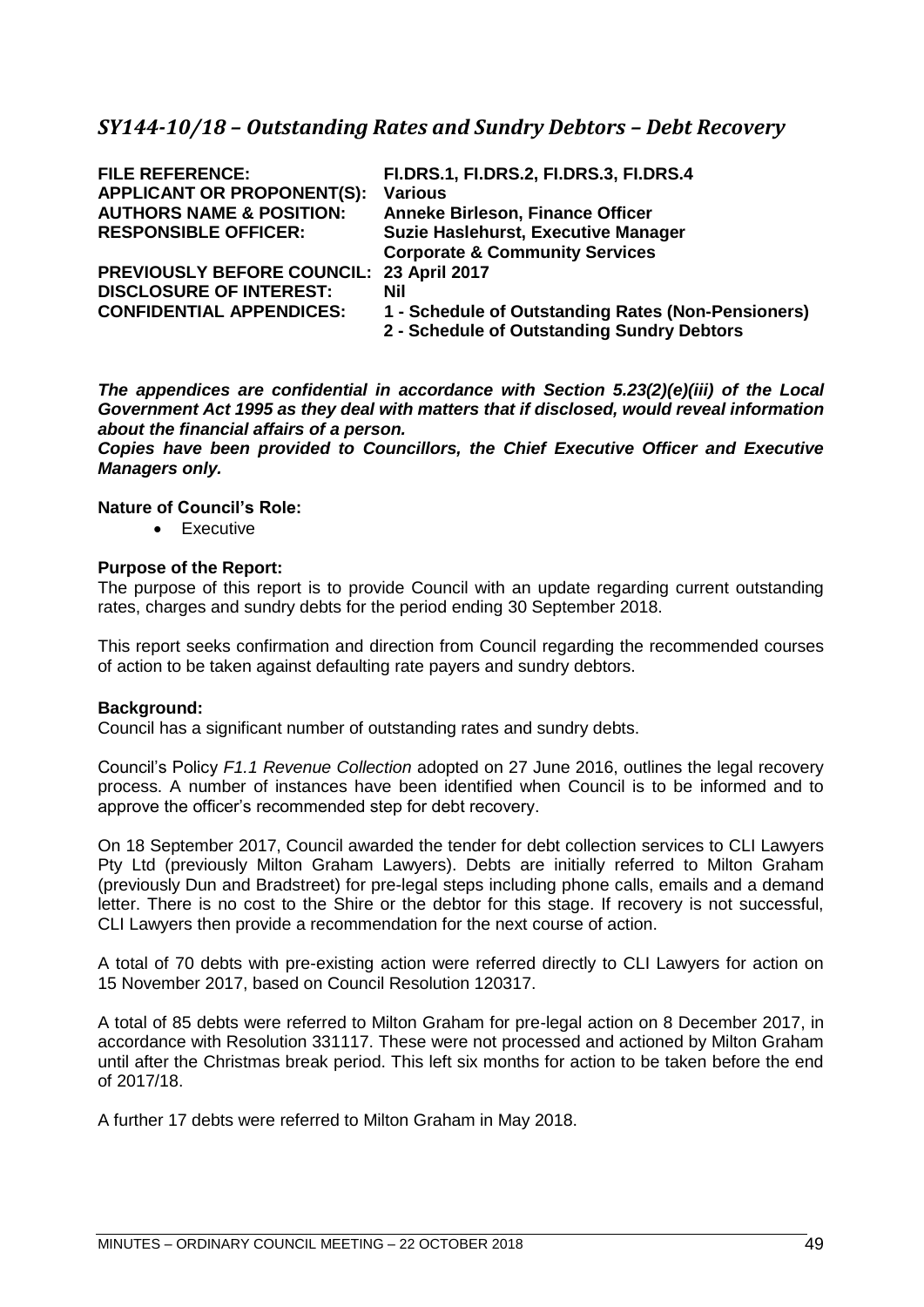The Shire's debt recovery process is now fully active and outstanding debts can be referred much quicker, resulting in improved outcomes. Milton Graham have the expertise and resources to undertake a quick and successful pre-legal stage of debt collection. Where all pre-legal collection efforts result in no success, debts are then referred to CLI Lawyers for their recommendation, usually resulting in the commencement of legal action. The legal process can take time, therefore it is important for officers to be able to refer these as soon as possible for action.

#### **Comments and details:**

Attached to this report is a confidential summary of all outstanding sundry debts and outstanding rates and charges. The documents include recommended strategies for implementation to recover amounts owing for Council's consideration and approval.

# *Sundry Debts*

There are two (2) outstanding sundry debt amounts that are currently in the process of legal action.

There are three (3) outstanding sundry debts relating to overdue library items that are recommended to be referred for pre-legal debt collection.

The remaining outstanding sundry debts either have a payment arrangement in place, require officer action or require further contact attempts by officers prior to debt collection being recommended.

## *Rates and Charges*

Pursuant to Section 6.64 of the *Local Government Act 1995* (the Act), officers are recommending that in eight (8) instances, Council proceeds with the sale of land for unpaid rates. There are an additional five properties that are already in the sale of land process, two of which are in the process of being transferred to the Shire.

There are 14 debts where legal action has commenced and the recommendation is to continue with legal action, based on recommendations from CLI Lawyers.

There are 12 debts where pre-legal action was unsuccessful, so the recommendation is to commence legal action.

It is worthwhile to note, there are 30 properties where the owner went into liquidation in 2017/18 and are currently under control of liquidators. At this stage, there is nothing the Shire can do to recover these debts and must wait for the liquidators to either sell the properties or pass them in. If the liquidators decide not to proceed any further, the Shire then has the ability to take possession of the properties and sell them under Section 6.64 of the Act.

As at 30 September 2018, there are approximately 300 properties where no payments have been made since 1 July 2018 and no application for a payment agreement has been received. Final notices are to be issued by 8 October 2018, which may prompt payment from some of these ratepayers. Officers are recommending that if these debts remain unpaid at 31 October 2018, after issue of the final notice, they are to be referred for pre-legal action. Officers do not expect to have to refer all 300 properties, but are seeking pre-approval to do so if and when the time is appropriate.

Previously, officers would send a letter of demand if there was still no payment after the issue of the final notices. However, these letters have had minimal success and have caused delays in the debt recovery process. Therefore, to increase the effectiveness of the debt collection Milton Graham will issue a demand letter free of charge as part of their pre-legal debt collection service.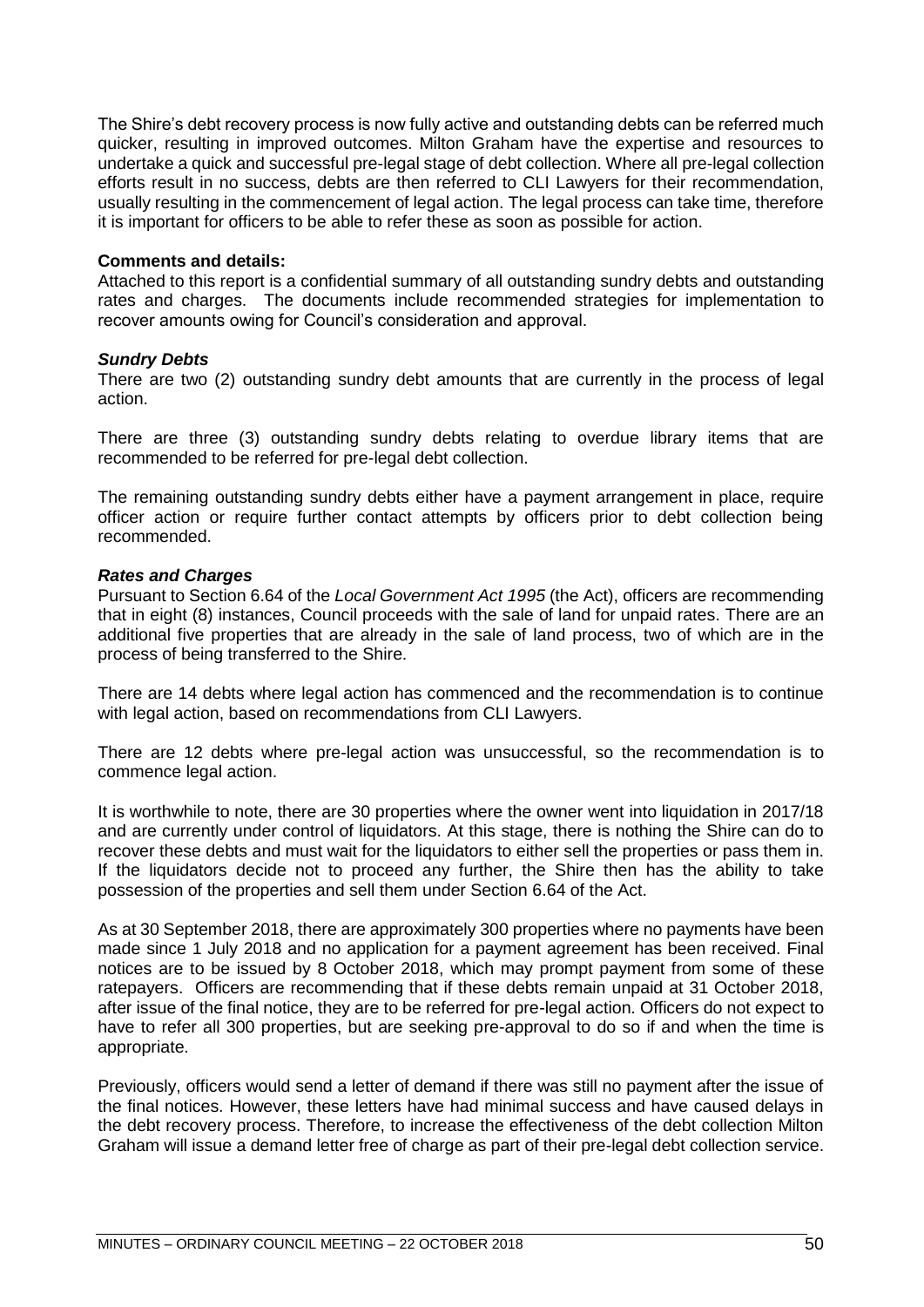In 2017/18, debts were not referred for pre-legal action until December, which only gave six months for debt recovery action to be taken before 30 June 2018. By obtaining pre-approval, outstanding debts can be referred immediately and the process commenced much sooner.

Fifteen (15) of the properties listed in Appendix 1 have payment arrangements in place for the 2018/19 financial year and are to be monitored and reviewed throughout the course of this financial year. Defaults on agreements may result in referral for debt collection or legal action.

In accordance with Council Policy F1.1, once legal action is initiated the Chief Executive Officer will monitor the process and make decisions regarding courses of action, unless there is an issue that requires Council input, such as sale of land under Section 6.64 of the Act.

## **Options:**

Council could choose to alter the number of outstanding debts to be referred for debt collection. However, officers have made the recommendations based on the length of time the debts have remained outstanding and the likelihood of an acceptable payment arrangement being entered into and honoured.

## **Implications to Consider:**

## • **Consultative**

CLI Lawyers (previously Milton Graham Lawyers) Milton Graham (Previously Dun and Bradstreet) AMPAC Debt Recovery Price Sierakowski Baycorp

#### • **Strategic**

Theme 5: Strong Leadership and Governance

- 5.3 The Shire's public finances are sustainable in the short and long-term.
- 5.4 There is a major focus on systems which improve and maintain accountability and transparency.

#### • **Policy related**

## *F1.1 Revenue Collection*

Shire of York Finance Policy *F1.1 Revenue Collection*, identifies that the Shire is to ensure timely cashflow and minimise bad debts. In addition, the Shire must ensure that appropriate measures are undertaken to recover outstanding amounts. The recovery of these outstanding debts must be fair, consistent and transparent.

#### • **Financial**

As at 30 September 2018 the amount of outstanding rates debt was \$3,916,203.30. This includes those on instalments and pensioners.

The rates outstanding debt is approximately \$2.0 million if instalment payers and pensioners are excluded, representing about 50% of the total debt.

#### • **Legal and Statutory**

# *Local Government Act 1995 Subdivision 5 — Recovery of unpaid rates and service charges*

# *6.55. Recovery of rates and service charges*

*(1) Subject to subsection (2) and the Rates and Charges (Rebates and Deferments) Act 1992 rates and service charges on land are recoverable by a local government from —*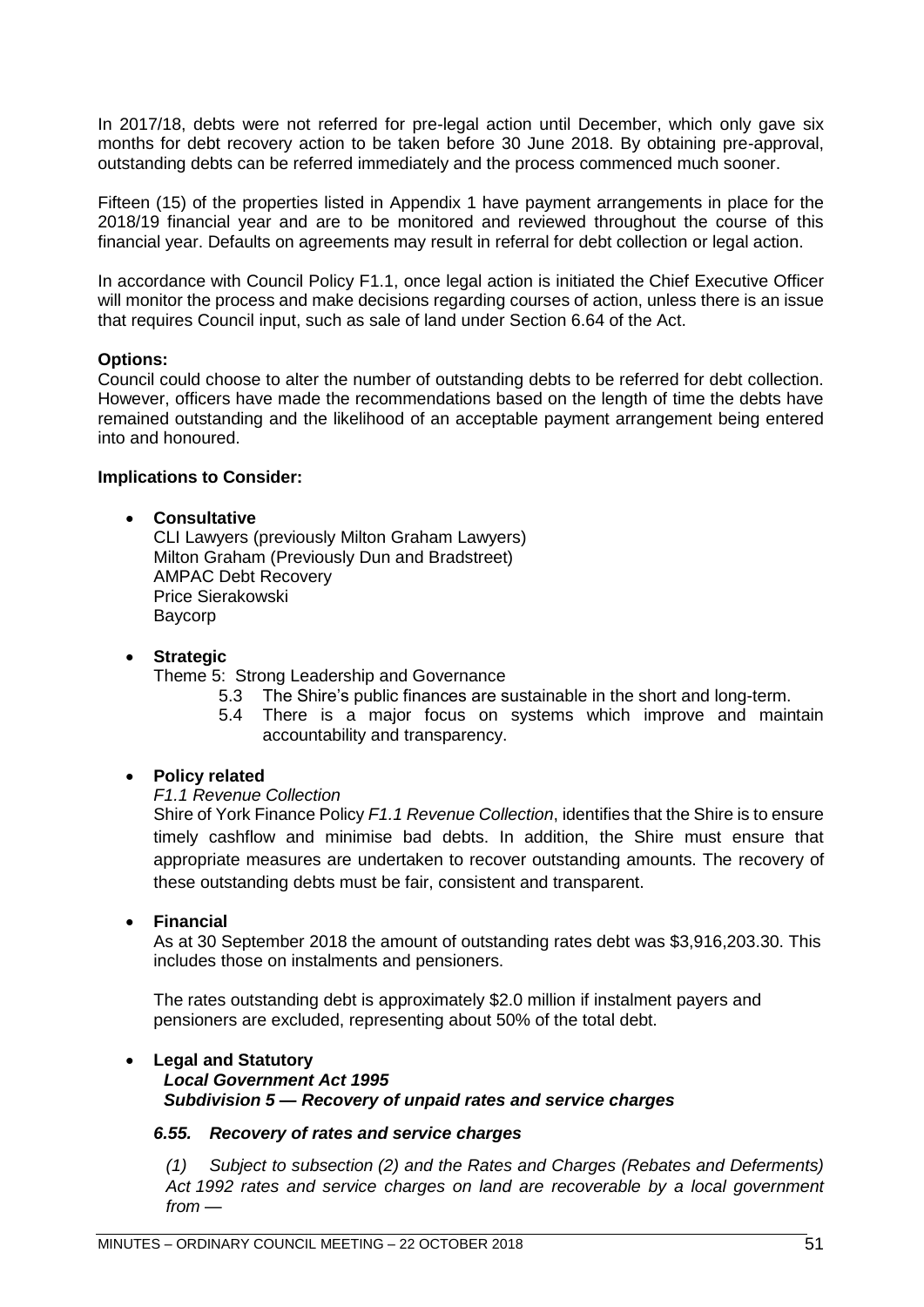- *(i) the owner at the time of the compilation of the rate record; or*
- *(ii) a person who whilst the rates or service charges are unpaid becomes the owner of the land.*

*(2) A person who, by virtue of an Act relating to bankruptcy or insolvency or to the winding up of companies, has become the owner of land in the capacity of a trustee or liquidator, is not on that account personally liable to pay, out of the person's own money,*  rates or service charges which are already due on, or become due on that land while *that person is the owner in that capacity.*

#### *6.56. Rates or service charges recoverable in court*

*(1) If a rate or service charge remains unpaid after it becomes due and payable, the local government may recover it, as well as the costs of proceedings, if any, for that recovery, in a court of competent jurisdiction.*

*(2) Rates or service charges due by the same person to the local government may be included in one writ, summons, or other process.*

## *Subdivision 6 — Actions against land where rates or service charges unpaid*

## *6.64. Actions to be taken*

*(1) If any rates or service charges which are due to a local government in respect of any rateable land have been unpaid for at least 3 years the local government may, in accordance with the appropriate provisions of this Subdivision take possession of the land and hold the land as against a person having an estate or interest in the land and —*

- *(a) from time to time lease the land; or*
- *(b) sell the land; or*
- *(c) cause the land to be transferred to the Crown; or*
- *(d) cause the land to be transferred to itself.*

*(2) On taking possession of any land under this section, the local government is to give to the owner of the land such notification as is prescribed and then to affix on a conspicuous part of the land a notice, in the form or substantially in the form prescribed.*

*(3) Where payment of rates or service charges imposed in respect of any land is in arrears the local government has an interest in the land in respect of which it may lodge a caveat to preclude dealings in respect of the land, and may withdraw caveats so lodged by it.*

# • **Risk related**

The current situation can be assessed as follows: The Financial Impact is Extreme (5) The Likelihood of Recurrence is currently likely (4).

This results in an Extreme Risk to the Shire of York. This assessment may be significantly reduced depending on the success of the debt recovery process.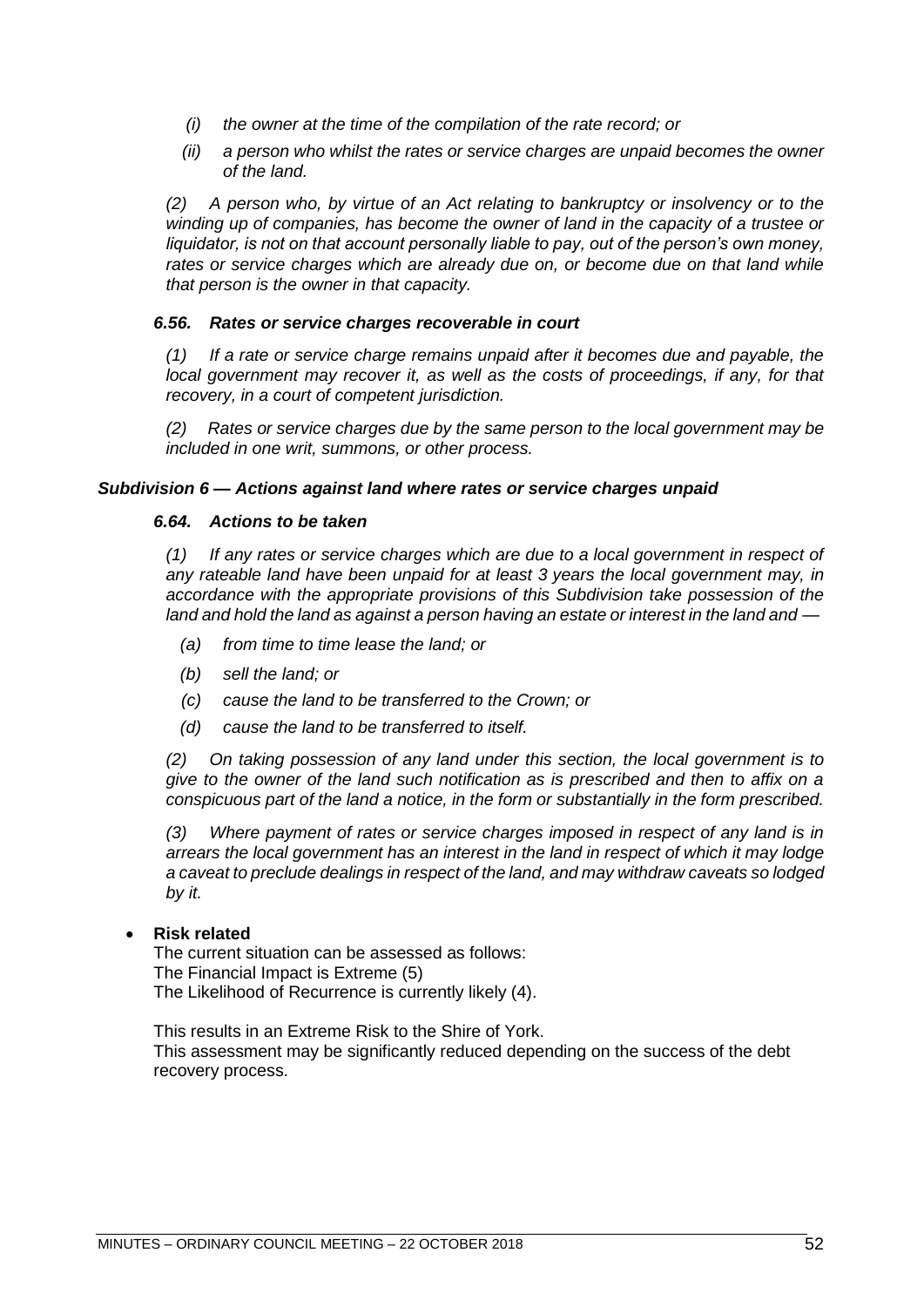# • **Workforce Implications**

The process of handing over accounts for debt collection will impact on the workload of the Finance Department, particularly in respect of collating necessary documentation and communication with the debt collection provider in the initial set up phases. However, by referring them to an external provider the demands on Shire resources will be reduced over time.

# **Voting Requirements: Absolute Majority Required: No**

| <b>RESOLUTION</b>                                                                                                                                                                                                                                                            |
|------------------------------------------------------------------------------------------------------------------------------------------------------------------------------------------------------------------------------------------------------------------------------|
| 101018                                                                                                                                                                                                                                                                       |
| <b>Moved: Cr Ferro</b><br>Seconded: Cr Trent                                                                                                                                                                                                                                 |
| "That Council:                                                                                                                                                                                                                                                               |
| 1.<br>Receives the updated summary of Outstanding Rates and Sundry Debtors as at<br>30 September 2018 as attached to this report as Confidential Appendices 1 and 2<br>and notes the work undertaken by officers to date to recover outstanding monies<br>owed to the Shire. |
| 2.<br>Approves the recommendations contained in Confidential Appendix 1<br><b>Outstanding Rates noting that;</b>                                                                                                                                                             |
| in thirteen instances, the Shire will be proceeding with actions in<br>(a)<br>accordance with Section 6.64 of the Local Government Act 1995;                                                                                                                                 |
| in twenty six instances, the Shire will continue or commence legal action;<br>(b)                                                                                                                                                                                            |
| (c) for the remaining properties, if the debt remains unpaid after 31 October, the<br>debts are to be referred for pre-legal debt collection.                                                                                                                                |
| 3.<br>Approves the recommendations contained in Confidential Appendix 2 -<br>Outstanding Sundry Debtors noting that in three instances the debtor is to be<br>referred for debt collection."                                                                                 |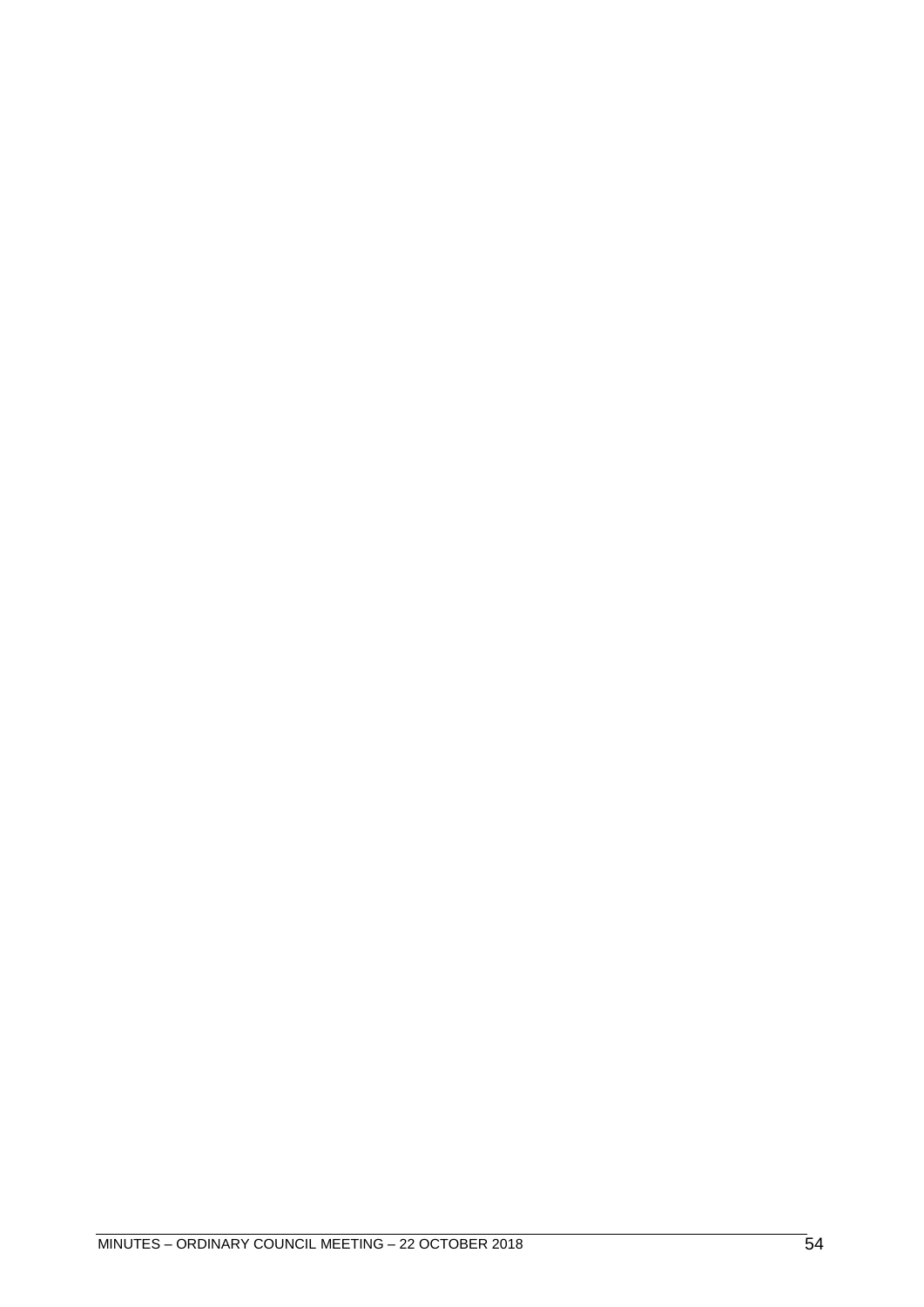# *SY145-10/18 – Outstanding Rates and Charges and Sundry Debts – Payment Agreements*

| <b>FILE REFERENCE:</b>              | <b>FI.DRS.3.1</b>                               |
|-------------------------------------|-------------------------------------------------|
| <b>APPLICANT OR PROPONENT(S):</b>   | <b>VARIOUS</b>                                  |
| <b>AUTHORS NAME &amp; POSITION:</b> | <b>Anneke Birleson, Finance Officer</b>         |
| <b>RESPONSIBLE OFFICER:</b>         | Suzie Haslehurst, Executive Manager Corporate & |
|                                     | <b>Community Services</b>                       |
| <b>PREVIOUSLY BEFORE COUNCIL:</b>   | 25 September 2018                               |
| <b>DISCLOSURE OF INTEREST:</b>      | Nil                                             |
| <b>APPENDICES:</b>                  | A - Table of Application Details (Confidential) |

*The appendix to this item is confidential in accordance with Section 5.23(2)(b) of the Local Government Act 1995 as it contains information regarding the personal affairs of a person and Section 5.23(2)(e)(iii) as it deals with a matter that if disclosed, would reveal the financial affairs of a person.* 

*Copies have been provided to Councillors, the Chief Executive Officer and Executive Managers only.*

# **Nature of Council's Role in the Matter:**

• Executive

## **Purpose of the Report:**

The purpose of this report is to provide Council with details regarding payment arrangement applications that the Shire has received, that do not qualify under Delegation DE3-3.

This reports seeks Council's approval to accept the officer recommendations regarding the proposed arrangements as detailed in Confidential Appendix A.

#### **Background:**

At the Ordinary Council Meeting held on 27 November 2017, Council resolved to accept a revised Finance Policy F1.1 Revenue Collection.

The policy and Delegation 3-3 authorises the Chief Executive Officer to accept payment arrangements, for outstanding rates and charges where there are no arrears and the balance will be paid in full by 30 June of the relevant financial year. Any applications outside this scope must be presented to Council for review and acceptance or rejection. Any application for a payment arrangement relating to sundry debtor charges must be referred to Council as there is currently no delegation.

#### **Comments and details:**

At the ordinary Council Meeting held on 25 June 2018, Council considered four (4) applications for the 2018/19 financial year.

At the ordinary Council Meeting held on 23 July 2018, Council considered one (1) application for the 2018/19 financial year.

At the ordinary Council Meeting held on 27 August 2018, Council considered three (3) applications for the 2018/19 financial year.

At the ordinary Council Meeting held on 25 September 2018, Council considered nine (9) applications for the 2018/19 financial year.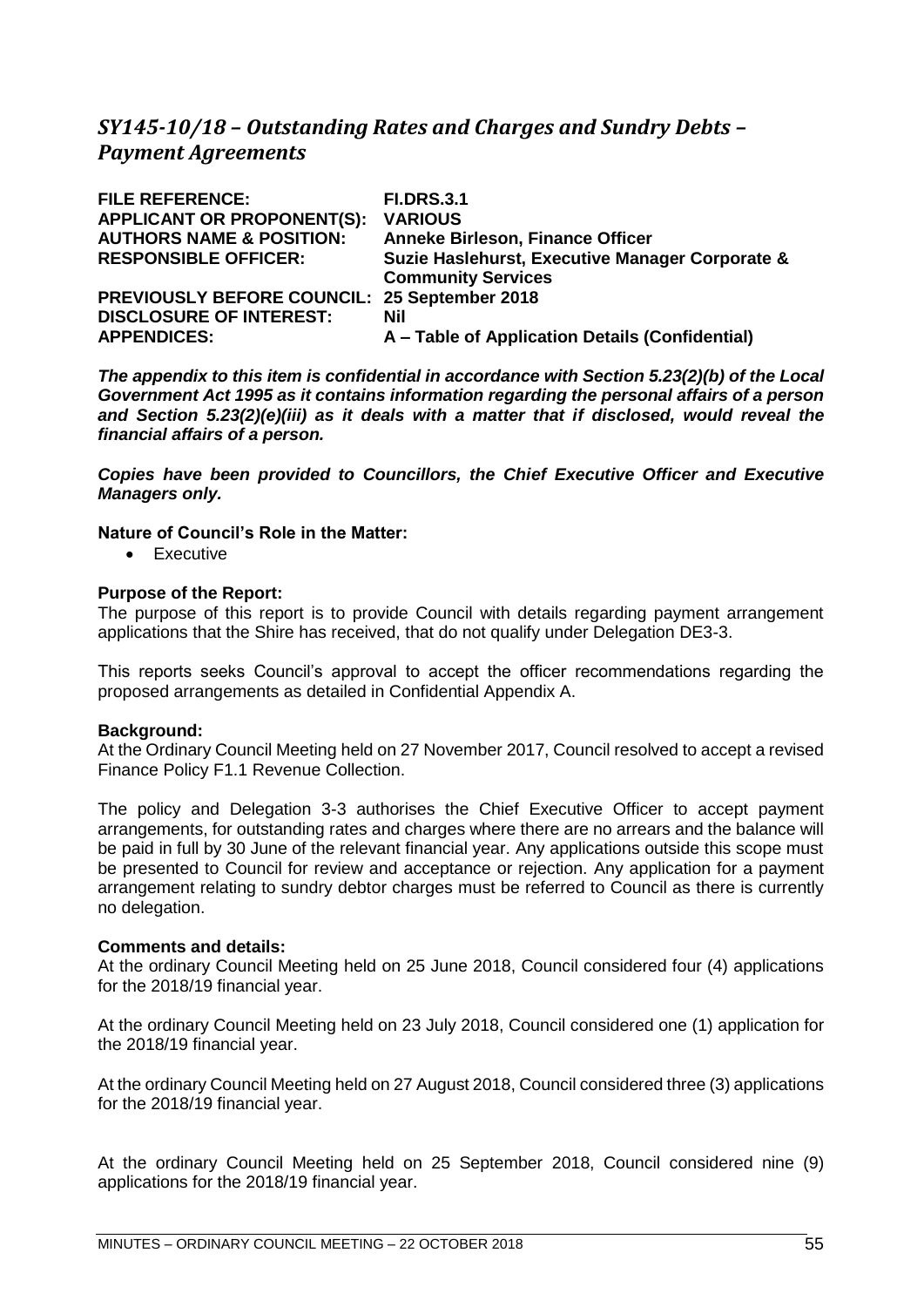The Shire has since received a further five (5) applications that do not qualify under DE3-3 and therefore, require Council consideration.

The applicants are experiencing financial difficulties, two of which had an agreement in place for the 2017/18 financial year.

Confidential Appendix A details the current debt and brief reasons why the debtor cannot meet the standard payment options. The table also provides officer recommendations for the applications.

Applications are assessed on a case by case basis, taking into consideration people's circumstances, in accordance with policy F1.1 Principle (c).

Any application that is approved is subject to the condition where any default may result in legal action for debt recovery without further notice. Debtors (excluding pensioners and sundry debts) are also made aware that interest continues to accrue.

## **Options:**

Council could elect to approve or reject the officer recommendations. Officers have worked with the applicants regarding their current financial circumstances and ability to pay. One of the principles of the revenue collection policy is that people's circumstances are taken into account.

## **Implications to consider:**

- **Consultative** CLI Lawyers Officers have liaised with the applicants.
- **Strategic** Theme 5: Strong Leadership and Governance 5.3 The Shire's public finances are sustainable in the short and long-term.

#### • **Policy related**

F1.1 Revenue Collection DE3-3 Agreement as to Payment of Rates and Service Charges

#### • **Financial**

The total debt associated with the payment arrangements relating to rates and charges, as at 30 September 2018 is \$14,743.35.

This represents approximately 0.4% of the outstanding rates and charges as at 30 September 2018.

#### • **Legal and Statutory**

#### *Local Government Act 1995*

#### *6.49. Agreement as to payment of rates and service charges*

*A local government may accept payment of a rate or service charge due and payable by a person in accordance with an agreement made with the person.*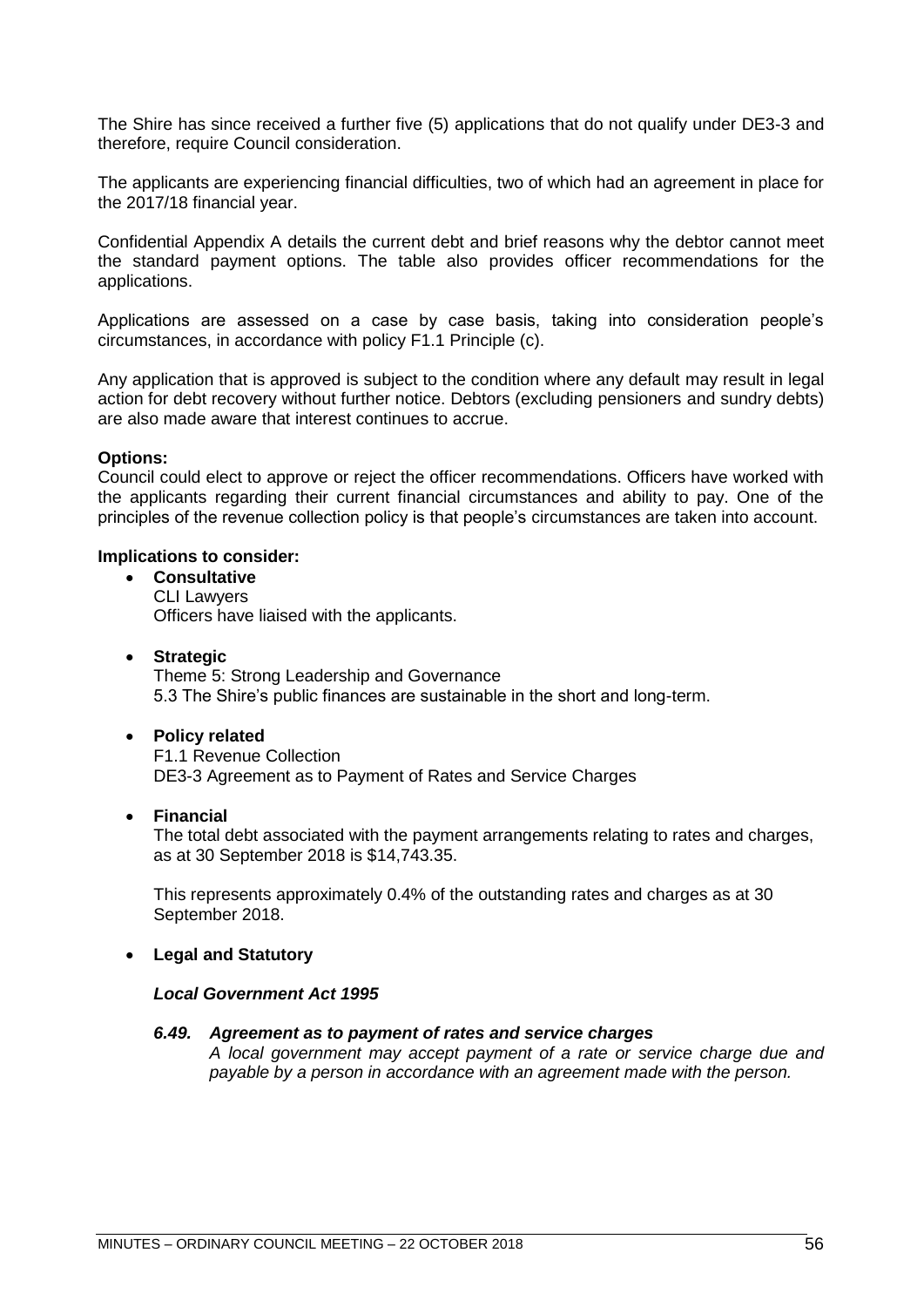# *Shire of York Finance Policy F1.1 Revenue Collection*

## *Principles*

- *a) the Shire's cashflow is optimised and bad debts minimised by ensuring timely collection of all revenue owing to the Shire.*
- *b) the recovery of the Shire's revenue is clear, equitable, consistent and transparent.*
- *c) that account is taken of the circumstances of people with debt owing to the Shire.*
- *d) all reasonable action be undertaken to recover revenue before the debt is written off.*
- *e) debt collection activities are in accordance with relevant legislation and standards and credit controls are monitored to minimise potential financial loss.*

## • **Risk related**

The Financial Risk is Minor (2). The Likelihood of occurrence is Possible (3). The overall risk rating is Moderate (6).

The risk can be considered acceptable as there is a policy in place to control and manage the risk. Should any of the debtors default on their arrangement, legal action can be taken to recover the due amounts.

## • **Workforce Implications**

The scope of this report will have a minor impact on the workforce, relating to ongoing monitoring of payments.

#### **Voting Requirements: Absolute Majority Required: No**

#### **RESOLUTION 111018**

**Moved: Cr Smythe Seconded: Cr Warnick**

*"That Council:*

- *1. Approves the applications for a payment agreement as detailed within Confidential Appendix A, with the condition that any default may result in legal action.*
- *2. Requests the Chief Executive Officer to report back to Council regarding progress after 30 June 2019."*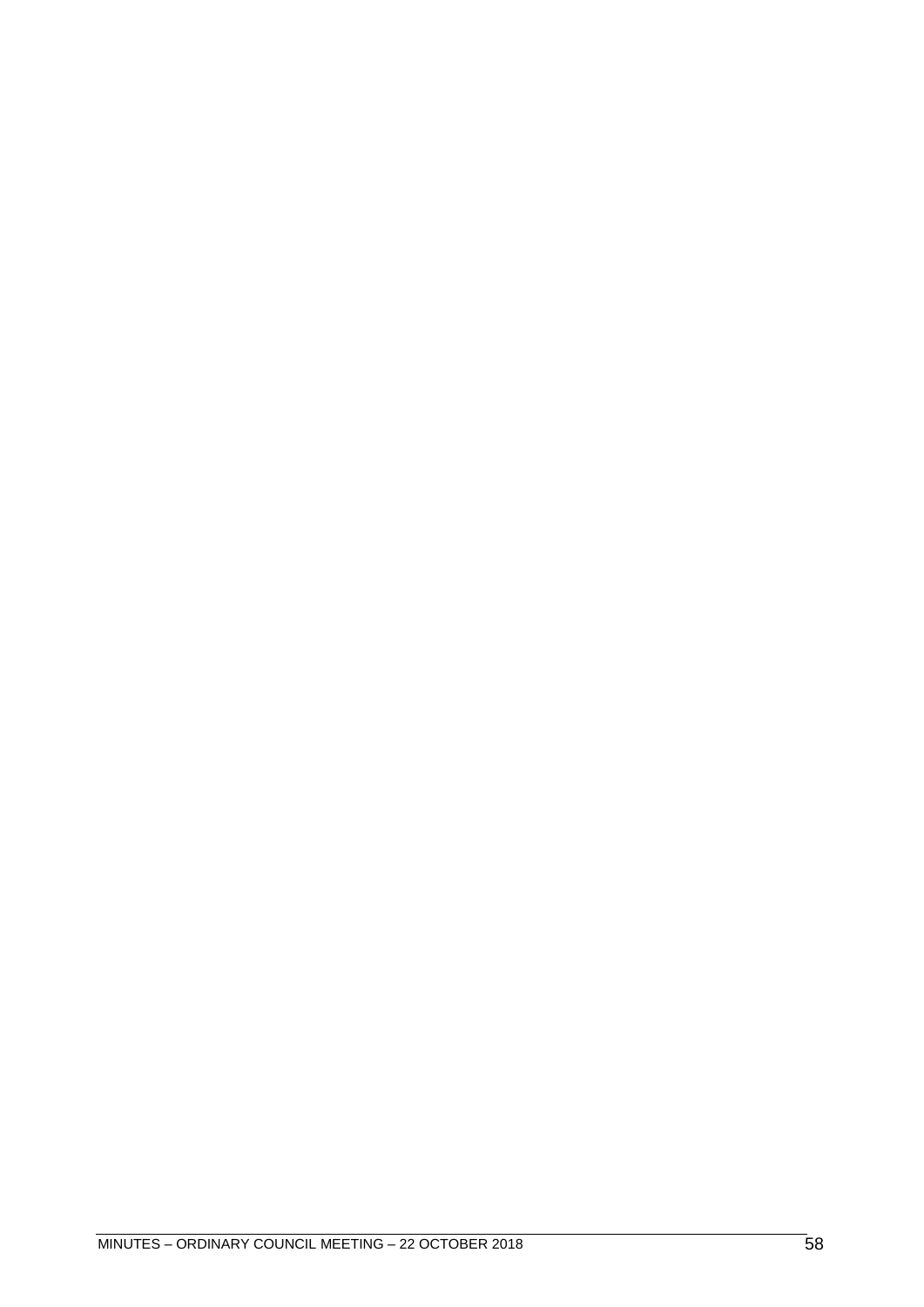# *SY146-10/18 – Financial Report for September 2018*

| <b>FILE REFERENCE:</b><br><b>APPLICANT OR PROPONENT(S):</b><br><b>AUTHORS NAME &amp; POSITION:</b><br><b>RESPONSIBLE OFFICER:</b> | FI.FRP<br><b>Not Applicable</b><br>Tabitha Bateman, Finance Manager<br>Suzie Haslehurst, Executive Manager Corporate and<br><b>Community Services</b> |
|-----------------------------------------------------------------------------------------------------------------------------------|-------------------------------------------------------------------------------------------------------------------------------------------------------|
| <b>PREVIOUSLY BEFORE COUNCIL: No</b><br><b>DISCLOSURE OF INTEREST:</b><br><b>APPENDICES:</b>                                      | Nil<br><b>Monthly Statements</b><br>А.<br><b>List of Creditors Payments</b><br>В.<br><b>Corporate Credit Card Transaction Listing</b><br>С.           |

# **Nature of Council's Role in the Matter:**

- Legislative
- Review

# **Purpose of the Report:**

The purpose of financial reporting and the preparation of monthly financial statements is to communicate information about the financial position and operating results of the Shire of York to Councillors and the community and monitors the local government's performance against budgets.

## **Background:**

Local governments are required to prepare general purpose financial reports in accordance with the *Local Government Act 1995*, the *Local Government (Financial Management) Regulations 1996* and the *Australian Accounting Standards*.

A statement of financial activity and any accompanying documents are to be presented to the Council at an ordinary meeting of the Council within two months after the end of the month to which the statement relates. The Statement of Financial Activity summarises the Shire's operating activities and non-operating activities.

It should be noted that the 2017/18 figures reflected in the following reports are an estimate of the end of year position only and are subject to audit adjustments to the 2017/18 Annual Financial Report.

#### **Comments and details:**

The Financial Report for the period ending 30 September 2018 is presented for Council's consideration and includes the following;

- Monthly Statements for the period ended 30 September 2018
- List of Creditor's Payments
- Corporate Credit Card Transaction Listing

The following information provides balances for key financial areas for the Shire of York's financial position as at 30 September 2018;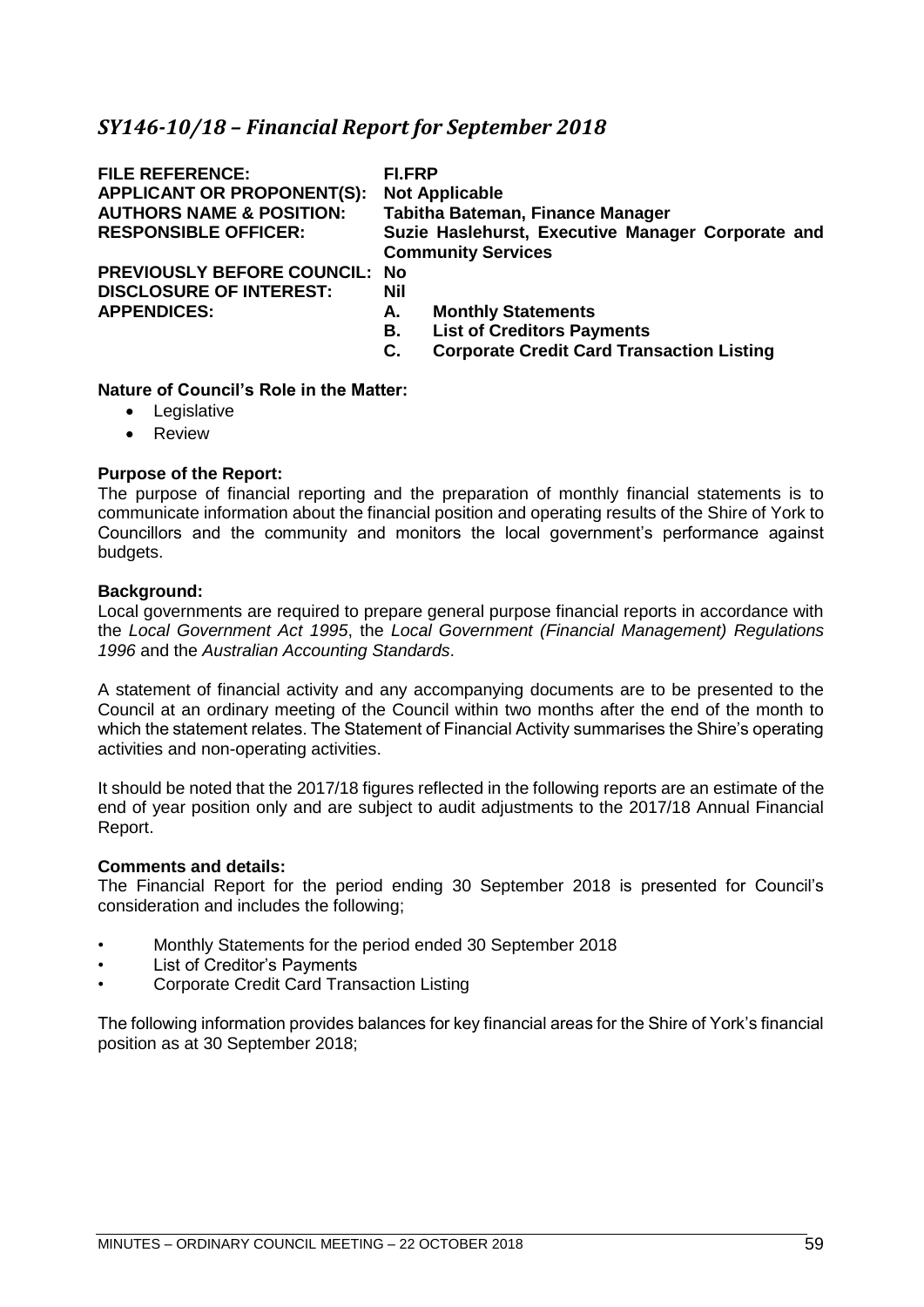# *Outstanding Rates and Services*

Rates were raised and issued in July 2018 and were due 10 September 2018. The total outstanding rates as at 30 September 2018 were \$3,916,203 compared to \$6,094,763 as at 31 August 2018.

| <b>Current Year</b>                  | 30/09/2018     | %   | 30/09/2017     | %   |
|--------------------------------------|----------------|-----|----------------|-----|
| 3 years and over                     | \$475,287.12   | 12% | \$289,172.50   | 8%  |
| 2 years and over                     | \$252,365.51   | 6%  | \$272,176.18   | 8%  |
| 1 year and over                      | \$361,740.68   | 9%  | \$415,481.46   | 12% |
| <b>Total Prior Years outstanding</b> | \$1,089,393.31 | 28% | \$976,830.14   | 27% |
| <b>Current Rates</b>                 | \$2,826,809.99 | 72% | \$2,599,859.30 | 73% |
| <b>Total Rates Outstanding</b>       | \$3,916,203.30 |     | \$3,576,689.44 |     |

#### *Outstanding Sundry Debtors*

Total outstanding sundry debtors as at 30 September 2018 were \$641,623 compared to \$325,830 as at 31 August 2018.

| <b>Current Year</b>              | 30/09/2018   | $\%$ | 30/09/2017   | %   |
|----------------------------------|--------------|------|--------------|-----|
| 90 days and over                 | \$267,881.02 | 42%  | \$277,366.49 | 65% |
| 60 days and over                 | \$519.80     | 0%   | \$13,677.90  | 3%  |
| 30 days and over                 | \$9,044.89   | 1%   | \$6,597.70   | 2%  |
| Current                          | \$364,176.85 | 57%  | \$126,549.83 | 30% |
| <b>Total Debtors Outstanding</b> | \$641,622.56 |      | \$424,191.92 |     |

During the month of September, the Shire claimed \$363,182 from Main Roads for the annual road grant and Regional Road Group projects.

# **Implications to consider:**

# • **Legal and Statutory**

#### *Local Government Act 1995*

*6.10. Financial Management Regulations may provide for —*

- *(a) the security and banking of money received by a local government; and* 
	- *(b) the keeping of financial records by a local government; and*
	- *(c) the management by a local government of its assets, liabilities and revenue; and (d) the general management of, and the authorisation of payments out of —*
	- *(i) the municipal fund; and (ii) the trust fund, of a local government.*

*Local Government (Financial Management) Regulations 1996*

#### *34. Financial activity statement required each month (Act s. 6.4)*

*(1A) In this regulation —*

*committed assets means revenue unspent but set aside under the annual budget for a specific purpose.*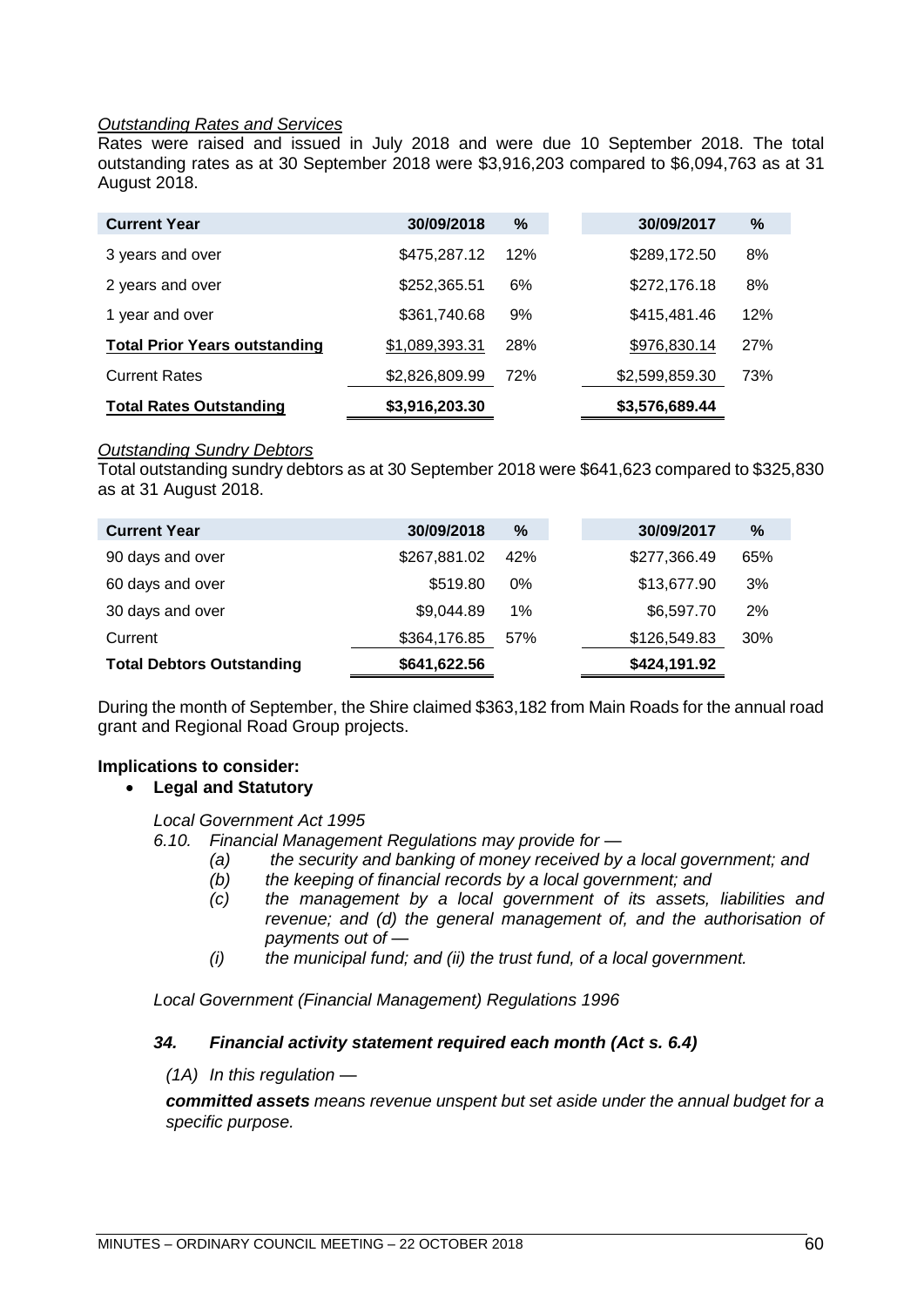- *(1) A local government is to prepare each month a statement of financial activity reporting on the revenue and expenditure, as set out in the annual budget under regulation 22(1)(d), for that month in the following detail —*
	- *(a) annual budget estimates, taking into account any expenditure incurred for an additional purpose under section 6.8(1)(b) or (c); and*
	- *(b) budget estimates to the end of the month to which the statement relates; and*
	- *(c) actual amounts of expenditure, revenue and income to the end of the month to which the statement relates; and*
	- *(d) material variances between the comparable amounts referred to in paragraphs (b) and (c); and*
	- *(e) the net current assets at the end of the month to which the statement relates.*
- *(2) Each statement of financial activity is to be accompanied by documents containing —*
	- *(a) an explanation of the composition of the net current assets of the month to which the statement relates, less committed assets and restricted assets; and*
	- *(b) an explanation of each of the material variances referred to in subregulation (1)(d); and*
	- *(c) such other supporting information as is considered relevant by the local government.*
- *(3) The information in a statement of financial activity may be shown —*
	- *(a) according to nature and type classification; or*
	- *(b) by program; or*
	- *(c) by business unit.*
- *(4) A statement of financial activity, and the accompanying documents referred to in subregulation (2), are to be —*
	- *(a) presented at an ordinary meeting of the council within 2 months after the end of the month to which the statement relates; and*
	- *(b) recorded in the minutes of the meeting at which it is presented.*
- *(5) Each financial year, a local government is to adopt a percentage or value, calculated in accordance with the AAS, to be used in statements of financial activity for reporting material variances.*

*[Regulation 34 inserted in Gazette 31 Mar 2005 p. 1049-50; amended in Gazette 20 Jun 2008 p. 2724.]*

• **Policy**

Policy F1.2 Procurement Policy F1.5 Authority to make payments from Trust and Municipal Funds

**Voting Requirements: Absolute Majority Required: No**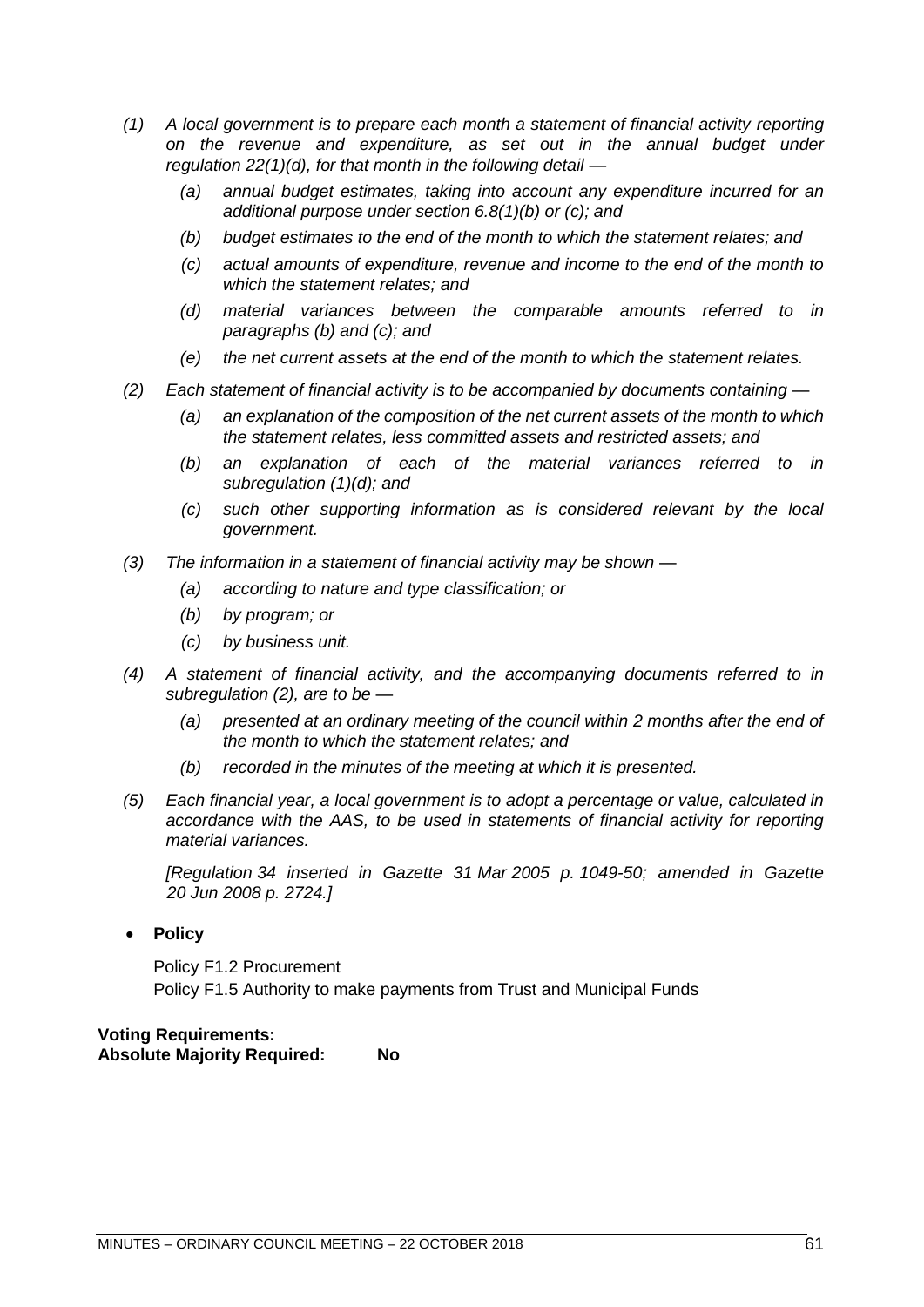## **RESOLUTION 121018**

# **Moved: Cr Trent Seconded: Cr Smythe**

*"That Council receives the Monthly Financial Report and the list of payments drawn from the Municipal and Trust accounts for the period ending 30 September 2018 as summarised below:* 

| Sep-18                           |               |
|----------------------------------|---------------|
| <b>MUNICIPAL FUND</b>            | <b>AMOUNT</b> |
| <b>Cheque Payments</b>           | 35,981.48     |
| <b>Electronic Funds Payments</b> | 319,674.13    |
| <b>Payroll Debits</b>            | 175, 175.51   |
| Payroll Debits - Superannuation  | 39,760.94     |
| <b>Bank Fees</b>                 | 2,386.61      |
| <b>Corporate Cards</b>           |               |
| Fuji Xerox Equipment Rental      | 236.62        |
| <b>Fire Messaging Service</b>    | 82.50         |
| TOTAL                            | 573,297.79    |
| <b>TRUST FUND</b>                |               |
| <b>Electronic Funds Payments</b> | 2,598.22      |
| <b>Cheque Payments</b>           | 200.00        |
| <b>Direct Debits Licensing</b>   | 107,316.05    |
| <b>TOTAL</b>                     | 110,114.27    |
| <b>TOTAL DISBURSEMENTS</b>       | 683,412.06    |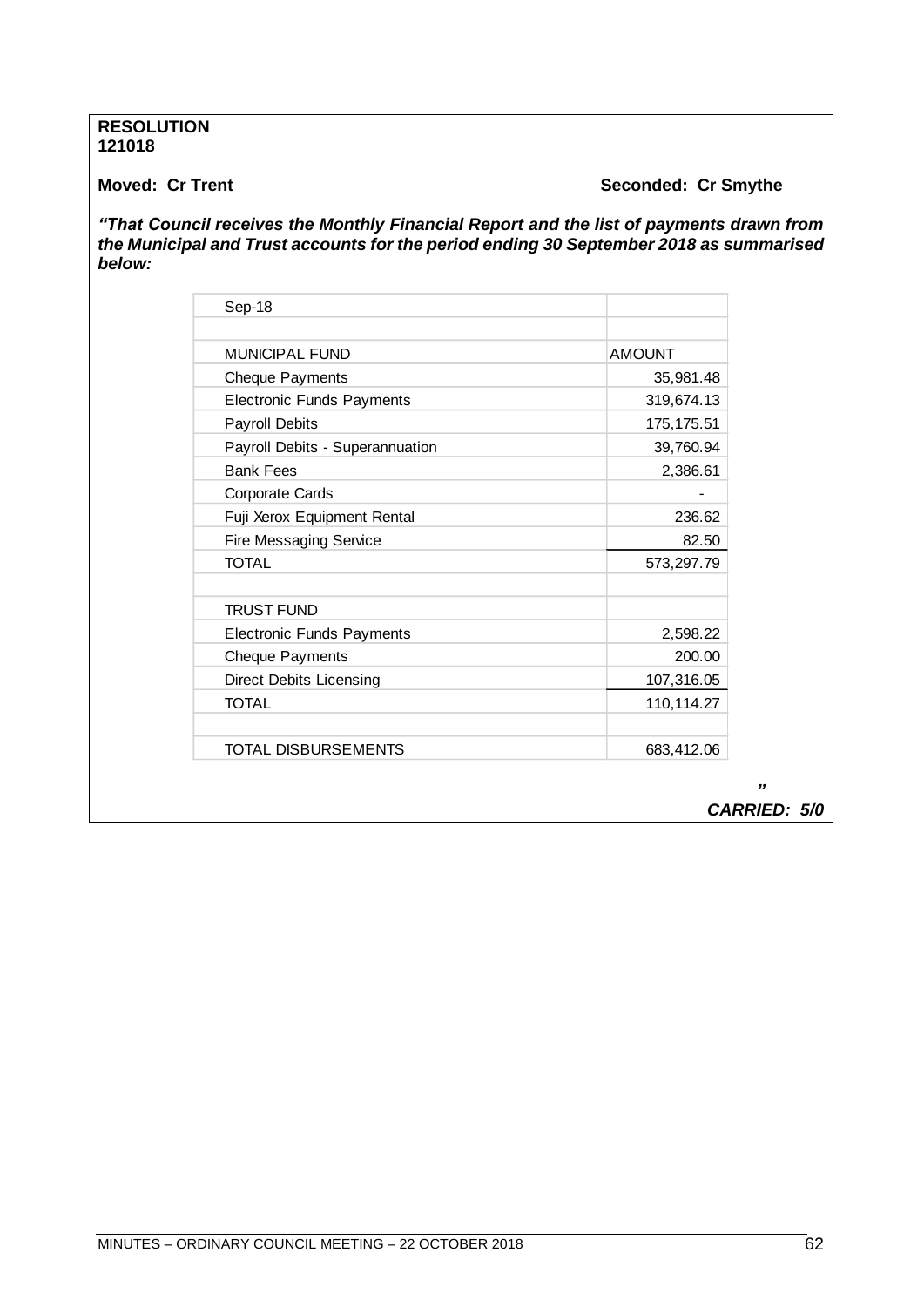# *SY147-10/18 – Investments – September 2018*

| <b>FILE REFERENCE:</b><br><b>APPLICANT OR PROPONENT(S):</b><br><b>AUTHORS NAME &amp; POSITION:</b><br><b>RESPONSIBLE OFFICER:</b> | <b>FI.FRP</b><br><b>Not Applicable</b><br>Tabitha Bateman, Finance Manager<br>Suzie Haslehurst, Executive Manager Corporate and<br><b>Community Services</b> |
|-----------------------------------------------------------------------------------------------------------------------------------|--------------------------------------------------------------------------------------------------------------------------------------------------------------|
| <b>PREVIOUSLY BEFORE COUNCIL: No</b>                                                                                              | Nil                                                                                                                                                          |
| <b>DISCLOSURE OF INTEREST:</b>                                                                                                    | <b>Investment Portfolio</b>                                                                                                                                  |
| <b>APPENDICES:</b>                                                                                                                | А.                                                                                                                                                           |

#### **Nature of Council's Role in the Matter:**

- Legislative
- Review

## **Purpose of the Report:**

To report to Council the balance of investments held by the Shire of York as at 30 September 2018.

#### **Background:**

Council's policy F1.4 - *Investment* requires Council to review the performance of its investments on a monthly basis. In accordance with the policy, a report of investments is presented to Council to provide a summary of investments held by the Shire of York.

#### **Comments and details:**

The Shire of York Investment Portfolio includes the following items that highlight Council's investment portfolio performance:

- a) Council's Investments as at 30 September 2018
- b) Application of Investment Funds
- c) Investment Performance

# **Implications to consider:**

#### • **Legal and Statutory**

*Local Government Act 1995*

# *6.14. Power to invest*

- *(1) Money held in the municipal fund or the trust fund of a local government that is not, for the time being, required by the local government for any other purpose may be invested as trust funds may be invested under the Trustees Act 1962 Part III.*
- *(2A) A local government is to comply with the regulations when investing money referred to in subsection (1).*
- *(2) Regulations in relation to investments by local governments may —*
	- *(a) make provision in respect of the investment of money referred to in subsection (1); and*

# *[(b) deleted]*

- *(c) prescribe circumstances in which a local government is required to invest money held by it; and*
- *(d) provide for the application of investment earnings; and*
- *(e) generally provide for the management of those investments.*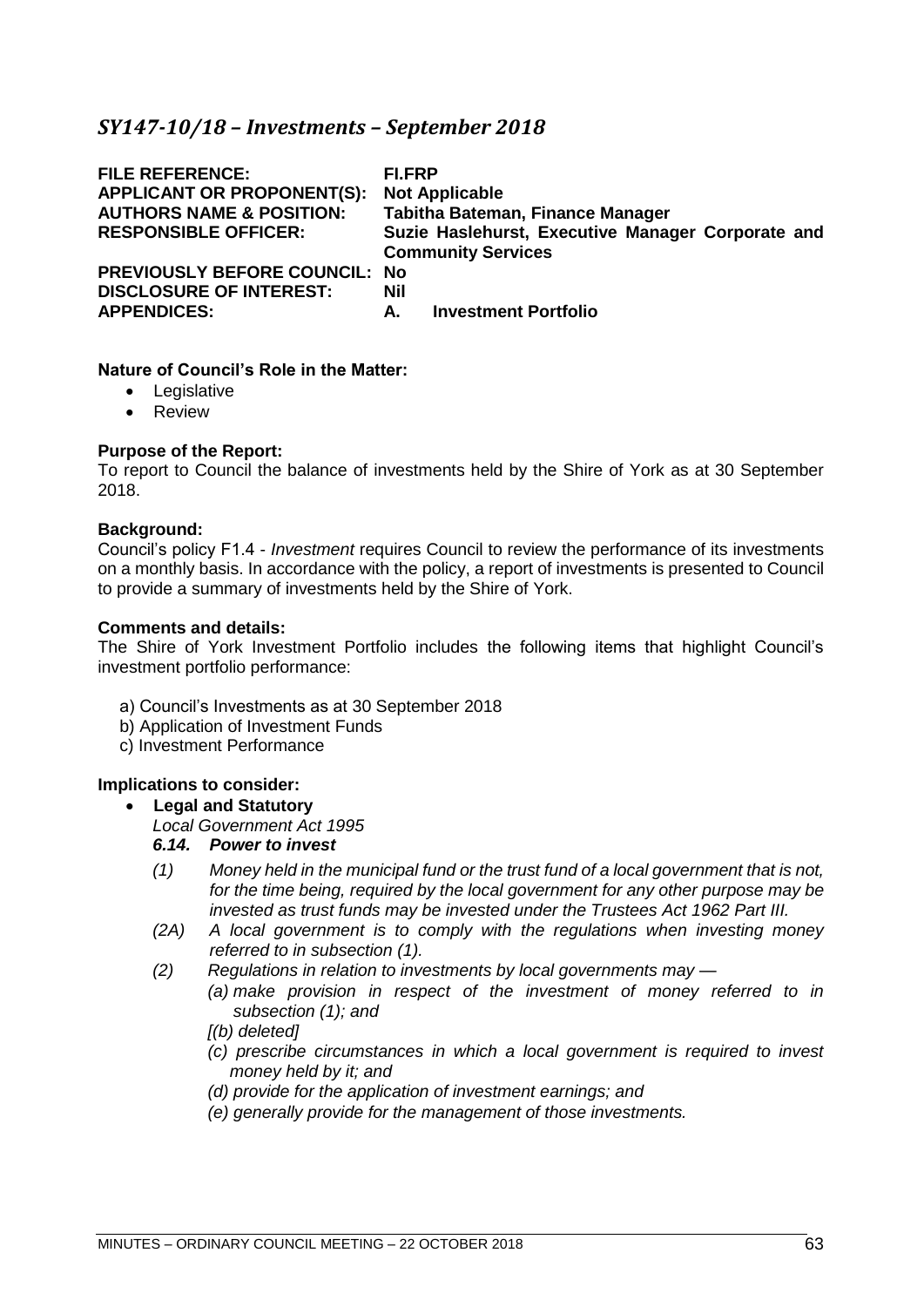*Local Government (Financial Management) Regulations 1996*

# *19. Investments, control procedures for*

- *(1) A local government is to establish and document internal control procedures to be followed by employees to ensure control over investments.*
- *(2) The control procedures are to enable the identification of —*
	- *(a) the nature and location of all investments; and*
	- *(b) the transactions related to each investment.*

# *19C. Investment of money, restrictions on (Act s. 6.14(2)(a))*

*(1) In this regulation —*

# *authorised institution means —*

- *(a) an authorised deposit-taking institution as defined in the Banking Act 1959 (Commonwealth) section 5; or*
- *(b) the Western Australian Treasury Corporation established by the Western Australian Treasury Corporation Act 1986;*

# *foreign currency means a currency except the currency of Australia.*

- *(2) When investing money under section 6.14(1), a local government may not do any of the following —*
	- *(a) deposit with an institution except an authorised institution;*
	- *(b) deposit for a fixed term of more than 3 years;*
	- *(c) invest in bonds that are not guaranteed by the Commonwealth Government, or a State or Territory government;*
	- *(d) invest in bonds with a term to maturity of more than 3 years;*
	- *(e) invest in a foreign currency.*

# • **Policy**

Policy F1.4 *Investment*

**Voting Requirements: Absolute Majority Required: No**

#### **RESOLUTION 131018**

**Moved: Cr Warnick Seconded: Cr Ferro**

*"That Council receives and notes the Shire of York Investment Portfolio attached to this report."*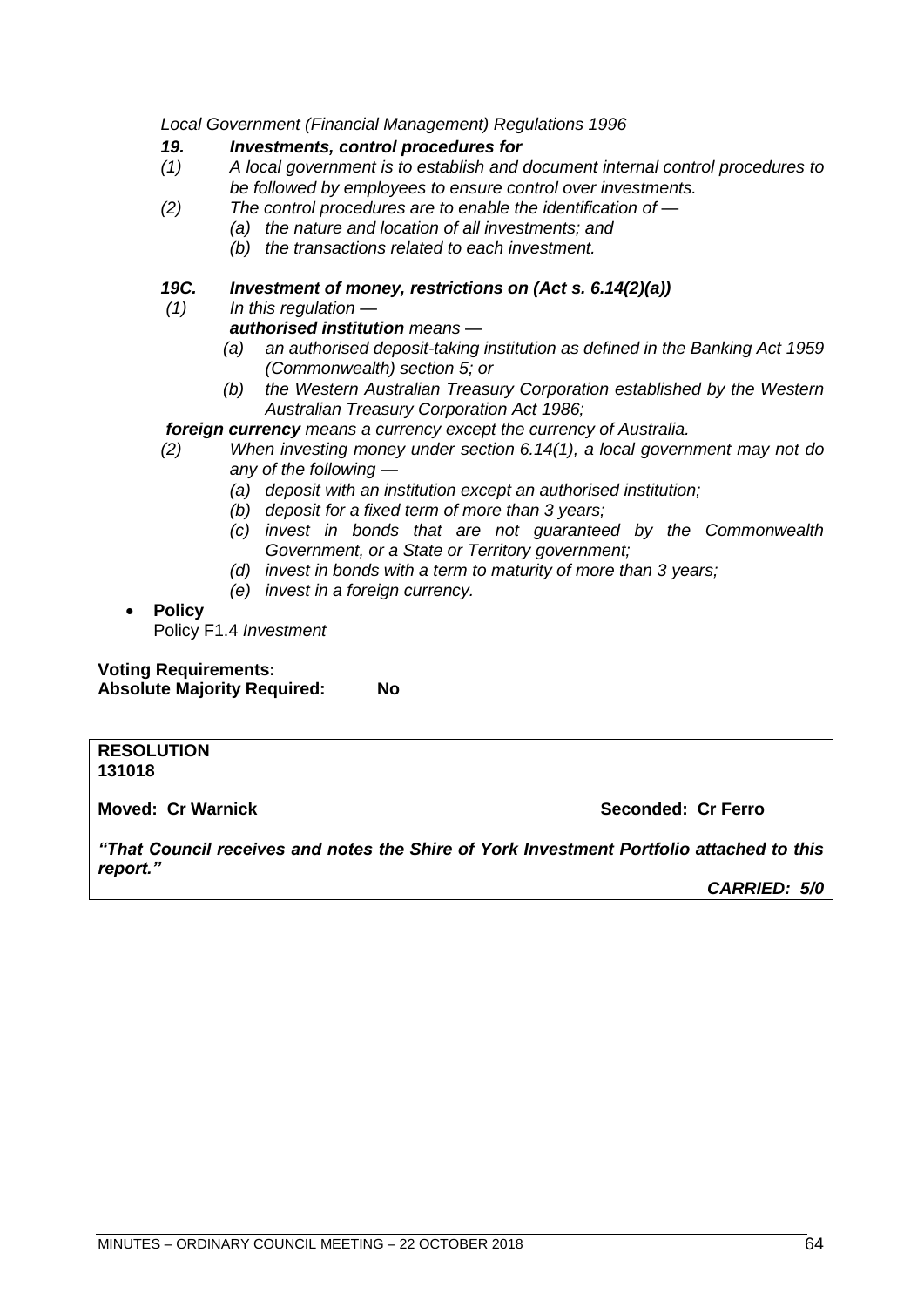# **10. MOTIONS OF WHICH PREVIOUS NOTICE HAS BEEN GIVEN** *Nil*

- **11. QUESTIONS FROM MEMBERS WITHOUT NOTICE** *Nil*
- **12. BUINESS OF AN URGENT NATURE INTRODUCED BY DECISION OF THE MEETING** *Nil*

# **13. MEETING CLOSED TO THE PUBLIC**

13.1 Matters for which the meeting may be closed

**RESOLUTION 141018**

**Moved: Cr Smythe Seconded: Cr Trent**

*"That Council goes behind closed doors to discuss:*

- *1. Item SY148-10/18 – Confidential Outstanding Rates - Sale of Land – A6340 – in accordance with Section 5.23(2)(e)(iii) of the Local Government Act 1995 as it contains a matter that if disclosed, would reveal information about the financial affairs of a person.*
- *2. SY149-10/18 – Confidential Outstanding Rates - Sale of Land – A50007 - in accordance with Section 5.23(2)(e)(iii) of the Local Government Act 1995 as it contains a matter that if disclosed, would reveal information about the financial affairs of a person.*
- *3, SY150-10/18 – Confidential Outstanding Rates - Sale of Land – Various - in accordance with Section 5.23(2)(e)(iii) of the Local Government Act 1995 as it contains a matter that if disclosed, would reveal information about the financial affairs of a person.*
- *4. SY151-10/18 – Confidential – Outstanding Rates and Charges – A6560 - in accordance with Section 5.23(2)(e)(iii) of the Local Government Act 1995 as it contains a matter that if disclosed, would reveal information about the financial affairs of a person.*
- *5. SY152-10/18 – Shire of York Outside Staff Collective Enterprise Agreement 2018 - in accordance with Section 5.23(2)(e) of the Local Government Act 1995 as it deals with a matter affecting an employee or employees.*
- *6. SY153-10/18 – Chief Executive Officer Annual Performance Review and Key Performance Indicators for 2018/19 - confidential in accordance with Section 5.23(2)(e) of the Local Government Act 1995 as it deals with a matter affecting an employee."*

*CARRIED: 5/0*

*The meeting closed at 5.33pm and the Gallery left the meeting.* 

*Doors Closed at 5.36pm.*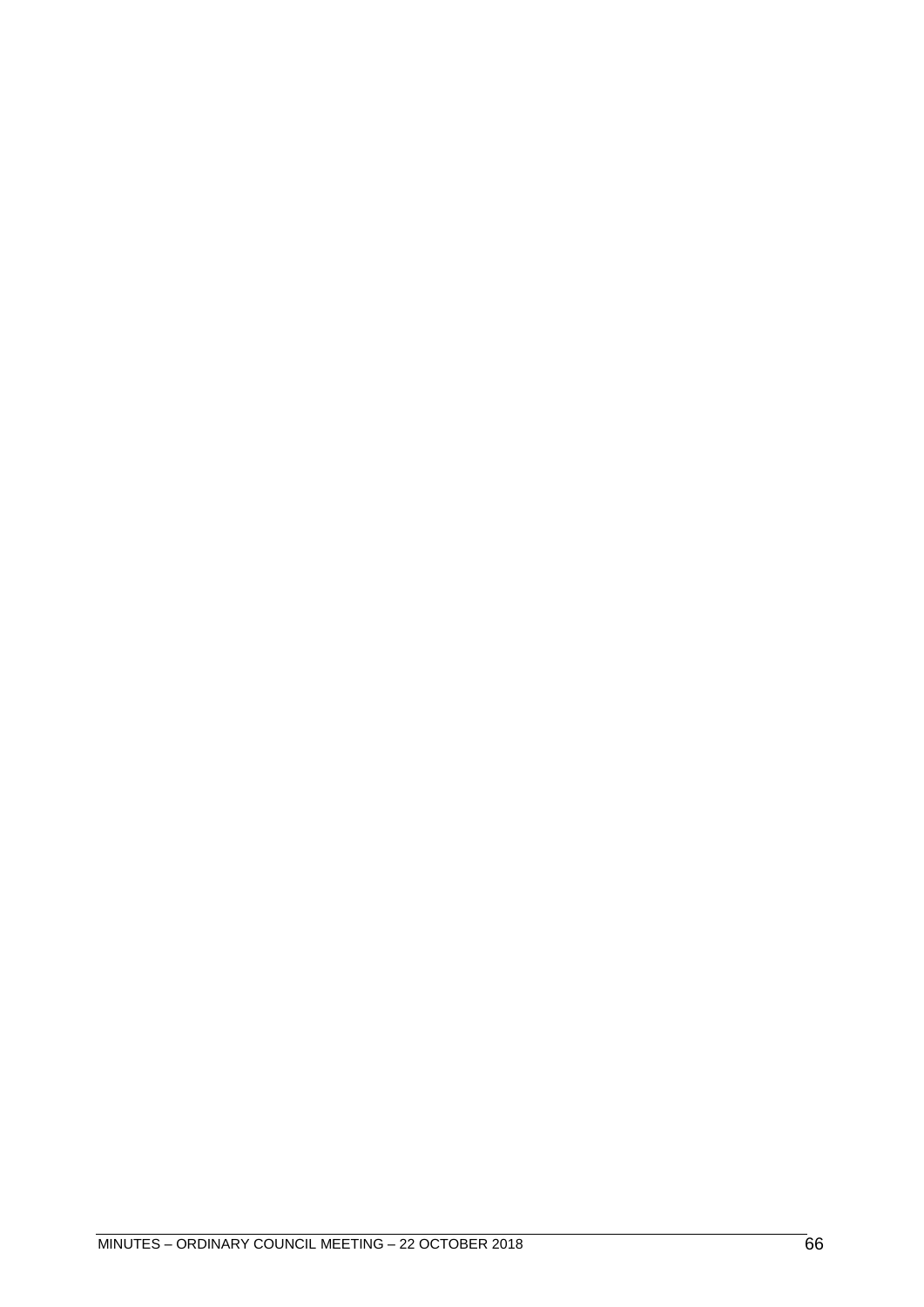# *SY148-10/18 – Confidential - Outstanding Rates - Sale of Land – A6340*

**RESOLUTION 151018 Moved: Cr Trent Seconded: Cr Warnick** *"That Council: 1. Pursuant to Section 6.64 (1)(b) of the Local Government Act 1995, proceeds to take possession and sell the land A6340, which has rates and charges in arrears for a period of more than three years. 2. Authorises the CEO to: a) engage CLI Lawyers to assist with the sale of land process in accordance with Schedule 6.3 of the Local Government Act 1995. b) set a reserve price for the public auction. c) undertake all necessary actions to effect the transfer of land. 3. Requests the CEO to report back to Council with the outcome of the public auction which may include a request for write off."*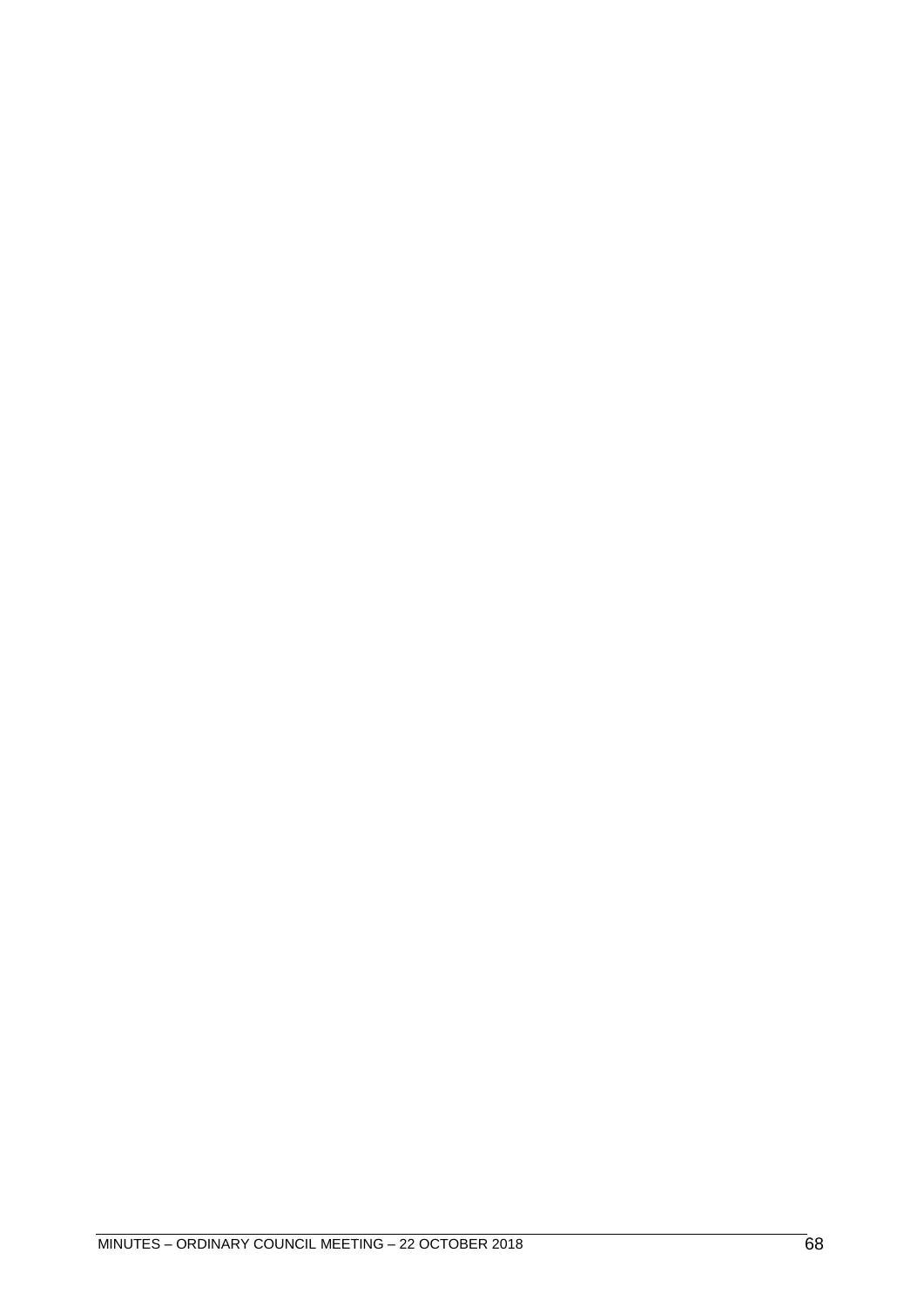# *SY149-10/18 – Confidential - Outstanding Rates – Sale of Land – A50007*

**RESOLUTION 161018**

**Moved: Cr Trent Seconded: Cr Ferro**

*"That Council:*

- *1. Pursuant to Section 6.64 (1)(b) of the Local Government Act 1995, proceeds to take possession and sell the land A50007, which has rates and charges in arrears for a period of more than three years.*
- *2. Authorises the CEO to:*
	- *a) engage CLI Lawyers to assist with the sale of land process in accordance with Schedule 6.3 of the Local Government Act 1995.*
	- *b) set a reserve price for the public auction.*
	- *c) undertake all necessary actions to effect the transfer of land.*
- *3. Requests the CEO to report back to Council with the outcome of the public auction which may include a request for write off."*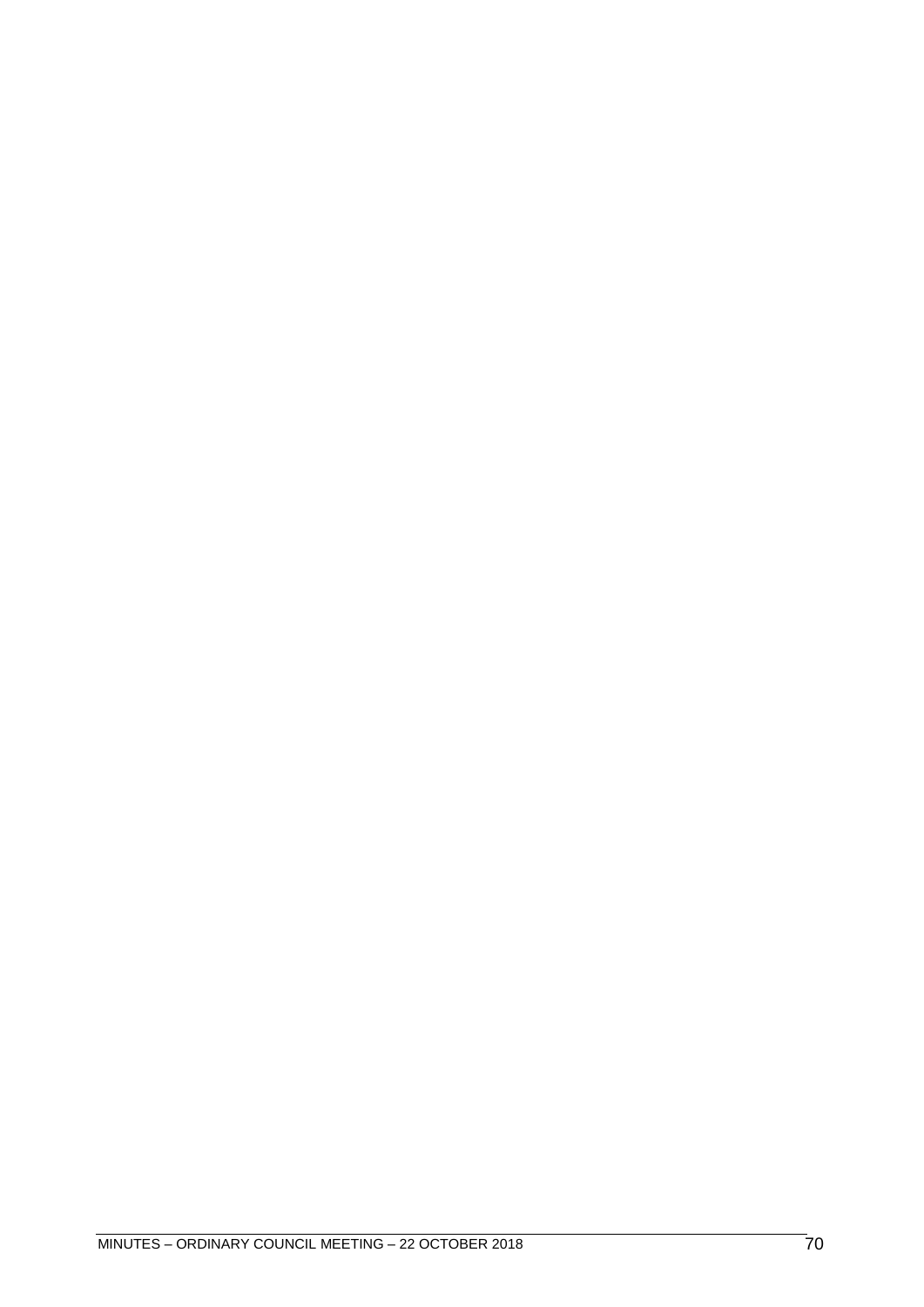# *SY150-10/18 – Confidential - Outstanding Rates - Sale of Land - Various*

| 171018 | <b>RESOLUTION</b>             |                                                                                                                                                                                                                                                             |
|--------|-------------------------------|-------------------------------------------------------------------------------------------------------------------------------------------------------------------------------------------------------------------------------------------------------------|
|        | Moved: Cr Trent               | Seconded: Cr Warnick                                                                                                                                                                                                                                        |
|        | "That Council:                |                                                                                                                                                                                                                                                             |
| 1.     |                               | Pursuant to Section 6.64 (1)(b) of the Local Government Act 1995, proceeds<br>to take possession and sell the following land<br>A60513<br>A60531<br>A6641<br>A6643<br>A6658<br>all of which have rates and charges in arrears for in excess of three years. |
| 2.     | <b>Authorises the CEO to:</b> |                                                                                                                                                                                                                                                             |
|        | a)                            | engage CLI Lawyers to assist with the sale of land process in<br>accordance with Schedule 6.3 of the Local Government Act 1995.                                                                                                                             |
|        | b)                            | set a reserve price for the public auction.                                                                                                                                                                                                                 |
|        | C)                            | undertake all necessary actions to effect the transfers of land.                                                                                                                                                                                            |
| 3.     |                               | Requests the CEO to report back to Council with the outcome of the public<br>auction which may include a request for write off."                                                                                                                            |
|        |                               | <b>CARRIED: 4/1</b>                                                                                                                                                                                                                                         |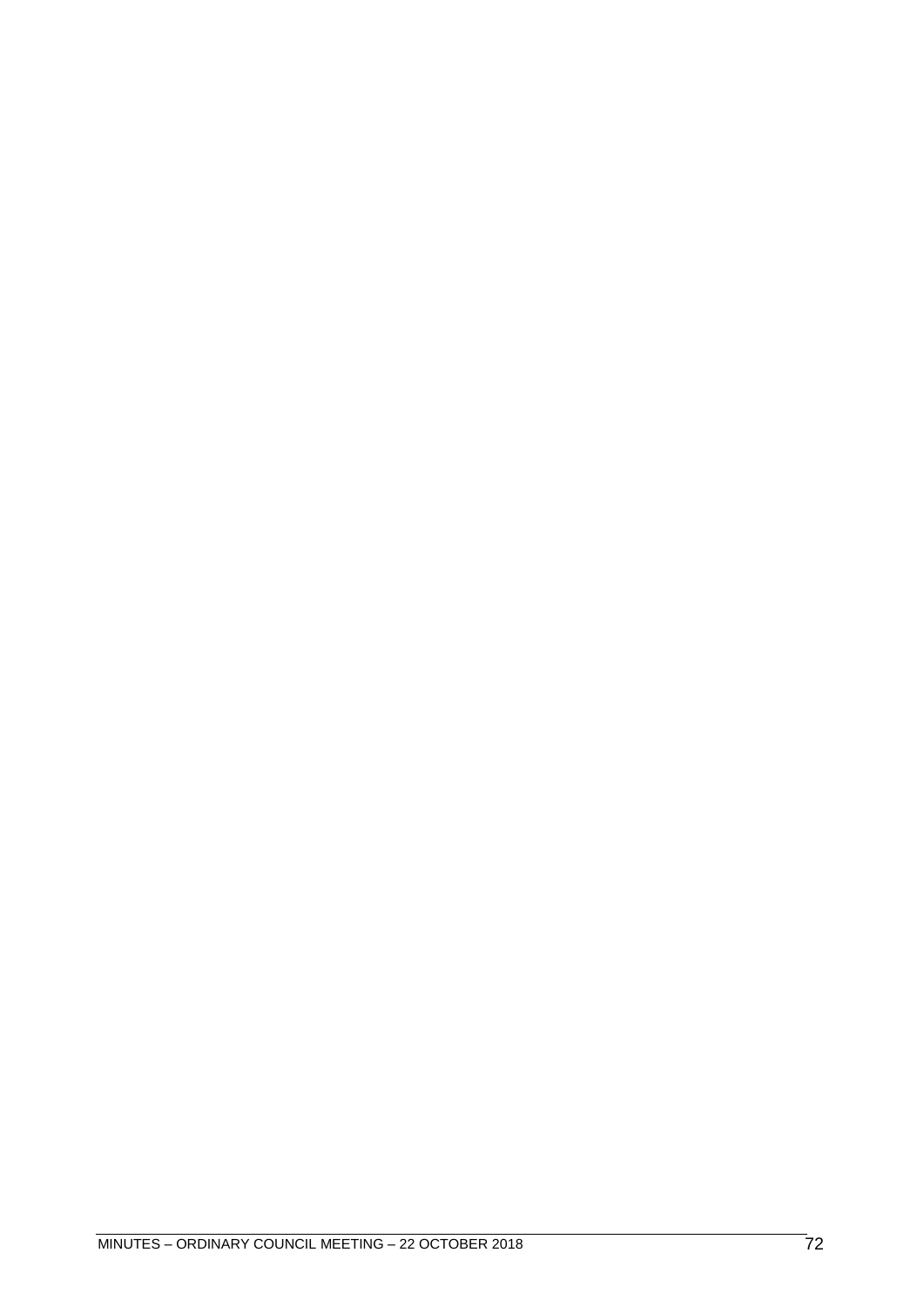# *SY151-10/18 – Confidential – Outstanding Rates and Charges – A6560*

**RESOLUTION 181018**

**Moved: Cr Ferro Seconded: Cr Warnick**

*"That Council:*

- *1. Rejects the application for a payment agreement for the outstanding rates and charges on A6560 and requests the Chief Executive Officer to write to the applicant requesting an alternative proposal where payments will cover at a minimum, the interest accruing.*
- *2. Approves continuation of legal action to recover the debt, if no alternative proposal is offered."*

*CARRIED: 5/0*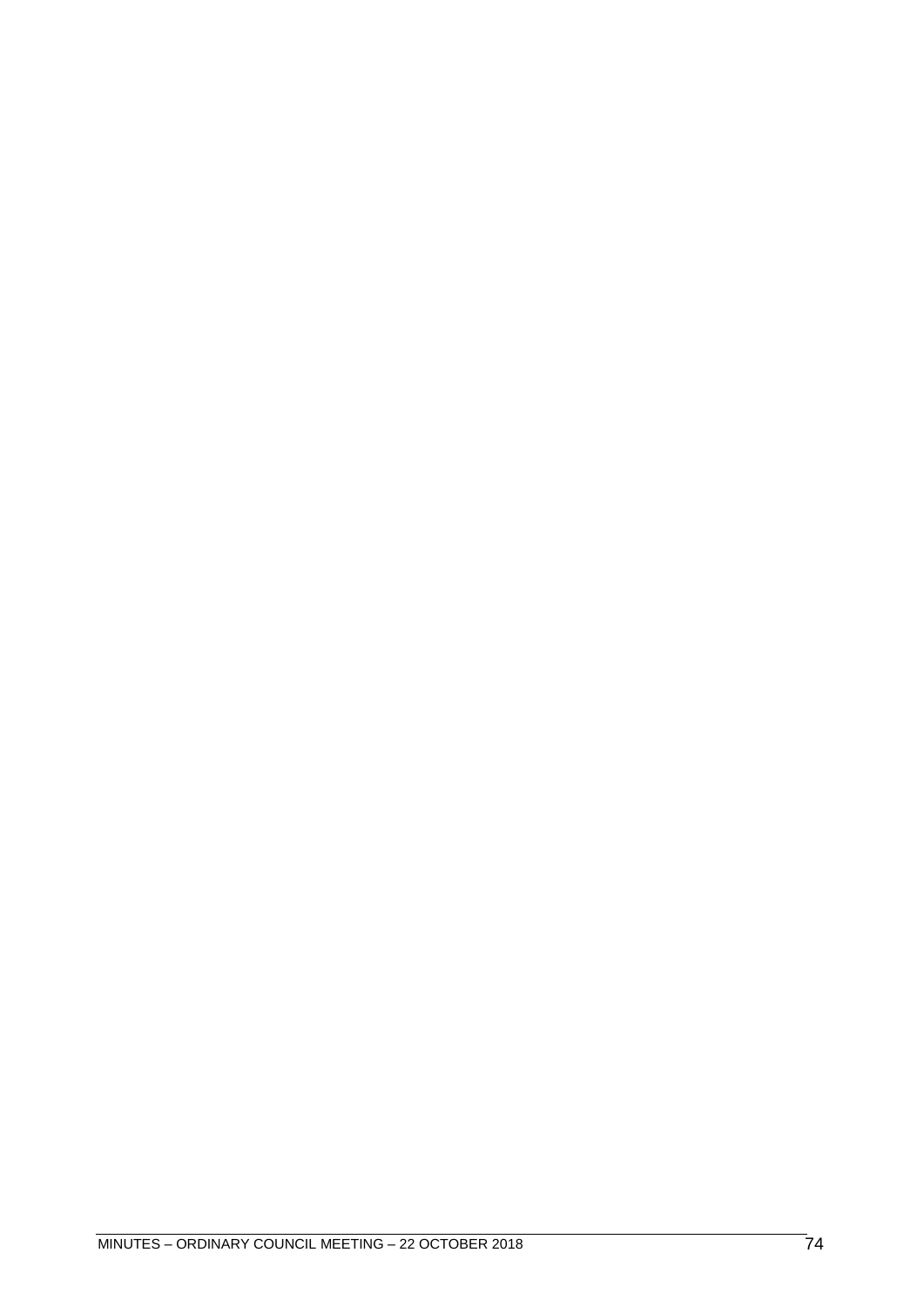# *SY152-10/18 – Shire of York Outside Staff Collective Enterprise Agreement 2018*

# **RESOLUTION 191018 Moved: Cr Smythe Seconded: Cr Ferro** *"That Council notes: 1. The proposed updated features of the Shire of York Outside Staff Collective Agreement 2018; 2. The following proposed annual wage increases included in the Agreement;* - *2% back paid to 28 July 2017 on lodgement of the Agreement; - 2% or CPI (whichever is greater) effective from 28 July 2018 or on lodgement of the Agreement whichever is the sooner; - 2.5% or CPI (whichever is the greater) effective from the first pay period on or after 28 July 2019; - 2.5% or CPI (whichever is the greater) effective from the first pay period on or after 28 July 2020; 3. That once the Agreement is made, it will be submitted to the Fair Work Commission for approval." CARRIED: 5/0*